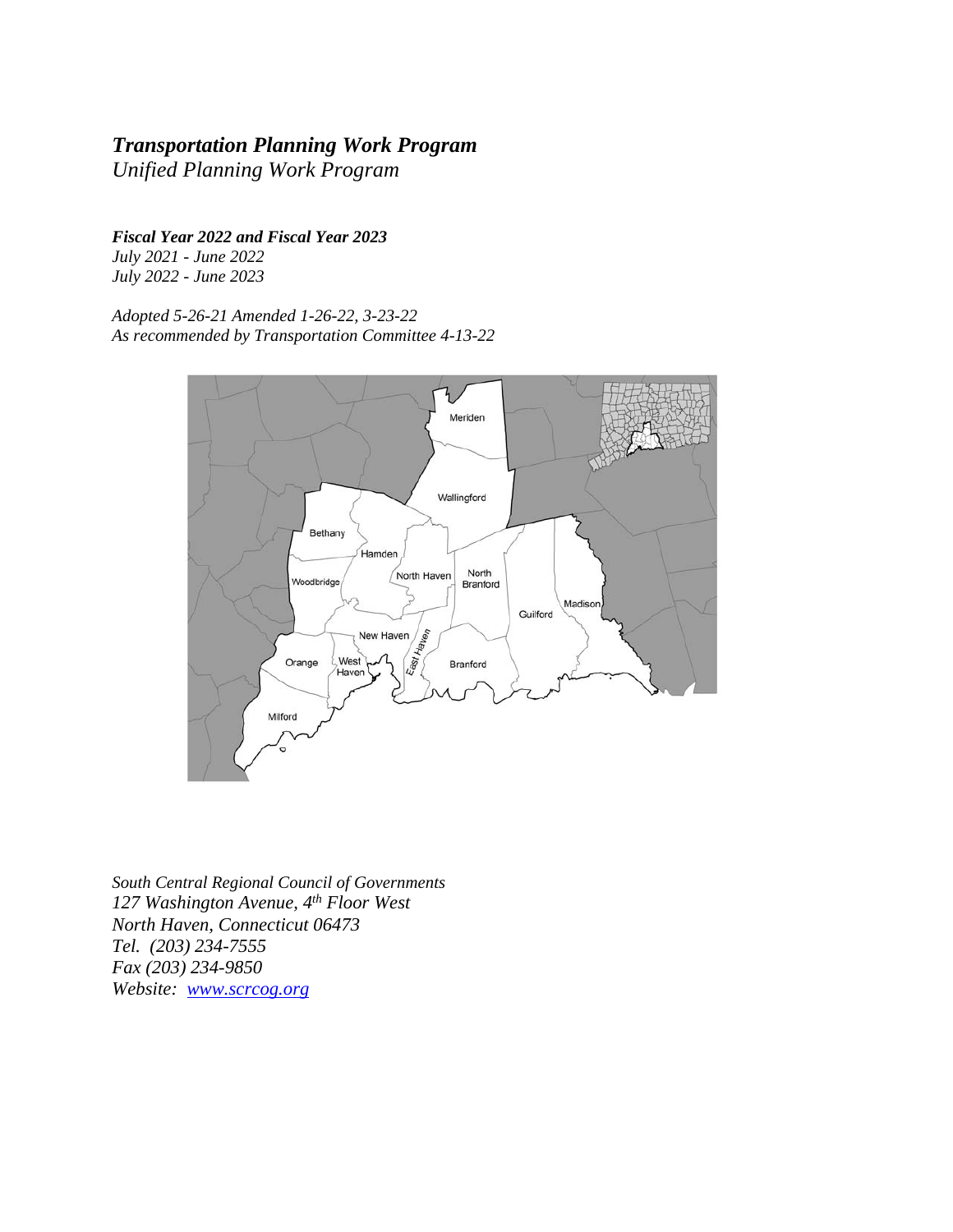## **Contents**

| Appendix B: Statement of Cooperative MPO/State/Transit |
|--------------------------------------------------------|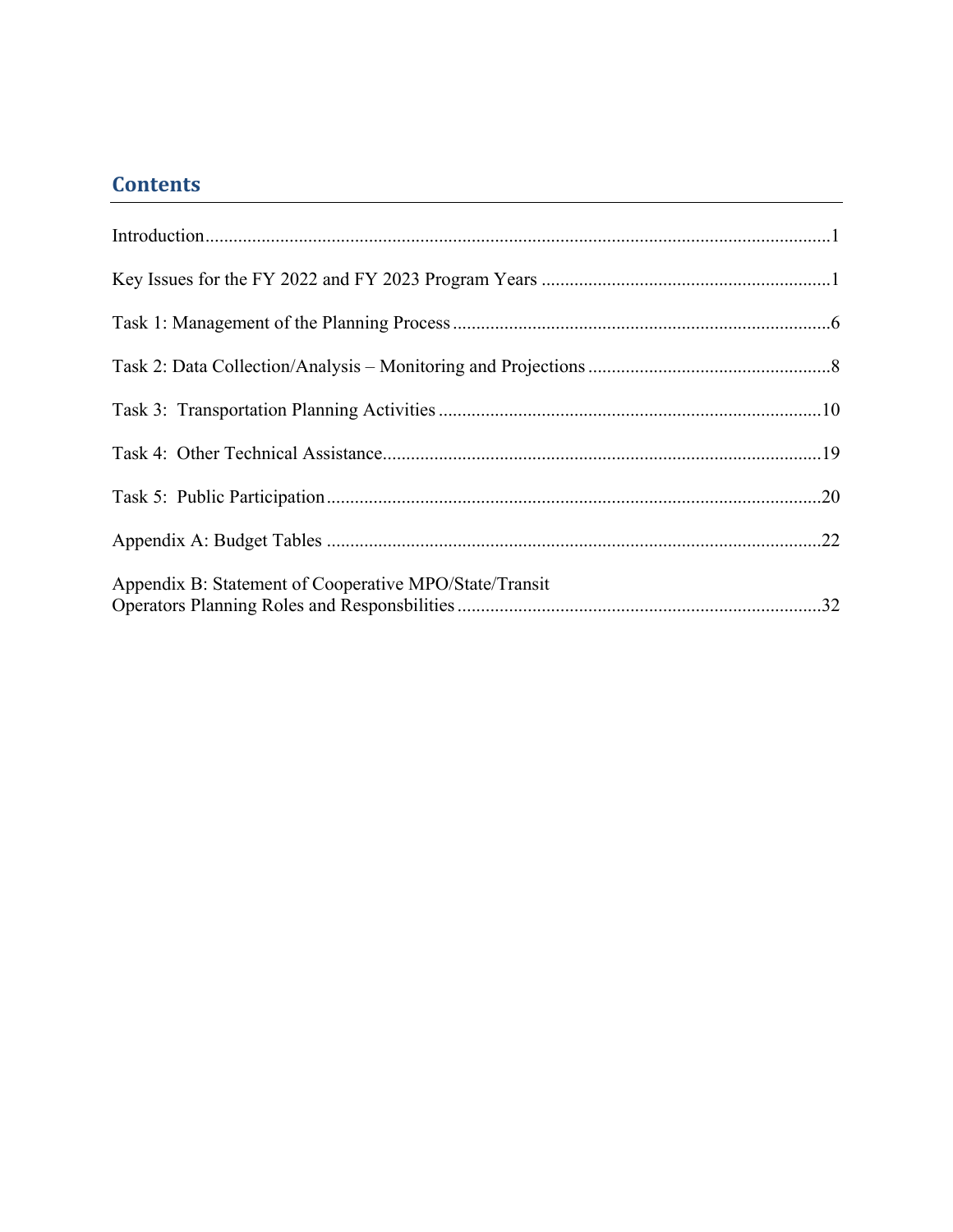## *Introduction*

The South Central Connecticut Region includes the entire corporate limits of the fifteen municipalities in the Greater New Haven area - Bethany, Branford, East Haven Guilford, Hamden, Madison, Meriden, Milford, New Haven, North Branford, North Haven, Orange, Wallingford, West Haven, and Woodbridge. The Region is a Council of Governments, as permitted by the Connecticut General Statutes, with each municipality represented by its chief elected official. The Council meets monthly to act on regional business and oversee the transportation activities of the Region. Recommendations concerning transportation actions are forwarded to the Council from the Transportation Committee, consisting of six members of the Council, and the Transportation Technical Committee, which includes an appointed staff person from each municipality. These two committees meet jointly each month to recommend actions for consideration by the Council on transportation matters.

The Unified Planning Work Program (UPWP) is adopted in accord with federal code (23CFR Part 450.308) and governs the transportation planning activities of the Region. These planning activities include planning partners at the federal level of the Federal Highway Administration (FHWA) and the Federal Transit Administration (FTA) and, at the state level, the Connecticut Department of Transportation (CTDOT).

This UPWP utilizes, builds upon, and continues the required transportation planning activities from previous UPWPs. Specific consultant-supported projects that are continued from previous UPWPs are noted hereafter.

It is noted that the FY 23 activities shown herein are subject to SCRCOG approval of the SCRCOG FY 23 budget and may be adjusted after funding levels are confirmed.

### *Key Issues for the 2022 and 2023 Program Years*

Responding to the Goals of FAST Act

The Federal transportation act, Fixing America's Surface Transportation (FAST), identifies ten (10) planning factors that Metropolitan Planning Organizations (MPOs), such as the South Central Regional Council of Governments (SCRCOG), must consider in their Unified Planning Work Programs (UPWP). These general planning goals are:

- 1. **Economic Vitality**  Support the economic vitality of the metropolitan area, especially by enabling global competitiveness, productivity and efficiency;
- 2. **Safety**  Increase the safety of the transportation system for motorized and nonmotorized users;
- 3. **Security**  Increase the security of the transportation system for motorized and nonmotorized users;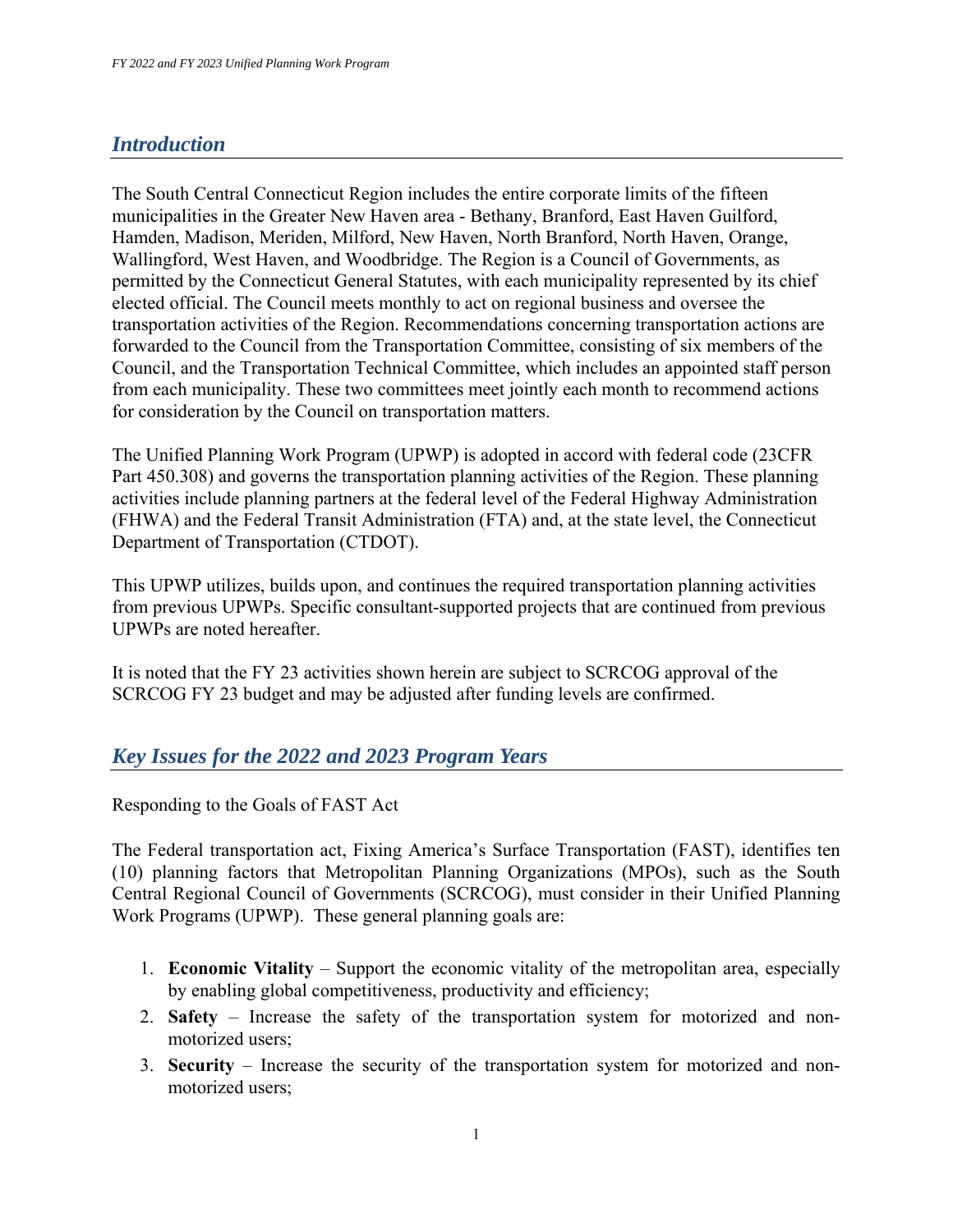- 4. **Environment** Protect and enhance the environment, promote energy conservation, improve the quality of life, and promote consistency between transportation improvements and state and local planned growth and economic development patterns;
- 5. **System Integration** Enhance the integration and connectivity of the transportation system, across and between modes, for people and freight;
- 6. **System Accessibility and Mobility** Increase the accessibility and mobility for people and freight;
- 7. **System Management**  Promote efficient system management and operation;
- 8. **System Preservation** Emphasize preservation of the existing transportation system;
- 9. **System Resiliency and Reliability** Improve the resiliency and reliability while reducing or mitigating the stormwater impacts of surface transportation, and;
- 10. **Travel and Tourism** Promote and enhance travel and tourism.

Responding to State and Federal guidelines, SCRCOG completed, in May 2019, an update of the Metropolitan Transportation Plan (MTP). The MTP incorporates all responses to outreach and establishes regional goals. The update of the Regional Plan of Conservation and Development (POCD) was completed in the spring of 2018. The SCRCOG POCD suggests strategies for future actions in the Region.

Safety of our transportation network is an important concern and a key consideration in the selection and prioritization of future projects. The Connecticut Strategic Highway Safety Plan provides a framework for increasing highway safety.

Mobility of the region's population is another key goal of any transportation solution. The proposed work program elements respond to the planning goals noted above.

Travel and tourism as a planning goal allows SCRCOG to work with REX Development. REX currently provides travel and tourism promotion for the region. Working with REX, SCRCOG can meet this planning goal.

SCRCOG's FY 2022 and FY 2023 UPWP addresses major regional transportation issues and opportunities through a combination of regional staff effort, consultant support and coordination with CTDOT and the related staff work at our member cities and towns.

This UPWP summarizes ongoing staff work, such as inter-agency coordination, analysis and utilization of the latest available census and demographic data, data monitoring, modeling and outreach, as well as special projects to be conducted during the coming fiscal year. The FY 2022 and FY 2023 UPWP utilizes and builds upon previous year activities.

For each of these tasks, the following sections of the UPWP identify objectives, and major activities for the FY 2022 and FY 2023 work program. Products, such as technical memoranda, final reports or other documentation are also noted, and the anticipated schedule for major work tasks is identified. Maintaining a balanced, multi-modal transportation program is a critical element in meeting State and Federal planning guidelines.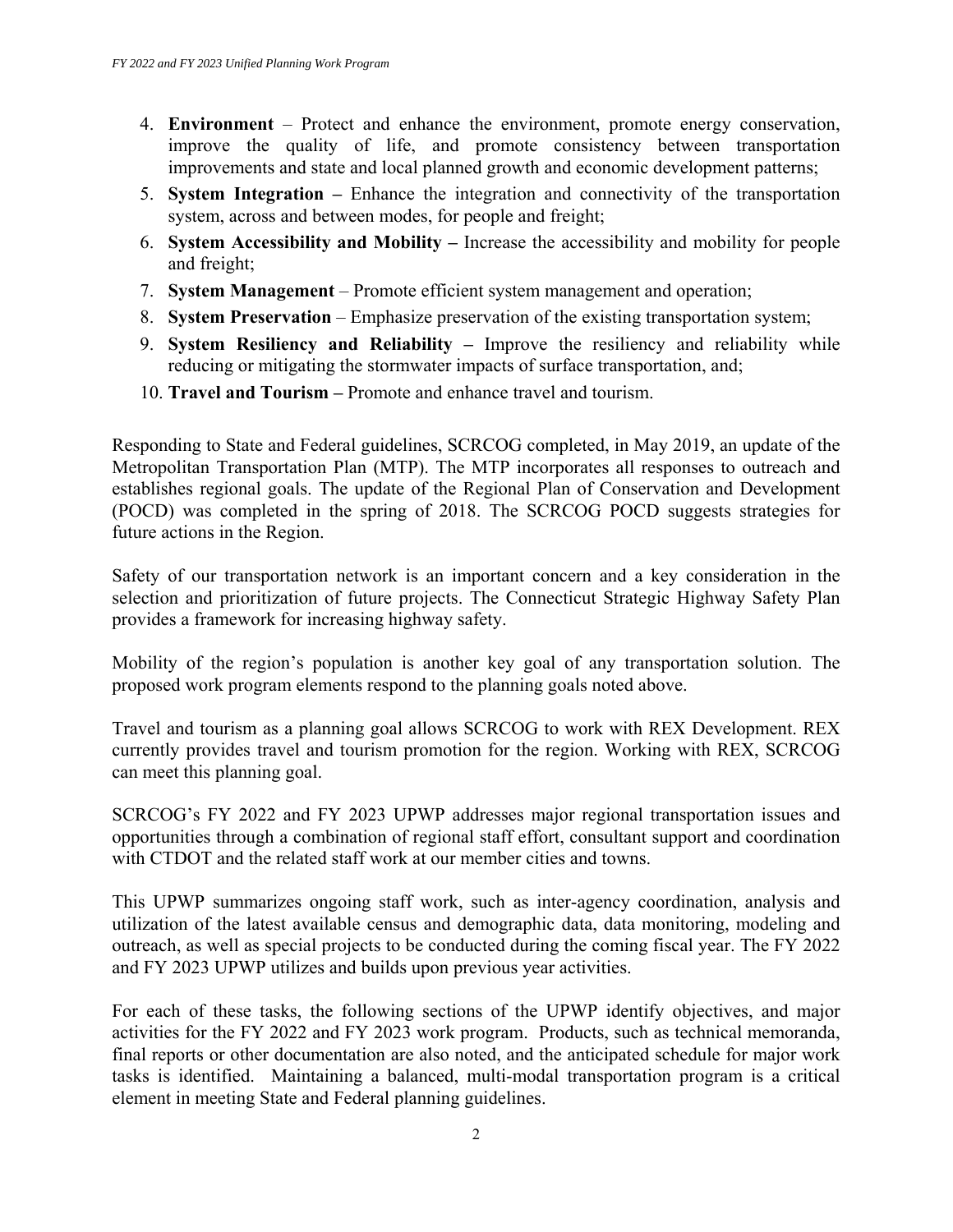The FY 2022 and FY 2023 Unified Planning Work Program consists of five work tasks:

### **Task 1: Management of the Planning Process** - Program Administration

**Task 2: Data Collection/Analysis** - Monitoring and Projections

**Task 3: Planning Activities** 

**Task 4: Other Technical Assistance** 

**Task 5: Public Participation** 

#### *Work Program Highlights - FY 2022*

| Program<br><b>Element/Study</b>                                        | <b>Description</b>                                                                                                                                                                                                                                                                       | <b>Consultant</b><br><b>Support</b> |
|------------------------------------------------------------------------|------------------------------------------------------------------------------------------------------------------------------------------------------------------------------------------------------------------------------------------------------------------------------------------|-------------------------------------|
| Region-wide Pavement<br>Management System<br><b>Refresher Training</b> | Provide refresher training in utilization of pavement<br>management programs previously provided to member<br>municipalities needed due to numerous staff changes                                                                                                                        | \$23,000                            |
| *Town of Woodbridge<br><b>Business Connectivity</b><br>Study           | Review current conditions and limitations and provide<br>recommendations, concept plans and cost estimates for<br>improved connectivity and circulation, with a particular focus<br>on cyclists and pedestrians, in the Village area, including<br>Selden Plaza and the Commercial Park. | \$25,000                            |
| City of New Haven                                                      | Continuation and Conclusion of Fountain Street Study                                                                                                                                                                                                                                     | \$50,000                            |
| *City of West Haven<br>Bicycle-Pedestrian Plan                         | Creation of a City-wide Bicycle Pedestrian Plan coordinated<br>with other City Plans and with emphasis on intermodal<br>connections and addressing all areas of the City.                                                                                                                | \$25,000                            |
| <b>GIS Viewer</b><br>Maintenance and<br>Hosting                        | Provide annual services to maintain GIS system                                                                                                                                                                                                                                           | ***\$25,000                         |
| Town of Wallingford<br>Northrup Road Study                             | Prepare alternatives assessment for roadway improvements<br>between Barnes Road and North Farms Road/Murdock Ave,<br>including horizontal and vertical geometry, roadway widths<br>Provide conceptual plans and a probable construction cost<br>estimate for the preferred alternative   | \$80,000                            |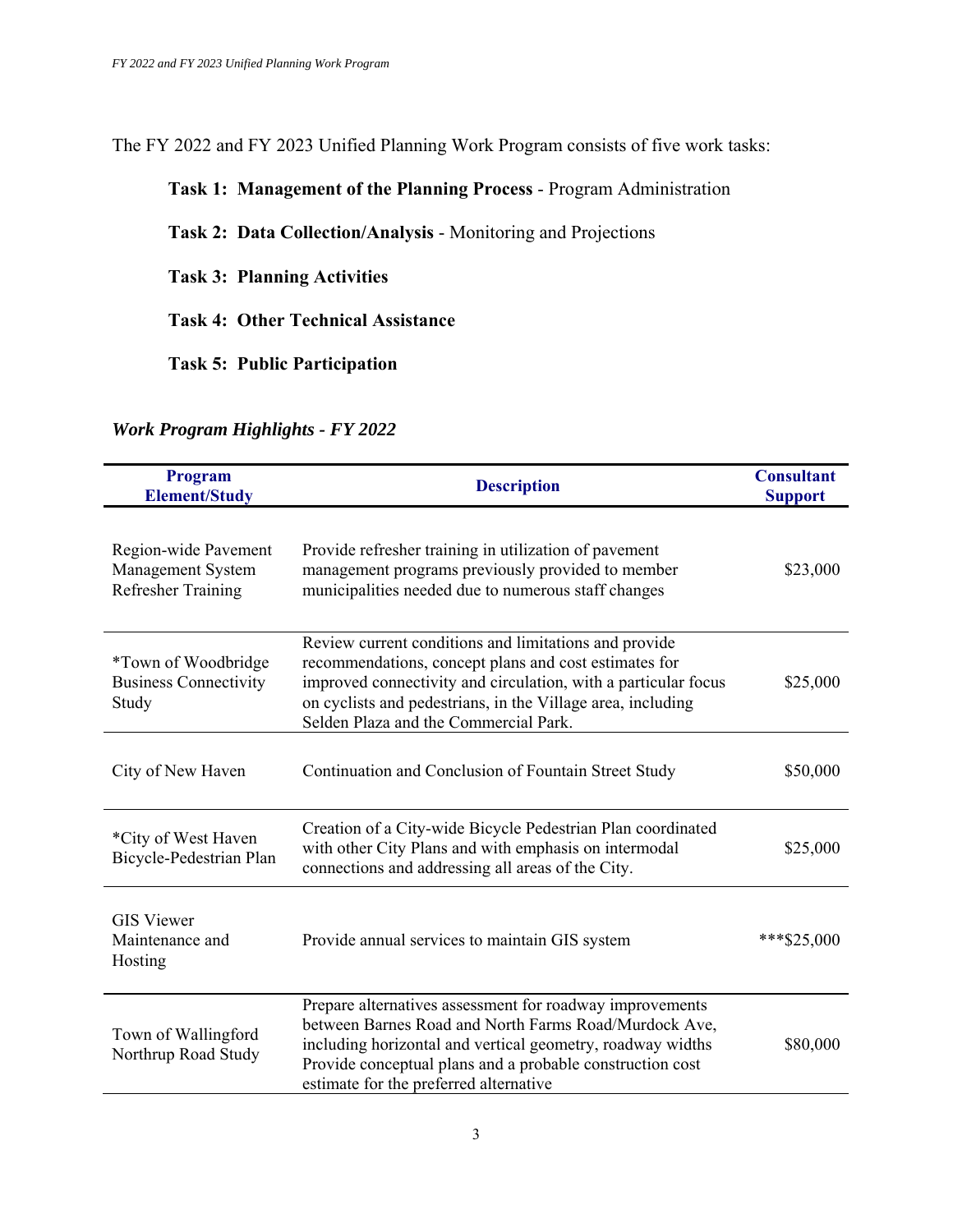| Town of Hamden Canal<br><b>Trail Crossings</b><br>Evaluations | Evaluation, concept design safety improvements and<br>recommendations with cost estimates for 21 at grade<br>crossings on the Farmington Canal Heritage Trail<br>between Goodrich Street and Mt. Sanford Road. | \$70,000  |
|---------------------------------------------------------------|----------------------------------------------------------------------------------------------------------------------------------------------------------------------------------------------------------------|-----------|
| <i>*Travel and Tourism</i><br>Enhancement                     | Utilize REX Development to further advance and promote<br>travel and tourism in the region.                                                                                                                    | \$25,000  |
| City of Milford<br>Feasibility Study                          | Feasibility Study for the connection of Plains Road to<br>Oronoque Road including at-grade railroad crossing,<br>identification of permits required and cost/benefit analysis                                  | \$67,000  |
| City of Meriden                                               | CT Loop Trail Connection study from Broad Street to the<br>Middletown line in the vicinity of Westfield Road                                                                                                   | \$108,000 |
| Total                                                         |                                                                                                                                                                                                                | \$498,000 |
| * Expected to continue into FY23                              |                                                                                                                                                                                                                |           |

\*\*\* Utilizes FY 19 Carryover federal funds

## *\*\*\*\*Work Program Highlights - FY 2023*

| Program<br><b>Element/Study</b>                                              | <b>Description</b>                                                                                                                                                                                                                                                                                          | <b>Consultant</b><br><b>Support</b> |
|------------------------------------------------------------------------------|-------------------------------------------------------------------------------------------------------------------------------------------------------------------------------------------------------------------------------------------------------------------------------------------------------------|-------------------------------------|
| City of New Haven<br><b>Conditional Evaluation</b><br>of Existing Structures | Inventory, documentation and evaluation of Traffic structures<br>including span poles overhead sign poles and other similar<br>structures                                                                                                                                                                   | ***\$87,500                         |
| **Town of Woodbridge<br><b>Business Connectivity</b><br>Study                | Continuation of review of current conditions and limitations<br>and provide recommendations, concept plans and cost<br>estimates for improved connectivity and circulation, with a<br>particular focus on cyclists and pedestrians, in the Village<br>area, including Selden Plaza and the Commercial Park. | \$25,000                            |
| **City of West Haven<br>Bicycle-Pedestrian Plan                              | Continuation of City-wide Bicycle Pedestrian Plan<br>coordinated with other City Plans and with emphasis on<br>intermodal connections and addressing all areas of the City.                                                                                                                                 | \$25,000                            |
| <b>Congestion Management</b><br>Process                                      | Additional data collection and implementation of CMP<br>recommendations from previous study. Continued input to tie<br>our CMP efforts with the Lower Connecticut River Valley<br>COG as the two main areas of the New Haven TMA                                                                            | \$65,000                            |
| City of New Haven One<br>Way Two Way<br>Conversion Study                     | Building upon 2014 Study, evaluate Church Street between<br>George Street and Grove Street, York Street between Elm<br>Street and George Street, and George Street between Church<br>Street and York Street, along with a small<br>portion of York Street between MLK Jr Blvd and George<br>Street.         | \$222,000                           |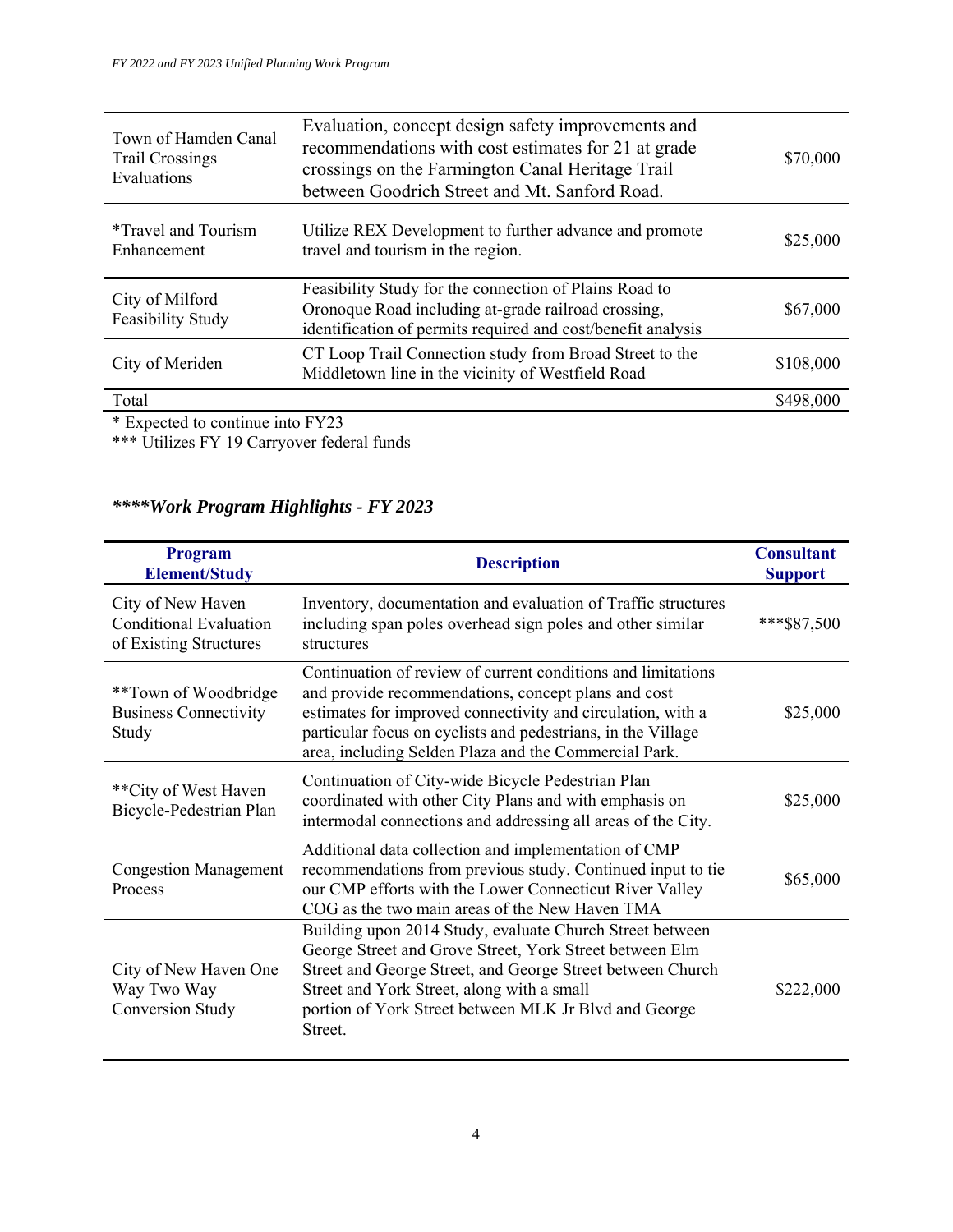| Town of Hamden<br><b>Complete Streets Route</b><br>10 Study                                                   | Existing conditions evaluation and recommendations for<br>implementation of complete streets improvements on Route 10                                                                                                                                                                                                                                                                                                                                                                                                                                                                                                                  | \$55,000     |
|---------------------------------------------------------------------------------------------------------------|----------------------------------------------------------------------------------------------------------------------------------------------------------------------------------------------------------------------------------------------------------------------------------------------------------------------------------------------------------------------------------------------------------------------------------------------------------------------------------------------------------------------------------------------------------------------------------------------------------------------------------------|--------------|
| Town of Hamden<br>Dixwell Avenue and<br>Whitney Avenue<br><b>Intersection Roundabout</b><br>Feasibility Study | Build upon previous discussions to determine feasibility of<br>creation of a roundabout at this intersection to improve current<br>level of service "F" with concept plans and preliminary cost<br>estimates.                                                                                                                                                                                                                                                                                                                                                                                                                          | *** \$50,000 |
| **Travel and Tourism<br>Enhancement                                                                           | Utilize REX Development to further advance and promote<br>travel and tourism in the region                                                                                                                                                                                                                                                                                                                                                                                                                                                                                                                                             | *** \$50,000 |
| *GIS Viewer<br>Maintenance and<br>Hosting                                                                     | Provide annual services to maintain GIS system                                                                                                                                                                                                                                                                                                                                                                                                                                                                                                                                                                                         | *** \$25,000 |
| Town of Branford<br>Walkability/Sidewalk<br>Study                                                             | Study to improve and expand the sidewalk transportation<br>system within the Town to improve pedestrian safety and<br>walkability, complete connections to key areas of Town and<br>address ADA noncompliance areas including identifying or<br>addressing the following within the Town: Missing<br>connections between sidewalk sections, Areas of sidewalk<br>deterioration requiring repairs or replacement, Enhance<br>mobility within and connection to the Town Center Area and<br>Train Station, Connections to Route 1, Connection to transit<br>stops, Areas of ADA compliance deficiency as compared to<br>PROWAG criteria. | *** \$75,000 |
| Town of Madison<br>Bicycle-Pedestrian<br>Safety Improvements<br>Study                                         | Prepare concept plan and preliminary cost estimate for<br>sidewalks, shared use paths and other bicycle-pedestrian<br>safety improvements along Route 1, West Wharf Road and<br>Surf Club Road between downtown and Surf Club. Evaluate<br>existing conditions and identify issues affecting the design<br>related to traffic, utilities, topography, soils, wetlands, right-<br>of-way and permitting.                                                                                                                                                                                                                                | \$40,000     |
| New Haven Port<br>Transportation and<br>Freight Security Study                                                | Study to review transportation and freight security and<br>possible transition for the area south of I-95 into a secure port<br>zone. Review options for possible abandonment of city streets,<br>secure entry points and freight laydown areas for more<br>efficient and secure goods and commodities movement.<br>Include pedestrian/bike connection as part of regional<br>pedestrian/bike network. This study will build upon the freight<br>study in the FY 2018-FY2019 UPWP.                                                                                                                                                     | \$50,000     |

Total \$769,500

**\*\*** Continued from FY 22

\*\*\* Utilizes FY 19 Carryover federal funds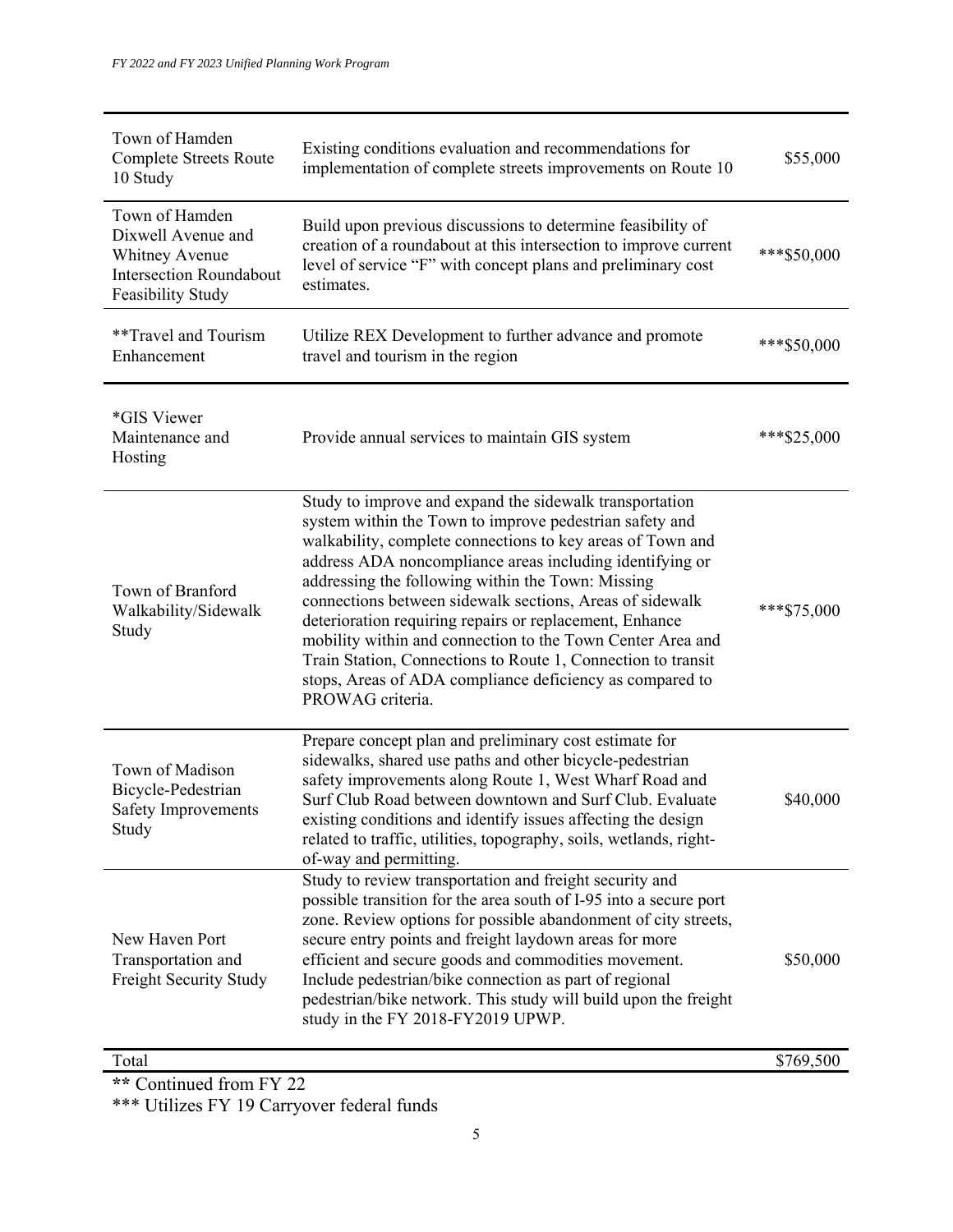\*\*\*\* All FY 23 consultant-supported work subject to the confirmation of funding and the approval of the SCRCOG FY 23 budget.

## *Task 1: Management of the Planning Process – Program Administration*

### *Objectives*

- 1. Schedule planning activities and allocate staff resources appropriately to conduct all identified UPWP work tasks in a timely and efficient manner.
- 2. Prepare and adopt a planning work program for the next fiscal period.
- 3. Ensure that expenditures are well documented and cost-effective.

### *Major 2022 and 2023 Activities*

#### *Mid-Year FY 2022 Work Program Review*

Review and adjust the work program relative to emerging issues, opportunities and progress through the first six months.

#### *Review of FY 2023 Work Program*

Review and amend FY 2022 program in response to final funding levels and emerging requests from member municipalities. (February-May 2022)

#### *Prepare FY24 and FY 25 UPWP*

Preparation of FY24 and FY25 UPWP for adoption prior to start of FY 24. (February-May 2023)

#### *Certification*

Re-certification process was accomplished in FY 2021. Work with CTDOT, FHWA and FTA to document compliance with applicable federal standards and recertification requirements. For FY 2022 and FY 2023, annual self-certification will be approved by Council members (Mayors and First Selectmen) stating that the planning process is consistent with applicable federal regulations.

#### *Products/Reports*

- *Financial Control*. Maintain financial records and develop reports in accordance with USDOT and CTDOT regulations and guidance.
- *Quarterly Reports*. Develop quarterly narrative and financial status reports for funding agencies.
- *Annual Affirmative Action Plan.* Review and revise Affirmative Action Plan (February 2022 and February 2023).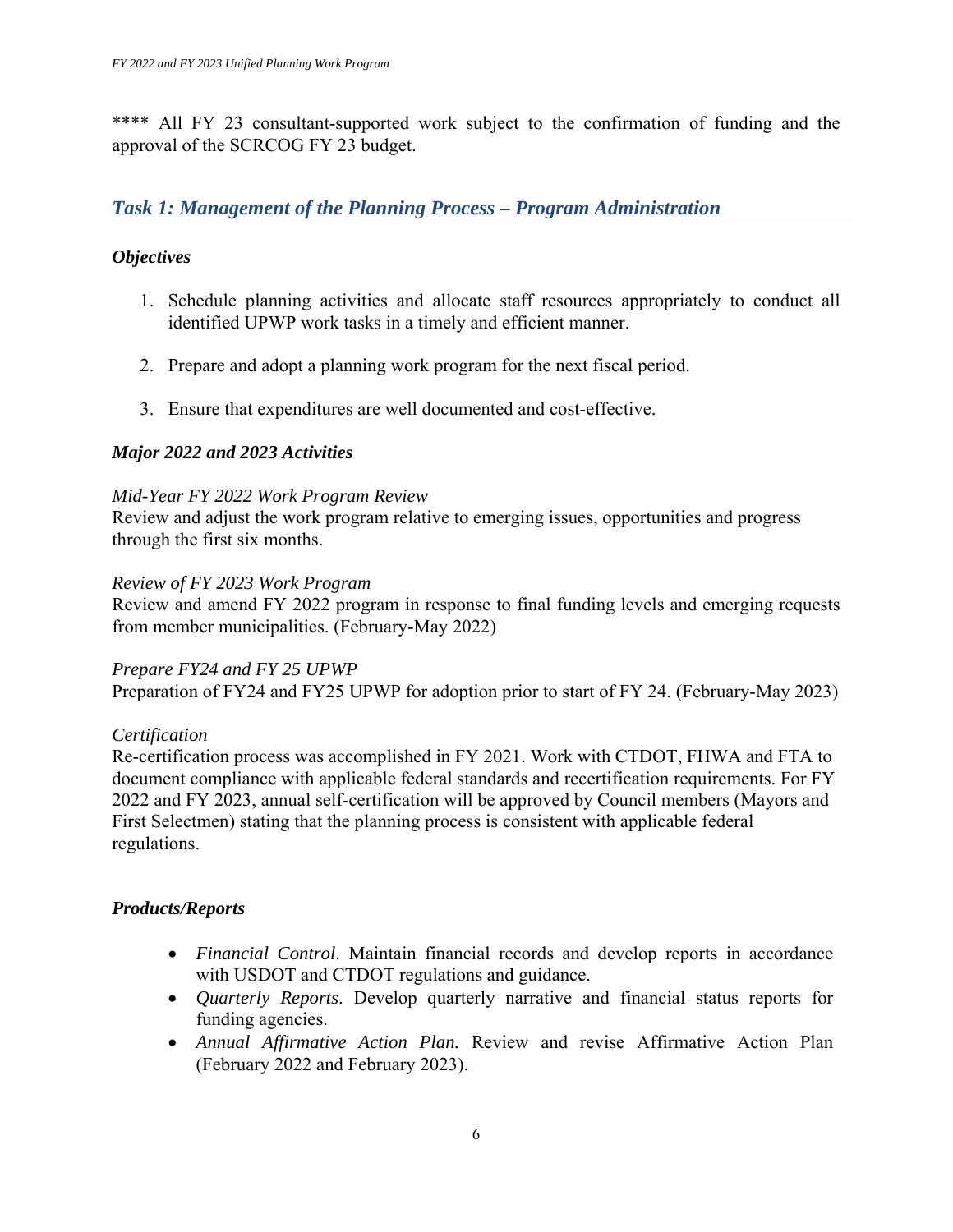*Annual Audit.* Comprehensive audit of Council FY 2021 and FY 2022 revenue, expenditures and internal management practices (November 2021 and November 2022).

This task requires continuing activity throughout the years. Reporting milestones are noted above.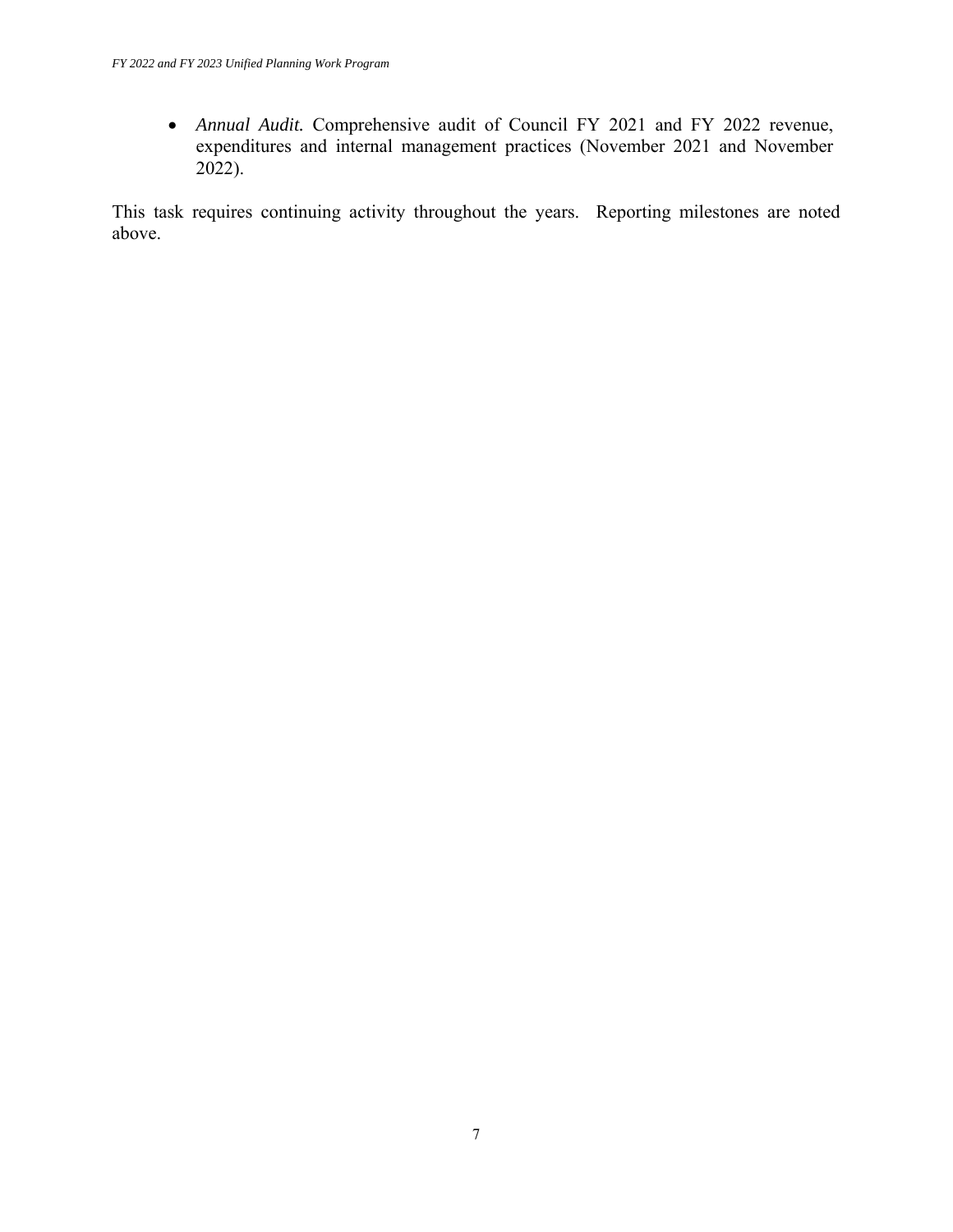### *Task 2: Data Collection/Analysis – Monitoring and Projections*

#### *Objectives*

- 1. Provide a database for regional transportation planning in close coordination with Connecticut Department of Transportation (CTDOT) data developed for statewide needs.
- 2. Maintain, as appropriate, regional highway and transit databases as components of SCRCOG's regional travel demand model.
- 3. Coordinate data acquisition with CTDOT and member municipalities to ensure the utility and compatibility of data.

#### *Major 2022 and 2023 Activities*

#### *Demand Modeling Database*

Maintain the region's travel demand model. Integrate new CTDOT traffic counts obtained through consultant supported work. Continue network maintenance for additions and changes to the roadway and transit systems.

#### *Traffic Data Collection Program*

Continue major intersections counting program within the consultant supported project work to collect data at those intersections that are identified at the municipal level for evaluation of congestion and safety-related issues. As in the past, share the proposed counting program with municipalities and CTDOT's Office of Traffic Engineering and coordinate with other data collection programs at the state and local level.

#### *Rail and Commuter Parking Lot Occupancy Survey*

Monitor late-morning occupancy (maximum occupancy) at New Haven's Union Station, at the West Haven and Milford Railroad Stations and at the Branford, Guilford and Madison Shore Line East stations as well as lots adjacent to I-95 and I-91 on a quarterly basis and publish data on the SCRCOG website.

#### *Congestion Management and Monitoring*

SCRCOG staff will work with municipal staff to identify target areas for operations and management strategies (O&M) including development and implementation of Intelligent Transportation System (ITS) strategies and technologies in the region, as well as Travel Demand Management (TDM). Consultant-supported work will include preparation of required reports. Staff will continue to cooperate with CTDOT on the six elements of the congestion management process (CMP): (1) Determining the CMP network in the Region, (2) defining congestion, identifying congested links, (3) developing strategies to address congested links, (4) implementing strategies: (5) short and (6) long term, and monitoring the network. Activities will focus on the recommendations from previous consultant supported studies and as per CTDOT guidance.

*Geographic Information Systems (GIS)*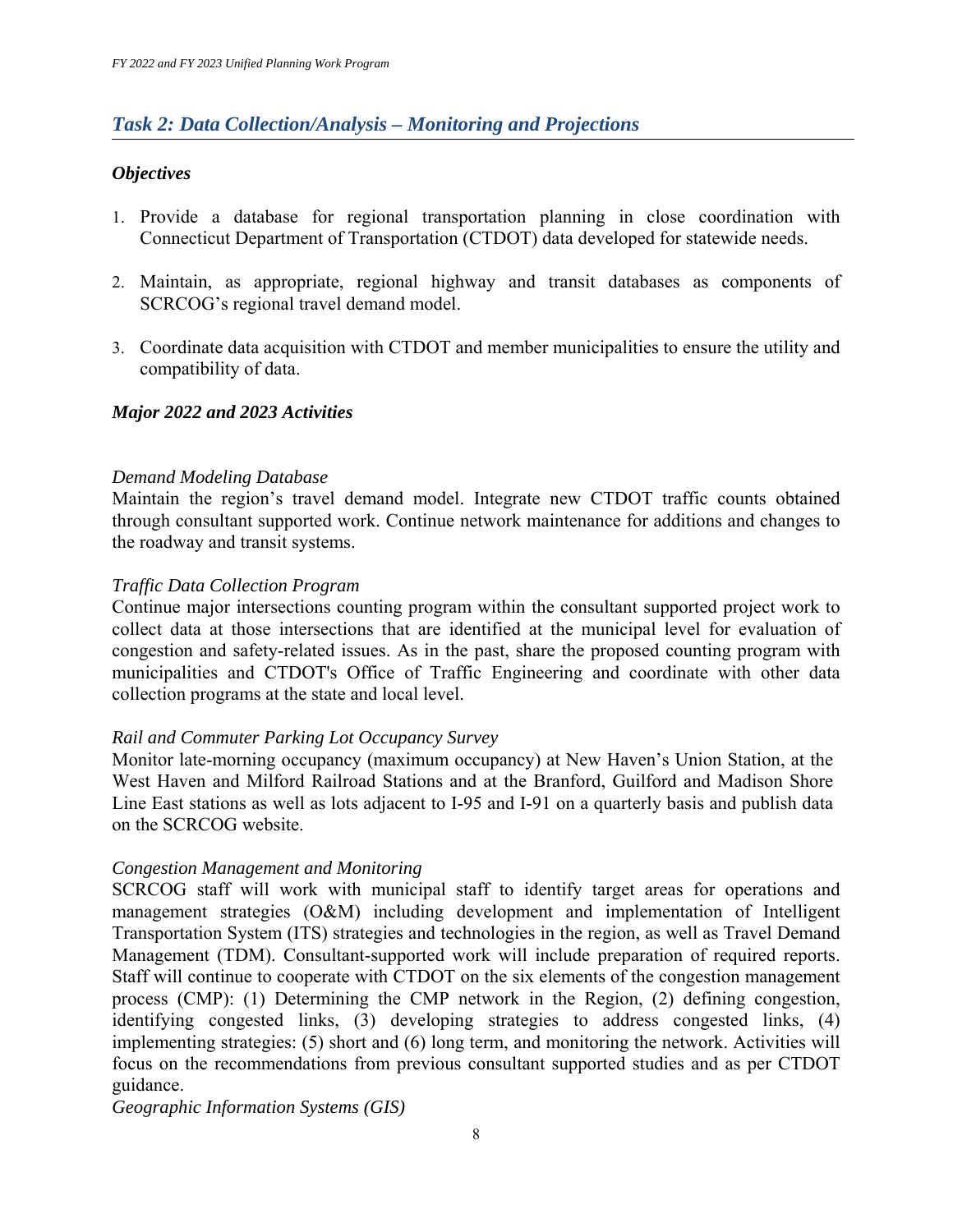SCRCOG staff will continue to maintain and utilize our robust GIS system. The system is shared with our member municipalities. Recent data additions (FY18) have provided greater depth to the system data library.

#### *Safety Monitoring*

Review safety data, goals, objectives and strategies to promote safety and solicit projects for participation in the CTDOT Local Accident Reduction Program. Work with CTDOT to further implementation of the Connecticut Strategic Highway Safety Plan.

#### *Capital Expenditures Report*

Assist CTDOT with the Local Highway Finance Report (form FHWA-536) on capital expenditures on local roads.

#### *Products*

- *Model Database Updates.*
- *Traffic Data Collection within consultant-supported work.*
- *Commuter Parking Lot Occupancy Data.*
- *Congestion Management Process review with CTDOT and recommendations.*

#### *Schedule*

#### *Traffic Data Collection*

Any counting will occur with FY 2022 and FY 2023 consultant-supported projects.

#### *Rail and Commuter Parking Lot Occupancy Survey*

Quarterly rail and commuter parking lot occupancy data collection. (September and December 2021; March and June 2022, September and December 2022; March and June 2023).

#### *Congestion Monitoring*

Activities will occur over the fiscal years as recommended by previous studies and as per CTDOT and FHWA guidance.

This task requires continuing activity throughout the years. Reporting milestones are noted above.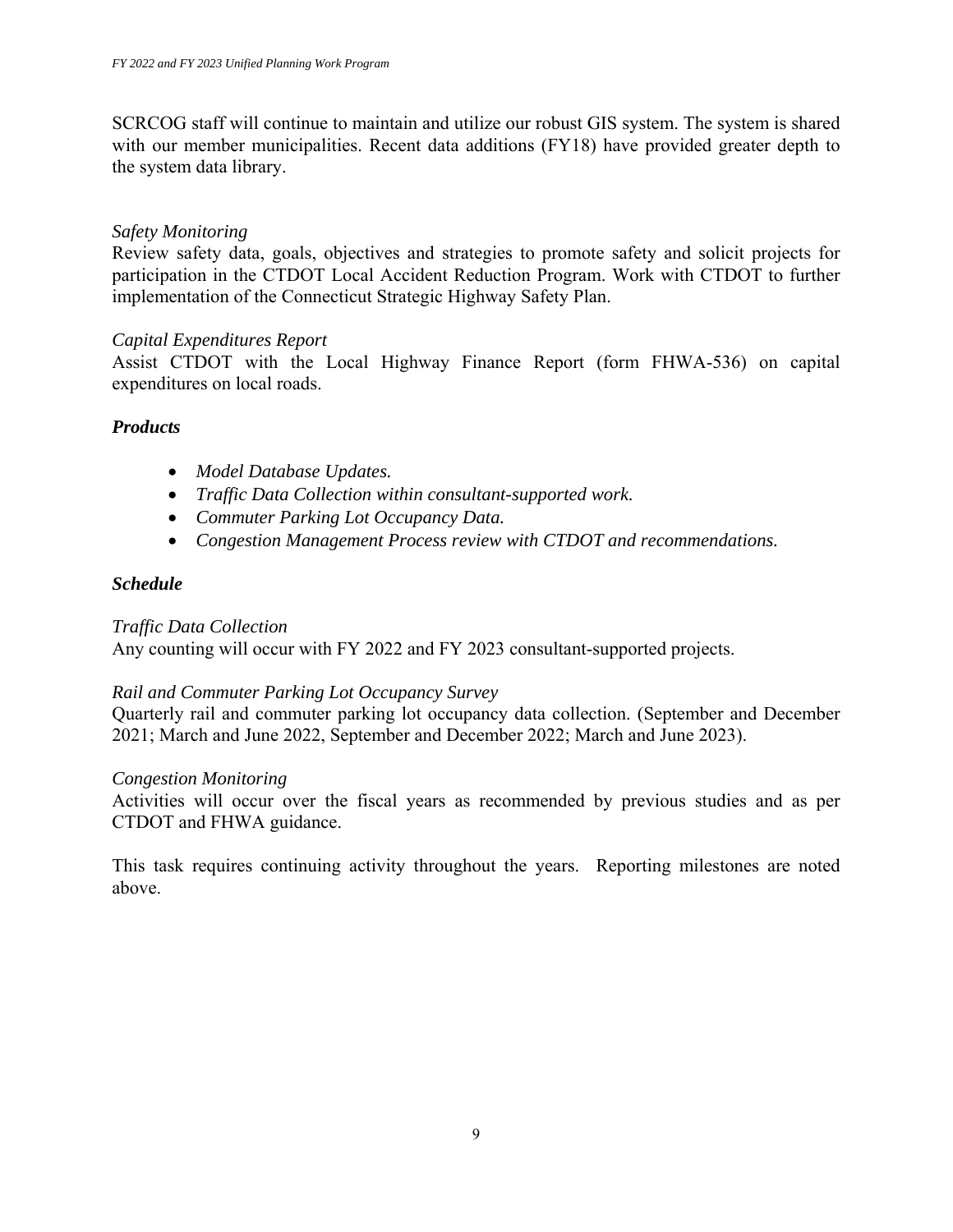### *Task 3: Transportation Planning Activities*

### *Objectives*

- 1. Maintain a four-year Transportation Improvement Program reflecting current regional priorities, long-range regional objectives, and FAST Act transportation planning requirements. Adopt new TIP in accord with CTDOT timeframe. Accompany TIP actions with an air quality conformity statement, as appropriate, establishing relationships to the State Implementation Plan for Air Quality.
- 2. Facilitate public awareness of the adoption process for the TIP and STIP, and provide the opportunity for public comment on TIP-related actions at the SCRCOG level.
- 3. Develop transportation planning proposals and studies that are consistent with the goals identified in the Metropolitan Transportation Plan, and FY2021-FY2024 TIPs and the Regional Plan of Conservation and Development (prepared during FY 18), Connecticut's *Conservation and Development Policies Plan, 2013-2018* and any updates, state and local municipal economic development objectives and the region's economic development program. Adopt any new TIP as per CTDOT guidance
- 4. Develop recommended capital and operational improvements to enhance the existing transportation system, including consideration for the development and implementation of Transportation Systems Management and Operations (TSMO) improvements, advancing the use of Intelligent Transportation Systems (ITS) strategies and technologies in the region, as well as Travel Demand Management measures.
- 5. Coordinate the Regional Plan of Conservation and Development with member municipalities.
- 6. Identify general direction for future SCRCOG work and offer member municipalities a range of options and experience gained from basic planning research.
- 7. Continue to work with the State of Connecticut Governor's Transit Oriented Development initiatives, the Connecticut Department of Transportation (CTDOT) and other state agencies to plan transit improvements and provide support for transit oriented development (TOD) and affordable housing in the vicinity of existing and proposed transit corridors.
- 8. Continue coordinated planning to promote safety, livable communities and environmental sustainability.
- 9. Continue to advance programs for the preservation of the existing transportation system, including actions which maintain the transportation system in a "state of good repair".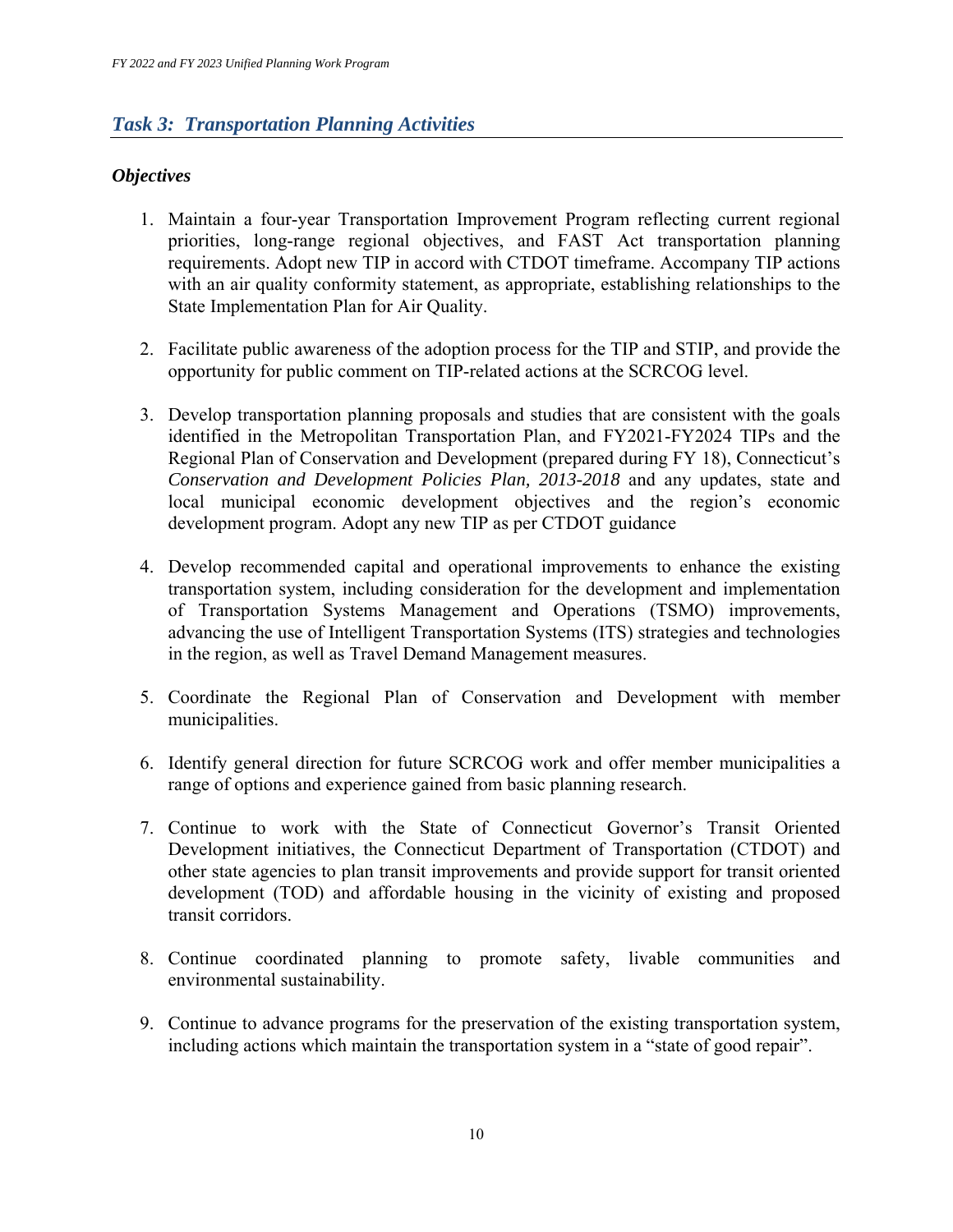- 10. Continue to meet FAST Act requirements, with the inclusion of performance measures as they are finalized.
- 11. Participate in any Planning and Environmental Linkages (PEL) that the Department is conducting.
- 12. Assist our member municipalities in developing projects and utilizing funds available under LOTCIP, TAP, CMAQ and other grant programs as available.
- 13. Work with CTDOT regarding electric vehicle charging infrastructure projects and programs.
- 14. Promote transportation system connectivity to include access to town/city/neighborhood centers and first/last mile connections.

#### *Major 2022 and 2023 Activities*

#### *Review of Land Use and Transportation Models*

SCRCOG staff will work with municipal staff to assess impacts of projected land uses on transportation in the Region. Land use decisions will be analyzed to assess and promote consistency with Long Range Transportation Plan and the State, Regional, and local Plans of Conservation and Development. Identification of major growth corridors and review of major transportation improvements will help frame preferred growth patterns including transit-oriented development (TOD) and smart growth initiatives. Help advance initiatives that reduce dependence on single occupancy vehicles and improve the region's air quality. Technical assistance will be provided to the Region's municipalities as requested. Staff will work to support State efforts to fund transit improvements and TOD through CTDOT projects. These include the West Haven train station related TOD, Union Station proposed TOD, pilot program TOD in Meriden as authorized by statute and other potential TOD proposals throughout the Region. These efforts, in coordination with other tasks outlined herein, will move the region towards the goal of safe, livable communities, and work towards environmental sustainability.

#### *Maintain FY2021-FY2024 TIP adopt TIP FY2024-FY2027*

Update as required the adopted four-year Transportation Improvement Program (TIP). The TIP is consistent with the region's Metropolitan Transportation Plan 2019-2045 and state-defined financial constraints. Adopt and maintain FY2024-FY2027 TIP in accord with CTDOT timeline. Adopt TIP amendments as appropriate.

#### *Review and update Metropolitan Transportation Plan as necessary*

Review as necessary the Region's Metropolitan Transportation Plan to insure consistency with regional and state goals. Update as necessary through coordination with CTDOT and various other entities in accord with guidance and federal requirements.

*Environmental Justice and Title VI*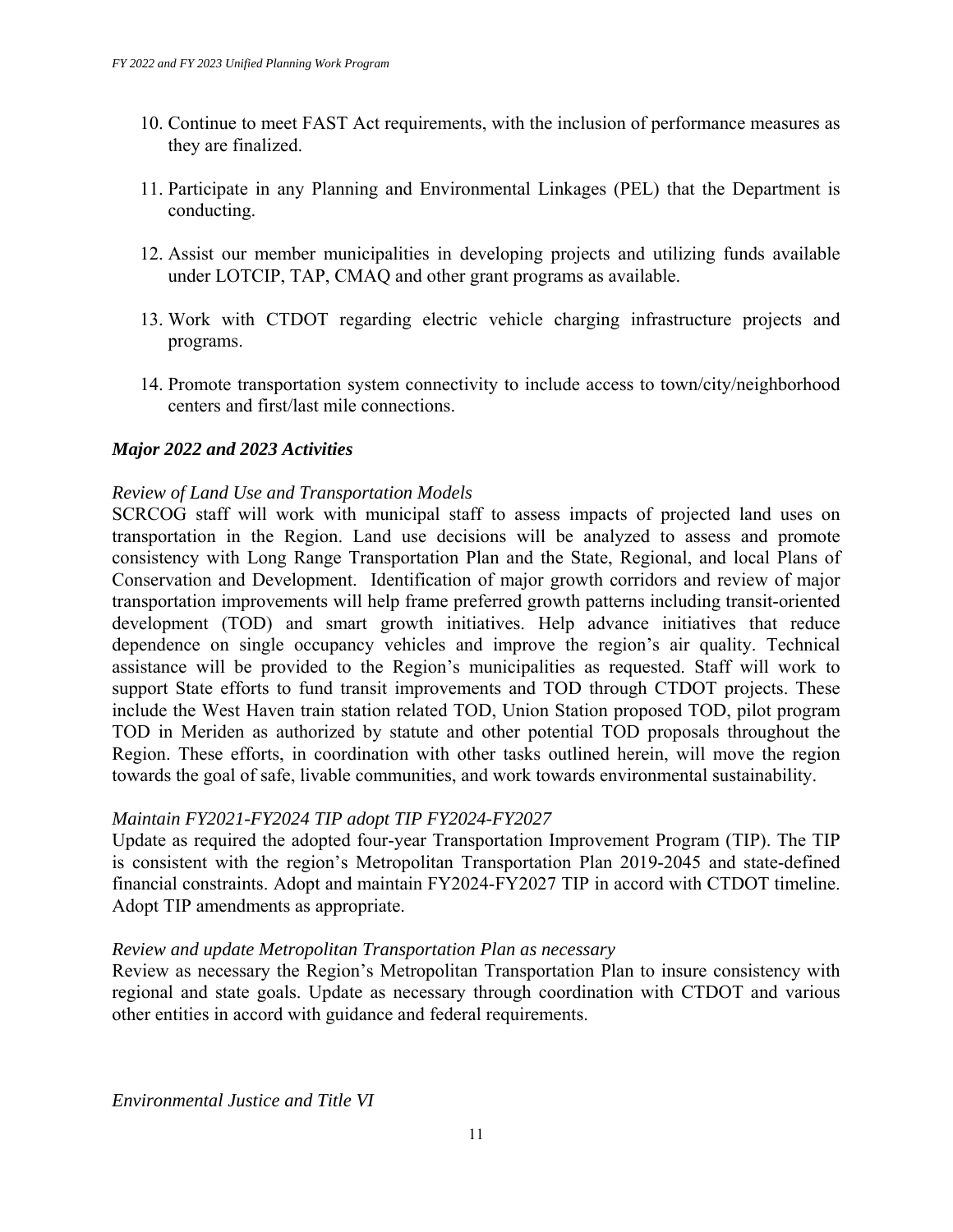Utilize 2020 Census data and latest available American Community Survey data to identify changes to EJ areas and evaluate impacts of plans and programs on these areas. Continue outreach and activities to meet the requirements of Title VI. Work with the Department to ensure Transportation Equity is observed throughout all phases of project development.

#### *Surface Transportation Program*

Establish regional priorities with CTDOT to facilitate the annual statewide program development process. Maintain a multi-year program that balances priorities, costs, available funds and the progress of individual projects. Sustain a continuous interchange with municipalities advancing Surface Transportation Program and Local Transportation Capital Improvement Program (LOTCIP) projects on municipal roads per CTDOT guidelines. Continue Council monitoring of programmed work through monthly review. Continue programming consultation with regional planning organizations comprising the Bridgeport-Stamford and New Haven-Meriden urbanized areas.

#### *Air Quality/ Environmental Planning*

Work with CTDOT to give consideration to the impacts of climate change and air quality on the transportation decision making process. Work with CTDOT to make the necessary air conformity determinations based upon CTDOT modeling.

#### *FTA Section 5310 Outreach to Private Non-Profit Organizations and Local Public Bodies*

Share notice of an annual Section 5310 grant funding and help potential applicants advance proposals consistent with FTA and CTDOT guidelines (January 2022 and January 2023).

#### *Local Transit Districts*

Continue cooperation with Greater New Haven Transit District and, periodically, the Meriden Transit District and the Milford Transit District. Cooperation provides feedback for the areawide planning and programming process.

#### *Local Accident Reduction Program as applicable*

Prepare municipal local accident reduction program applications per annual state/regional outreach, emphasizing a state/federal pedestrian safety focus. Develop proposals with municipal staff, frame material for municipal review and advance proposals for Council review per longstanding practice (April 2022 and April 2023).

#### *Congestion Mitigation/ Air Quality*

As per CTDOT guidance, solicit proposals from the Region for ranking and forwarding to CTDOT for new congestion mitigation/air quality funding under the FAST Act.

#### *Traffic Diversion Routes*

Continue review of previous individual municipal plans completed by CTDOT and implemented by the Region as they are impacted by new construction and roadway modifications.

*Performance-based Planning*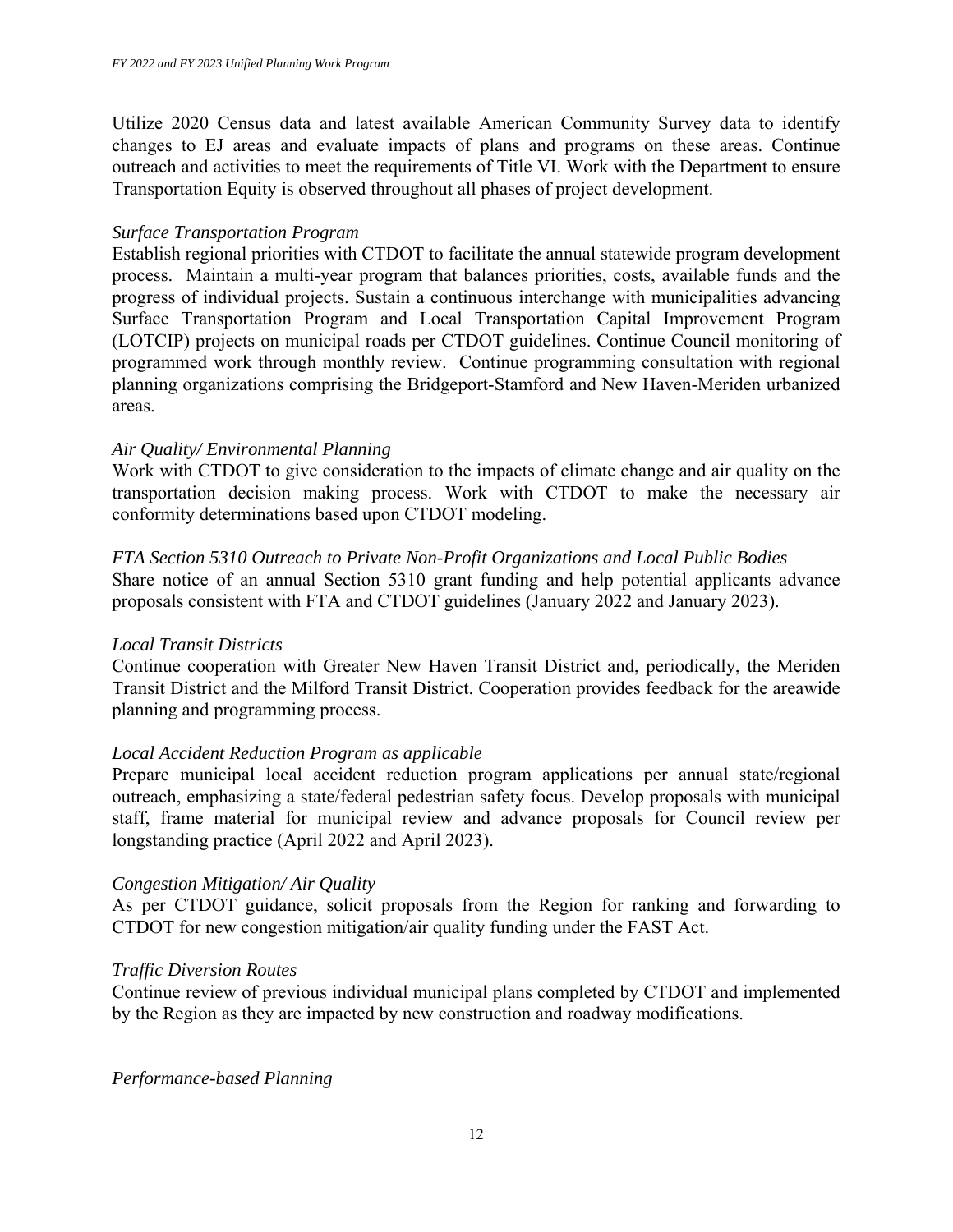Continue to transition to performance-based planning as required under the FAST Act. Review and adopt CTDOT goals and utilize these goals to guide planning and funding decisions.

#### **FY 2022 Consultant Supported Activity**

Ten studies and activities will be conducted by consultants engaged by the Region. All consultant work will be undertaken in a manner consistent with the National Environmental Policy Act (NEPA). Any studies undertaken by the Region that impact state transportation systems or highways will identify the role and/or assistance expected from CTDOT, including resources and outcome. It is the goal of the Region to accomplish these studies within FY22 unless noted otherwise.

*Pavement Management System Training -* Provide refresher training in utilization of pavement management programs previously provided to member municipalities needed due to numerous staff changes.

*Town of Woodbridge Business Connectivity Study\** – Study to review current conditions and limitations and provide recommendations, concept plans and cost estimates for improved connectivity and circulation, with a particular focus on cyclists and pedestrians, in the Village area, including Selden Plaza and the Commercial Park*.* 

*City of West Haven Bicycle-Pedestrian Plan\* -* Creation of a City-wide Bicycle Pedestrian Plan coordinated with other City Plans and with emphasis on intermodal connections and addressing all areas of the City.

*City of New Haven –* Continuation and conclusion of Fountain Street Corridor Study.

*GIS Viewer Maintenance and Hosting –* Provide annual services to maintain GIS system.

*Town of Wallingford Northrup Road Study -* Prepare alternatives assessment for roadway improvements between Barnes Road and North Farms Road/Murdock Ave, including horizontal and vertical geometry, roadway widths, provide conceptual plans and a probable construction cost estimate for the preferred alternative

*Town of Hamden Canal Trail Crossings Evaluations - Evaluation, concept design safety* improvements and recommendations with cost estimates for 21 at grade crossings on the Farmington Canal Heritage Trail between Goodrich Street and Mt. Sanford Road.

*Travel and Tourism Enhancement\* -* Utilize REX Development to further advance and promote travel and tourism in the region.

*City of Milford Feasibility Study -* Feasibility Study for the connection of Plains Road to Oronoque Road including at-grade railroad crossing, identification of permits required and cost/benefit analysis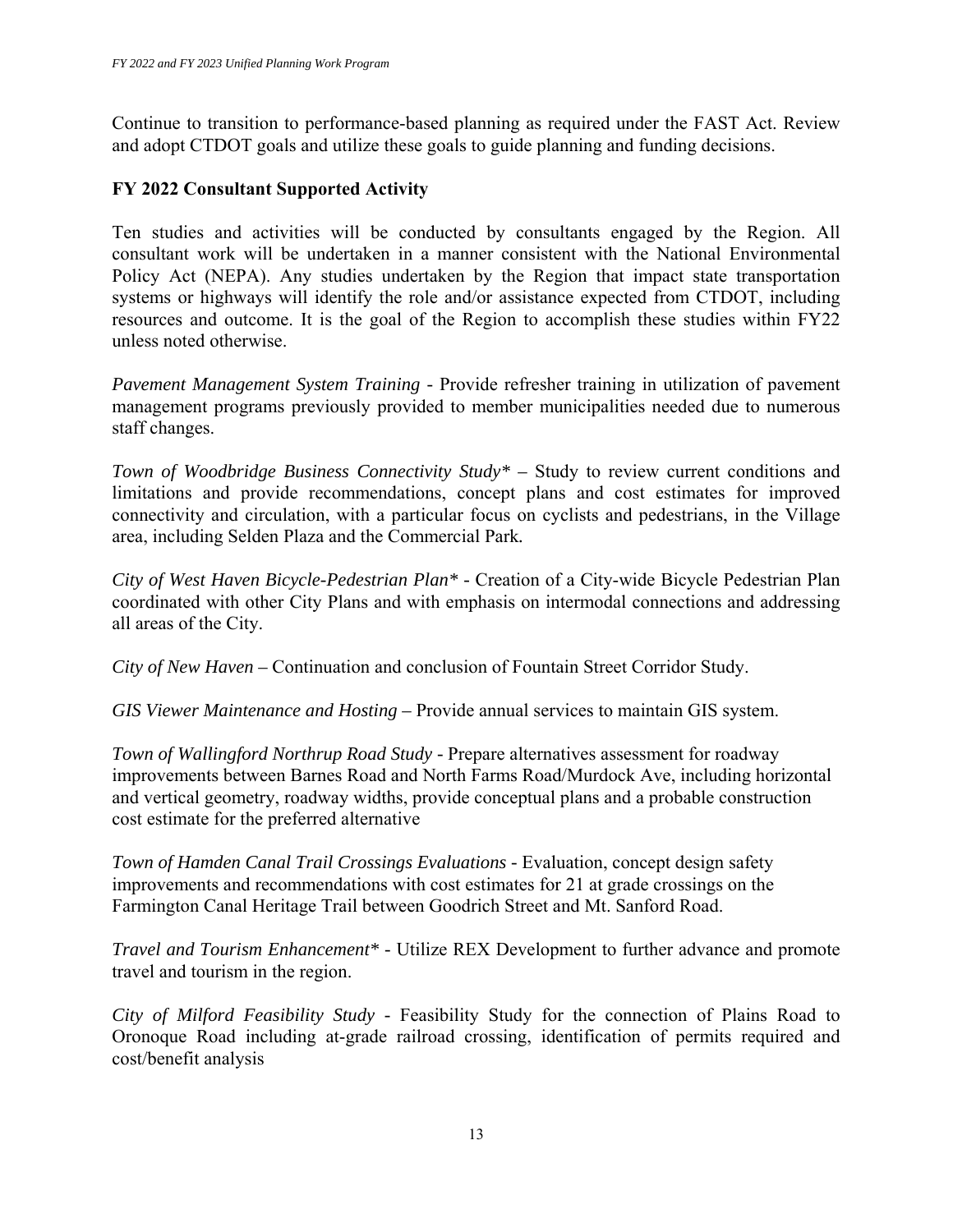*City of Meriden Loop Trail Connection Study –* Study of potential connection of Connecticut Loop Trail from Broad Street to Middletown line in the vicinity of Westfield Road

\*This project to be continued into FY23.

### **FY 2023 Consultant Supported Activity**

Twelve studies and activities will be conducted by consultants engaged by the Region. All consultant work will be undertaken in a manner consistent with the National Environmental Policy Act (NEPA). Any studies undertaken by the Region that impact state transportation systems or highways will identify the role and/or assistance expected from CTDOT, including resources and outcome.

*City of West Haven Bicycle-Pedestrian Plan\*\* -* Creation of a City-wide Bicycle Pedestrian Plan coordinated with other City Plans and with emphasis on intermodal connections and addressing all areas of the City.

*Town of Woodbridge Business Connectivity Study\*\*–* Study to review current conditions and limitations and provide recommendations, concept plans and cost estimates for improved connectivity and circulation, with a particular focus on cyclists and pedestrians, in the Village area, including Selden Plaza and the Commercial Park.

*City of New Haven One Way Two Way Conversion –* Building upon 2014 Study, evaluate Church Street between George Street and Grove Street, York Street between Elm Street and George Street, and George Street between Church Street and York Street, along with a small portion of York Street between MLK Jr Blvd and George Street.

*City of New Haven Conditional Evaluation of Existing Structures -* Inventory, documentation and evaluation of Traffic structures including span poles overhead sign poles and other similar structures.

*Congestion Management Process* – Additional data collection and implementation of CMP recommendations from previous studies. Continued input to tie our CMP efforts with Lower Conn River Valley COG as the two main areas of the New Haven TMA.

*Town of Hamden Complete Streets Route 10 Study - Existing conditions evaluation and* recommendations for implementation of complete streets improvements on Route 10.

*Town of Hamden Dixwell Avenue and Whitney Avenue Intersection Roundabout Feasibility Study* - Build upon previous discussions to determine feasibility of creation of a roundabout at this intersection to improve current level of service "F" with concept plans and preliminary cost estimates.

*Travel and Tourism Enhancement\*\* -* Utilize REX Development to further advance and promote travel and tourism in the region.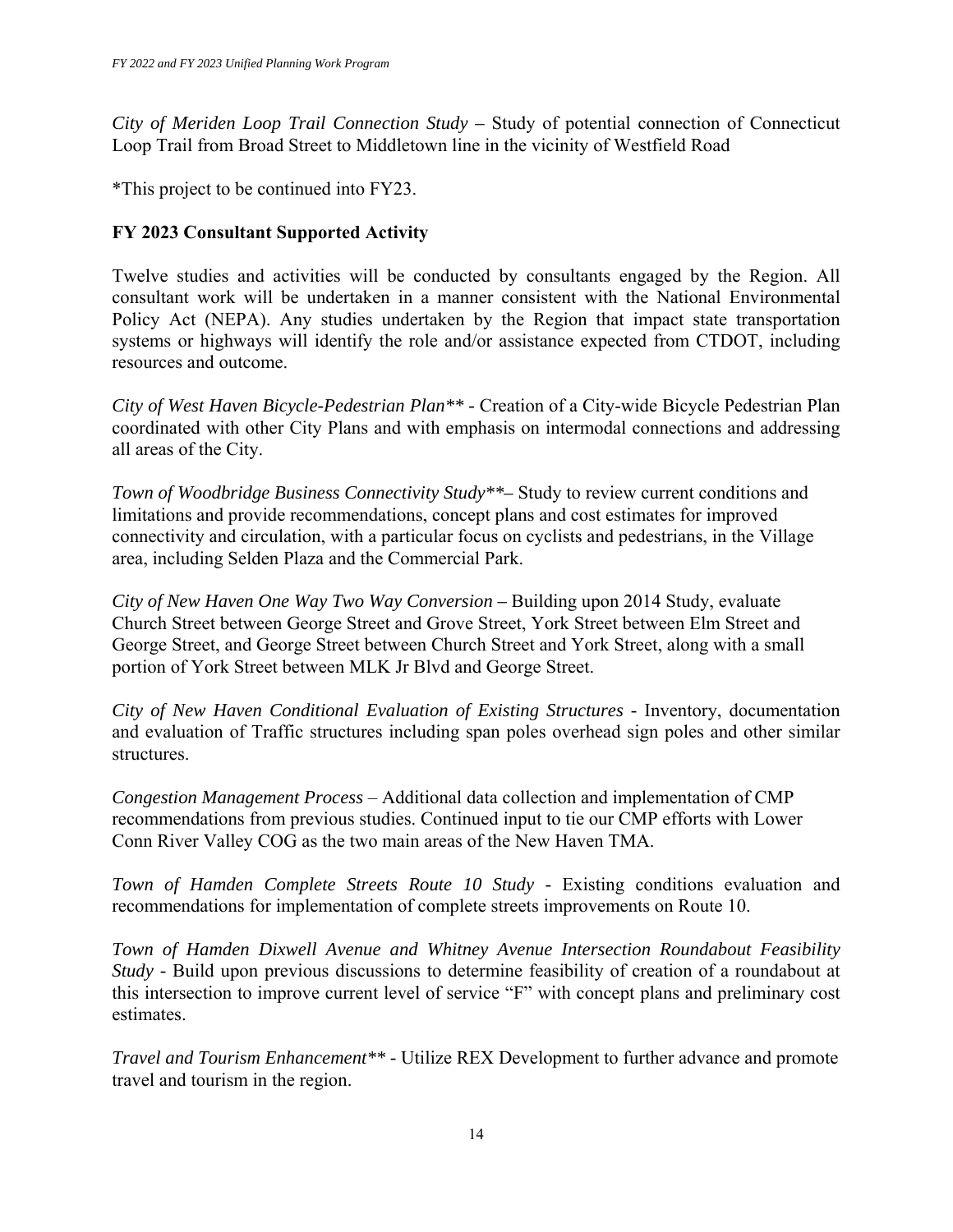*GIS Viewer Maintenance and Hosting –* Provide annual services to maintain GIS system.

*Town of Branford Walkability/Sidewalk Study -* Study to improve and expand the sidewalk transportation system within the Town to improve pedestrian safety and walkability, complete connections to key areas of Town and address ADA noncompliance areas including identifying or addressing the following within the Town: Missing connections between sidewalk sections, Areas of sidewalk deterioration requiring repairs or replacement, Enhance mobility within and connection to the Town Center Area and Train Station, Connections to Route 1, Connection to transit stops, Areas of ADA compliance deficiency as compared to PROWAG criteria.

*Town of Madison Bicycle-Pedestrian Safety Improvements Study - Prepare concept plan and* preliminary cost estimate for sidewalks, shared use paths and other bicycle-pedestrian safety improvements along Route 1, West Wharf Road and Surf Club Road between downtown and Surf Club. Evaluate existing conditions and identify issues affecting the design related to traffic, utilities, topography, soils, wetlands, right-of-way and permitting.

*New Haven Port Transportation and Freight Security Study -* Study to review transportation and freight security and possible transition for the area south of I-95 into a secure port zone. Review options for possible abandonment of city streets, secure entry points and freight laydown areas for more efficient and secure goods and commodities movement. Include pedestrian/bike connection as part of regional pedestrian/bike network. This study will be an extension of the freight study in the FY 2018-FY2019 UPWP.

\*\* This project continued from FY22.

#### *Other Planning Activities*

#### *Locally Coordinated Public Transit Human Services Transportation Plan (LOCHSTP)*

This requirement is the planning element under which SCRCOG will continue to coordinate transit services to provide for the basic mobility needs of the Region's elderly and disabled under the Section 5310 program, Enhanced Mobility for Seniors and Persons with Disabilities. In 2014, the Region established a Mobility Management Program and engaged a Mobility Ombudsman to facilitate outreach to potential users, service providers and municipalities to identify service gaps and needs. CTDOT has assumed responsibility for the Mobility Manager. During FY 2022 and FY 2023, staff will continue outreach to service providers and CTDOT and work with them to implement service priorities.

#### *Municipal Assistance*

SCRCOG will assist its member municipalities in ongoing programs such as STP-Urban, CMAQ, TAP, LOTCIP, and other appropriate programs. The assistance shall include information dissemination, assistance in application preparation, screening and prioritization as necessary.

#### *Transit Planning*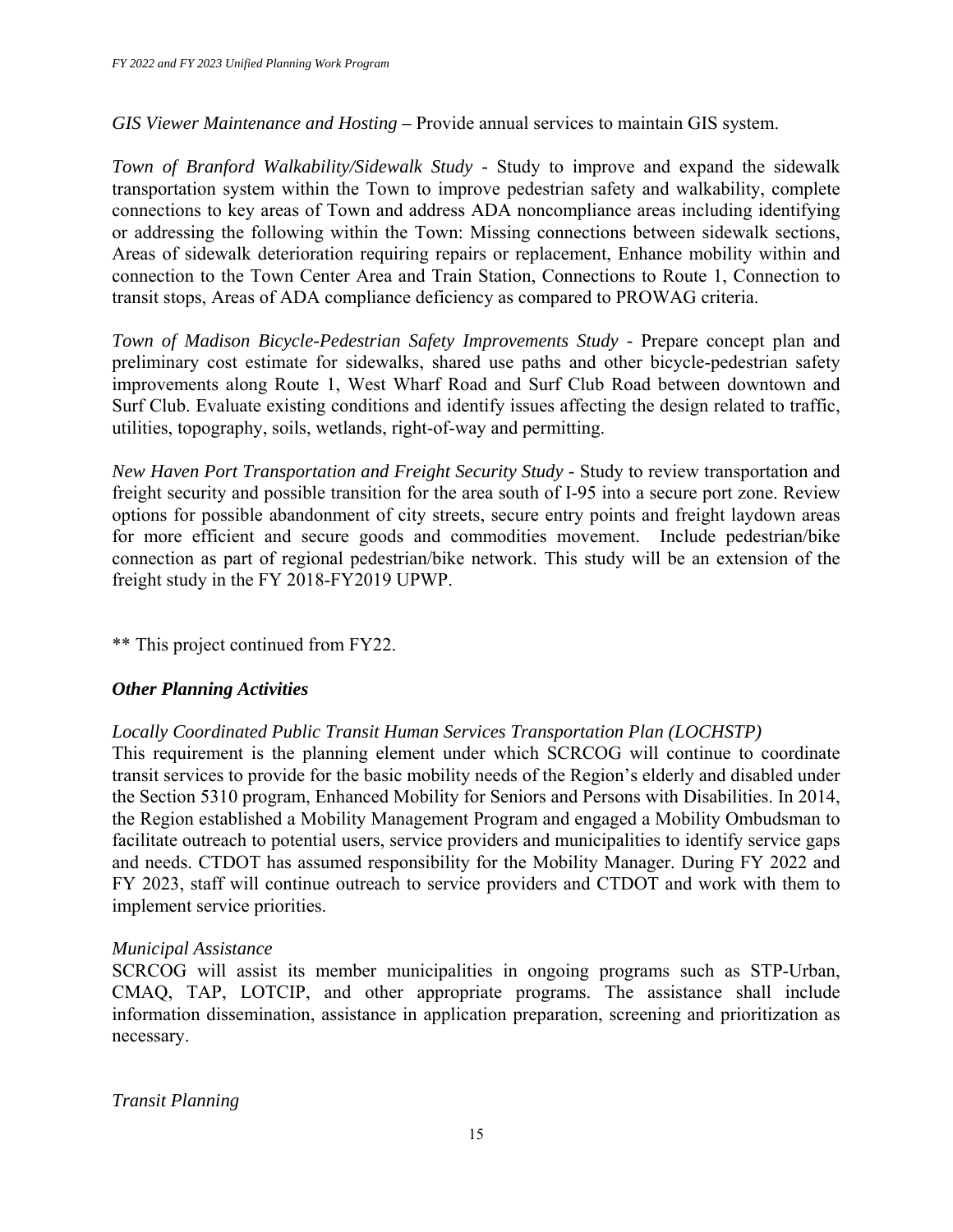Most day-to-day operational planning for the transit systems in the South Central region is done at the individual agency level (i.e. by Greater New Haven Transit District, CTTransit, Milford Transit District and Meriden Transit District). SCRCOG staff play a role in coordinating programs among these operators, assessing demographic and land use policies that will impact the viability of transit services, and identifying new opportunities for transit service outside the existing route network and service areas. Staff cooperates with transit providers in the region. Initiatives that increase transit usage and reduce the usage of single occupancy vehicles and contribute to improving air quality in the region will be prioritized. It is anticipated that the recommendations of the completed *Move New Haven Study* will be utilized to form additional future initiatives.

#### *Environmental Planning*

As necessary, SCRCOG's studies and planning efforts will coordinate and participate in any requirements under the National Environmental Policy Act.

#### *Freight Planning*

Planning for more efficient truck freight movement and reducing the impacts of existing truck trips on adjacent residential areas has been a key element of previous UPWP studies. SCRCOG staff will continue to monitor freight movement trends in the region and identify opportunities for improved movements and efficiencies which will also reduce the impacts of all modes of goods movement on the air quality in the region.

Staff will work with CTDOT on the state freight plan and assist the Department identifying bottlenecks, needed improvements and estimated costs to improve freight movement into and through the region, the state, and surrounding states.

Staff will work with CTDOT to maintain the list of freight stakeholders and operators in the region, as well as GIS data on freight-related land uses and stakeholders and major generators. As known, staff will maintain a multi-modal list of freight movement constraints. Staff will also work with CTDOT on the difficult issue of providing sufficient truck parking opportunities. As appropriate, outreach to freight stakeholders will be made under the Public Participation Guidelines.

Other freight-related staff activities will focus on evaluation of intermodal issues relating to the Port of New Haven and potential expanded utilization, assisting, as appropriate, the City of New Haven and the Port Authority of New Haven with their evaluation of site and development alternatives for the proposed intermodal terminals at the Port. Staff will continue to work with municipalities and the State to maximize future intermodal opportunities as they develop throughout the Region.

Improvements to track connections in the vicinity of the Port of New Haven completed with the cooperation of the property owners allow direct connection between the port area and the mainline rail network. This connection substantially enhances the economics of intermodal freight shipment and will provide strong economic development benefits to the region.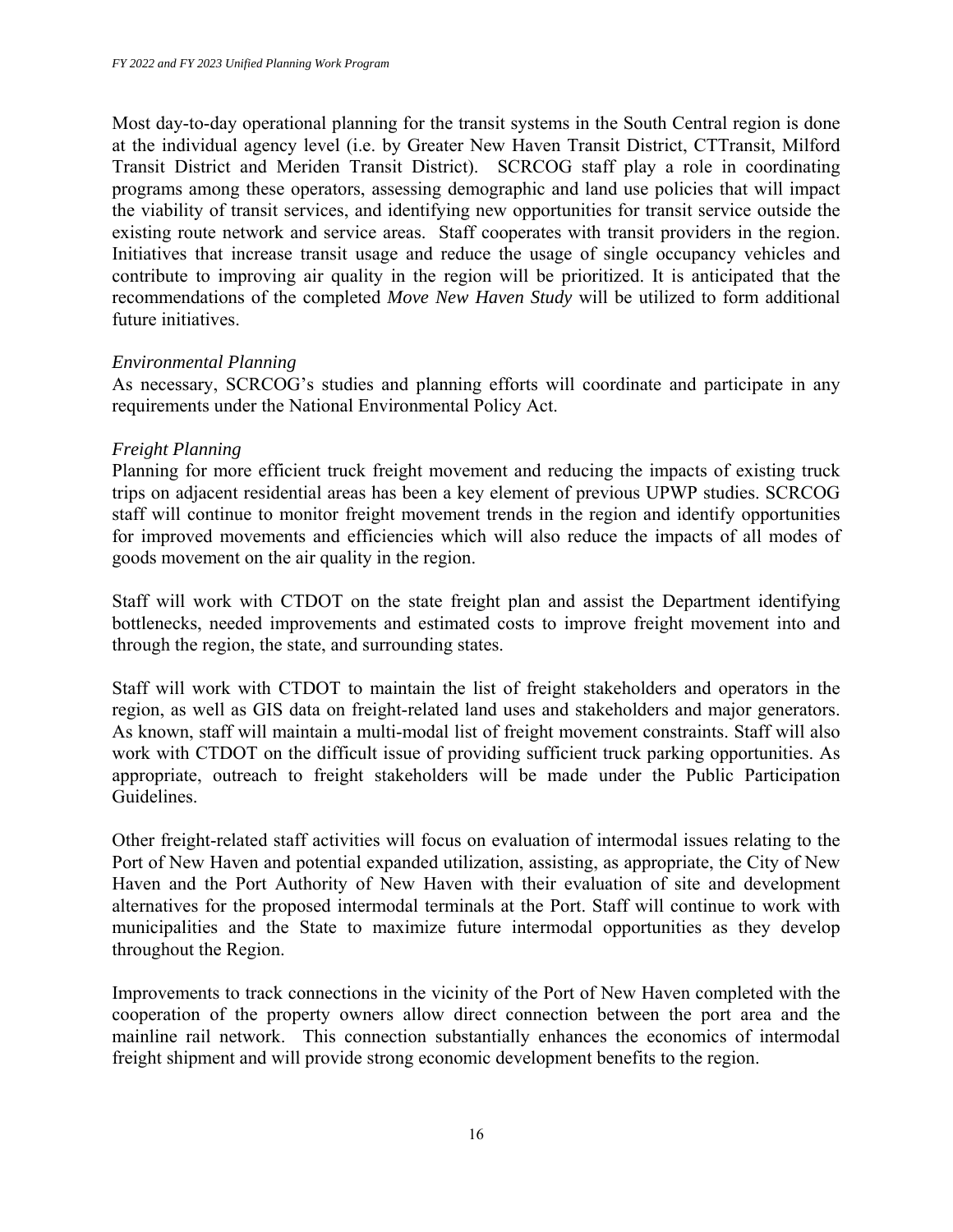The City of New Haven and the Tweed-New Haven Airport Authority have moved forward with a public/private partnership aimed at leveraging private investment to attract commercial passenger flight at Tweed. This project will entail construction of a new passenger terminal and various upgrades to infrastructure. SCRCOG will work in partnership with East Haven, New Haven and the Airport Authority to implement the community benefits, resiliency and regional economic goals of Tweed New Haven Airport.

Staff, in accord with CTDOT, will:

- Maintain a list of freight stakeholders within the COG boundaries.
- Maintain a list of the major freight generators.
- Maintain a GIS file of the above.
- Provide GIS data, as requested, for freight supportive land uses.
- Maintain a list of system constraints for freight movement.
- Seek to identify opportunities for truck parking locations.

#### *Operations and Management Strategies*

SCRCOG staff will continue to review State ITS Architecture refinements, and will ensure coordination with regional and local plans. Many of the study efforts outlined above are focused on alleviating traffic congestion and thereby improving air quality through enhanced operation and utilization of existing transportation highway and transit system assets.

#### *Safety Activities*

SCRCOG staff will continue to work with CTDOT, member municipalities and other regional entities to advance safety programs and activities in the region. SCRCOG will participate in the implementation of CTDOT's Strategic Highway Safety Plan and incorporate its recommendations into regional plans and activities. SCRCOG has partnered with CTDOT as an urban model in the development of a regional transportation safety plan. Difficulties with the emphasis of the plan have resulted in the plan remaining a draft. SCRCOG looks to CTDOT for input to address the concerns. After potential adoption, SCRCOG will consult with CTDOT on updates..

#### *Complete Streets*

Consider the needs of all users of all abilities or mode to provide a comprehensive, integrated and connected multi-modal network of transportation options.

#### *Climate Change and Resiliency*

Work in cooperation with CTDOT and other state and local agencies to improve transportation system resiliency in the face of climate change, sea level rise and severe storms. Support CTDOT's climate change and resiliency planning efforts. SCRCOG's other climate change, coastal resilience, and hazard mitigation efforts in conjunction with additional partners will further regional planning efforts and identify potential opportunities for improving transportation resiliency.

#### *Transition to Performance Based Planning and Programming*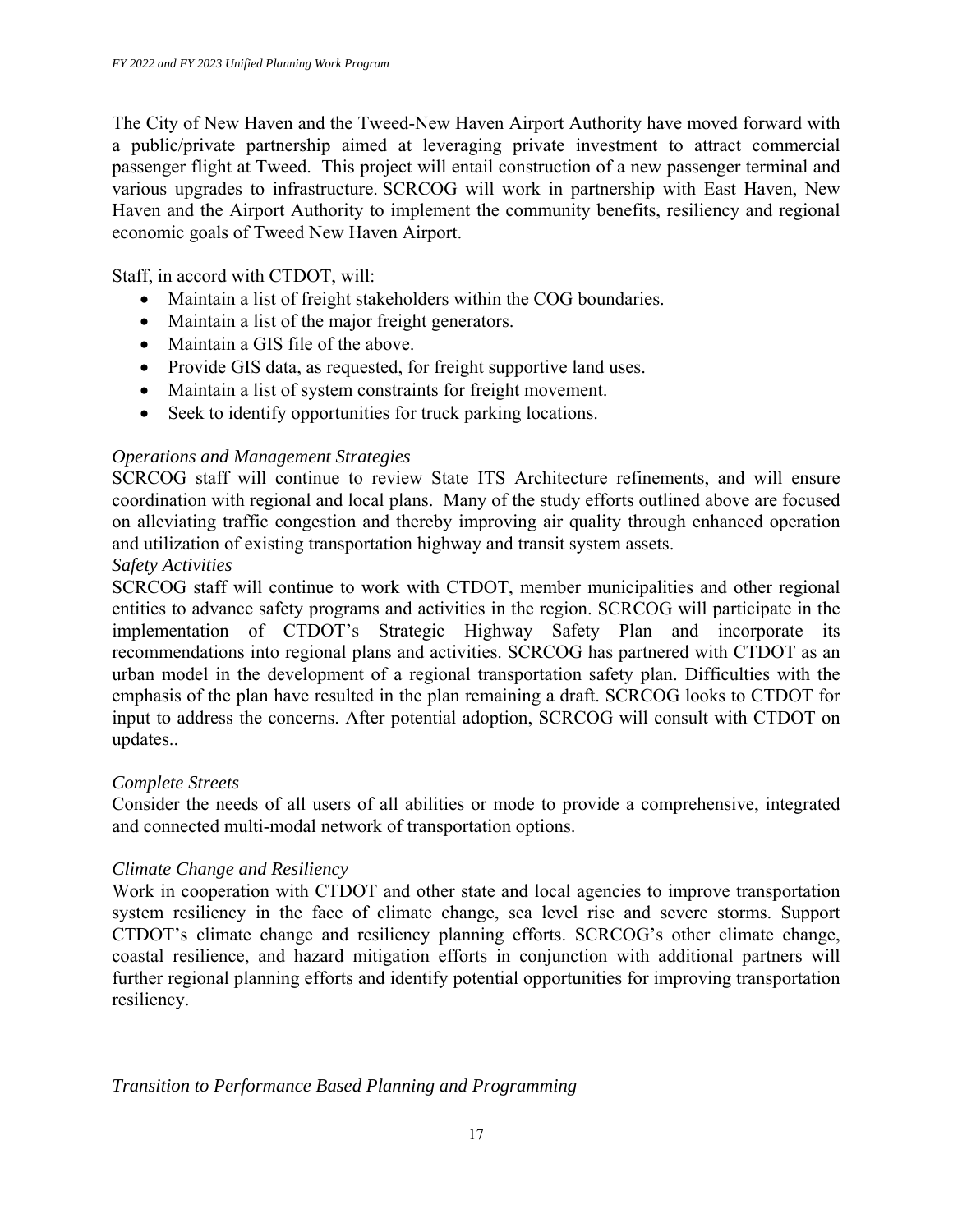As federal and state standards required under FAST Act are finalized and adopted, SCRCOG staff will work to develop and implement a performance management approach to transportation planning and programming that supports the achievement of transportation system performance outcomes. To date, SCRCOG has adopted all CTDOT proposed goals and expects to continue those endorsements during the term of this UPWP.

#### *Models of Regional Planning*

SCRCOG coordinates with Lower Connecticut River Valley Council of Governments, the other major planning region sharing our urban area. In addition, our participation in the Connecticut Association of Councils of Governments (CTCOG), as well as numerous staff contacts, keeps us in contact and cooperation with not only the other neighboring Councils, but the entire state regional planning community. We will continue to build upon this strong base of cooperation and collaboration.

#### *Ladders of Opportunity*

SCRCOG staff continue to look for means to identify and address transportation connectivity issues. Our previous Transit Study, our commencement of a Mobility Manager Service for elderly and persons with disabilities, and our Jobs Access Study, produced in cooperation with the local NAACP chapter and the Workforce Alliance, among other partners, are examples of the region's commitment to identifying and working to address transportation connectivity issues. These efforts will continue during FY2020 and FY2021.

#### *Products*

- *FY2021-2024 TIP.* Maintain the four-year Transportation Improvement Program and adopt amendments as appropriate throughout the fiscal year.
- *Adopt FY2024-FY2027 TIP*. Coordinate with CTDOT to adopt and, after adopted, maintain and adopt amendments as appropriate.
- *Local Accident Reduction Program or as amended.* Prepare applications, as appropriate, for CTDOT review in association with interested municipalities (April 2022 and April 2023).
- *FTA Section 5310 Program Priorities.* Review and approval of grants, in conjunction with CTDOT (April 2022 and April 2023).
- *Potential regional transportation safety plan* (Awaiting CTDOT answers to SCRCOG concerns).

This task requires continuing activity throughout the years. Reporting milestones are noted above.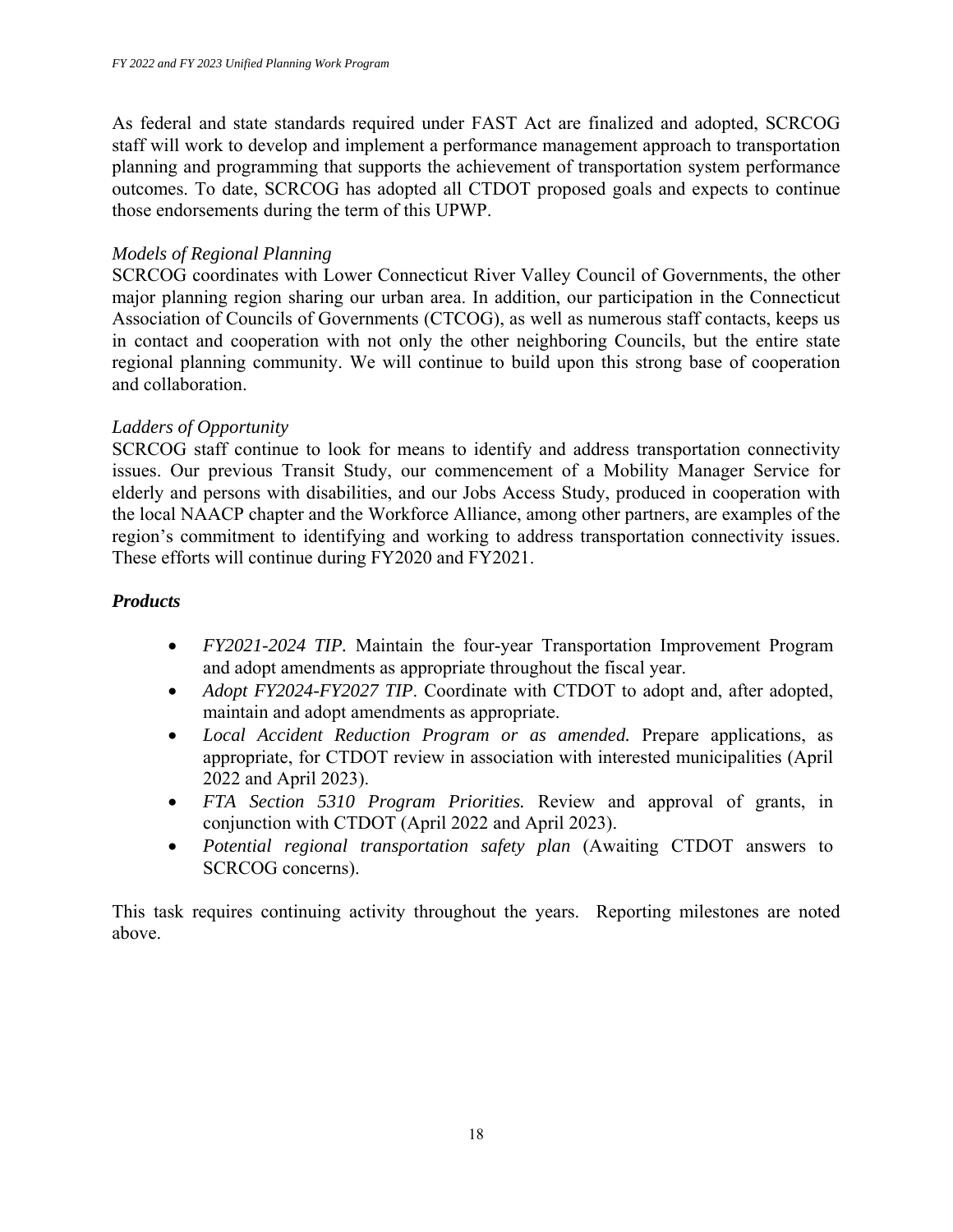### *Task 4: Other Technical Assistance*

### *Objective*

- 1. Coordination with Division of Emergency Management and Homeland Security (DEMHS) on emergency response planning and transportation security.
- 2. Provide technical assistance and coordination with Safe Routes to School (SRTS) program participants and CTDOT concerning applications for funding.
- 3. Provide assistance to new transit station development in the Region, including transit oriented development (TOD) for New Haven, West Haven, North Haven, Branford, Madison, Guilford, Orange, Wallingford, Meriden, and Milford.
- 4. Work with REX Development to ensure continued regional economic vitality.

#### *Major 2022 and 2023 Activities*

#### *Coordination with DEMHS*

Continue attendance by staff at DEMHS regional meetings to work with DEHMS and municipal staff on emergency response planning and implementation. Review of DEMHS communications and plans to insure integration with other regional initiatives.

#### *Security of the Transportation System*

Work with DEMHS Region 2 Regional Emergency Preparedness Team Steering Committee to review and offer recommendations on security. The Transportation Regional Emergency Support Function provides an annual SWOT (**S**trengths, **W**eaknesses, **O**pportunities, **T**hreats) analysis to help improve regional transportation function and security.

#### *Transit Stations and TOD*

Work with interested municipalities, CTDOT, local legislators and residents to help promote transit and TOD opportunities to increase mobility, improve transportation options, promote economic vitality, and encourage the linking of transportation and land use decisions.

#### *REX Development*

Promote regional economic vitality through representation on the REX Board. Chief Elected Officials serve on the REX Board, which identifies regional economic opportunities. Continued Board membership and participation, with periodic reports to the Council, will help promote economic vitality and opportunities. REX serves as the regional coordinator of brownfields funds, utilizing these opportunities to encourage adaptive reuse of brownfields sites to contribute to the improved economic environment of the region.

This task requires continuing activity throughout the years.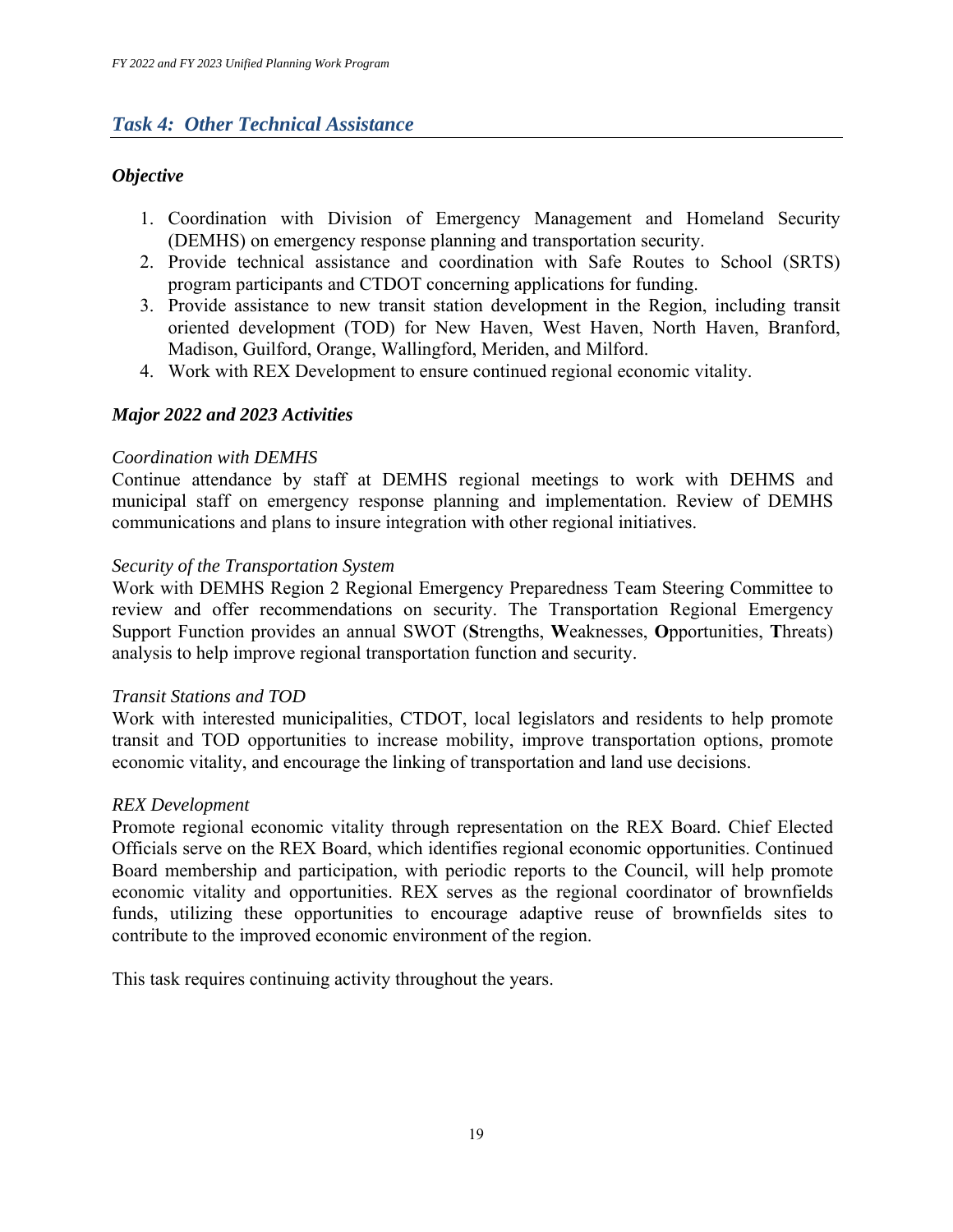### *Task 5: Public Participation*

#### *Objectives*

- 1. Facilitate a timely flow of information to interested individuals and organizations through media outreach and our agency website.
- 2. Provide a focus for public input relative to the region's Transportation Plan, Transportation Improvement Program and other key products by elected officials, any interested citizens, and specifically by minority, low-income and non-English speaking communities.
- 3. Solicit public interest for each of our regional planning and transportation studies and for the SCRCOG decision-making process in general. Ensure that outreach, review and project definition respond to USDOT/CTDOT Environmental Justice requirements contained in the FAST federal transportation act and federal planning regulations, utilizing latest available census and demographic data.
- 4. Share technical material with professionals, elected officials and the public at appropriate times as major study efforts progress.

#### *Major 2022 and 2023 Activities*

The Council of Governments will continue its commitment to public outreach through a wide range of outlets:

#### *Annual Report*

SCRCOG's annual report will be made available at the conclusion of each fiscal year.

#### *Media Coverage*

The Transportation Committee agenda notification process includes over thirty area media organizations. Meeting notices for Transportation Committee/Council actions and SCRCOG publications will be regularly shared with a wide range of print and broadcast media including the *New Haven Register*, the *Connecticut Post*, the *Meriden Record-Journal, La Voz Hispana* and other local (non-daily) newspapers in the region, and radio and television news departments.

#### *Transportation Committee and Technical Transportation Committee*

The Region's Transportation Committee (chief elected officials) and Transportation Technical Committee (municipal staff), meeting together monthly, will continue to interact with CTDOT personnel, federal staff and other interested parties. The committees advance programming and planning proposals to the Council as a whole. Over 100 organizations and individuals, including advocacy organizations, environmental groups, social services organizations, and transit operators, will be notified of committee meetings by email. Notice of meetings is also provided on the SCRCOG website. Council-adopted *Public Participation Guidelines* clearly identify the Council's commitment to broad, ongoing participation, and highlight the avenues for public input in the transportation planning process.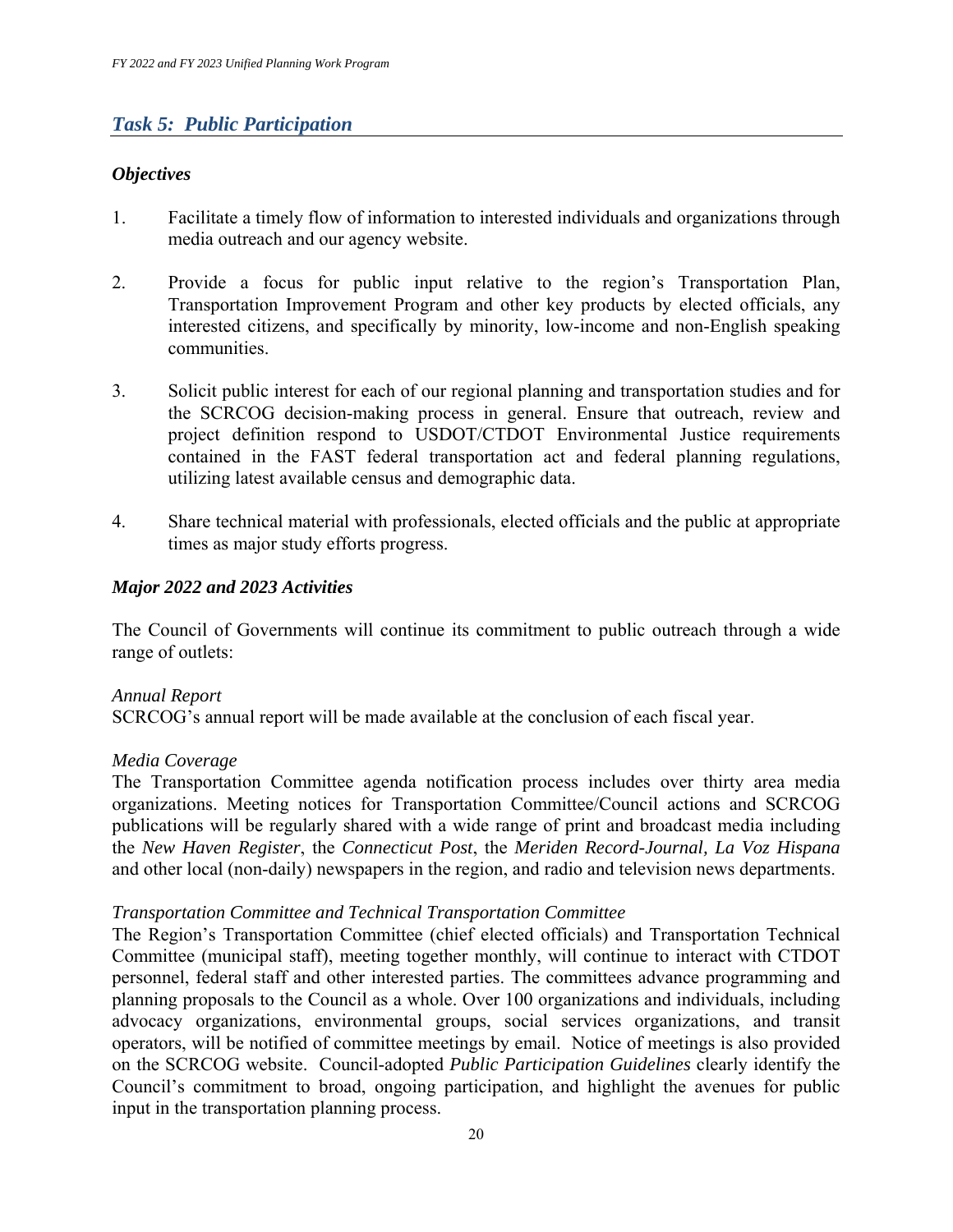#### *Public Meetings*

- Quarterly Greater New Haven Transit District meetings and periodic attendance at meetings of the Milford and Meriden transit districts to facilitate planning and programming activities.
- REX Development, the region's non-profit economic development organization, was established jointly by SCRCOG and the private sector. Chief Elected Officials serve on the REX Board.
- Regional Alliance work sessions. The fourteen-year-old Alliance brings a broad array of regionally oriented organizations together to share experience, initiatives and ideas in the educational, social service, economic development, land use and transportation fields.
- Regional Chambers of Commerce Municipal Economic Development Directors from the region meet with SCRCOG staff periodically to address business-related transportation issues.

#### *Council of Governments Meetings*

Monthly Council meetings (chief elected officials) provide opportunities to review the status of major planning and programming efforts, gain further guidance from chief elected officials and take formal Council TIP actions.

#### *SCRCOG Web Site*

The agency website provides ready access to Council meeting agendas, reports and memos including *Public Participation Guidelines*, the UPWP, the TIP and proposed TIP amendments, and *South Central Regional Metropolitan Transportation Plan 2019-2045*. Links to CTDOT, municipalities, data sources and transit/transportation sites are also included on the website.

#### *Public Participation Guidelines*

SCRCOG *Public Participation Guidelines* outline broad public involvement. Ongoing public participation confirms their effectiveness.

#### *Evaluation of Effectiveness*

Evaluation of the effectiveness of the Region's public outreach is an ongoing process. Staff continually reviews the attendance at SCRCOG and Transportation Committee meetings, as well as at public meetings held as part of consultant supported work. This review indicates that the outreach is working and involving the community and interested parties. Hits on the SCRCOG website indicate a high level of interest in our activities. Staff attendance at public meetings of regional and state organizations and civic groups, and reports back to our members, provide involvement in the region and important communication both within and beyond the Region. This high level of involvement and communication is indicative of the Region's ongoing commitment to effective public outreach.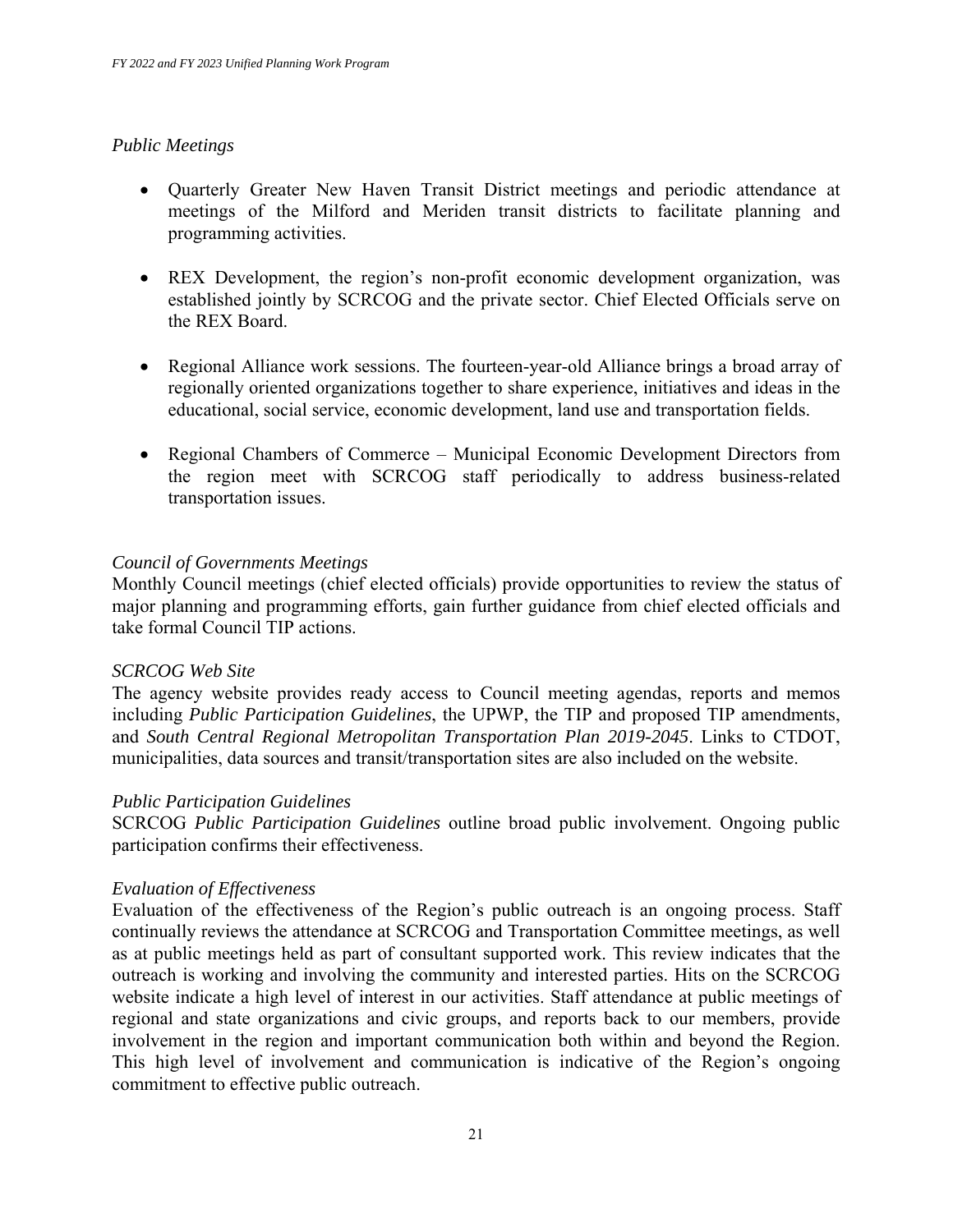Efforts will focus on enhanced public awareness and understanding the region's transportation needs. In FY 2022 and FY 2023, public outreach will continue to emphasize the implementation of the Regional Metropolitan Transportation Plan and the Regional Plan of Conservation and Development, working toward solutions involving policies such as smart growth, non-vehicular transportation, and context-sensitive design solutions. Chief elected officials and SCRCOG staff will continue to participate in the organizations as noted above.

Public outreach will include opportunities for public input on the FY2022 and FY 2023 Consultant supported activity and CTDOT transit improvements.

This task requires continuing activity throughout the years. Reporting milestones are noted above.

# **Appendix A**

*Unified Planning Work Program*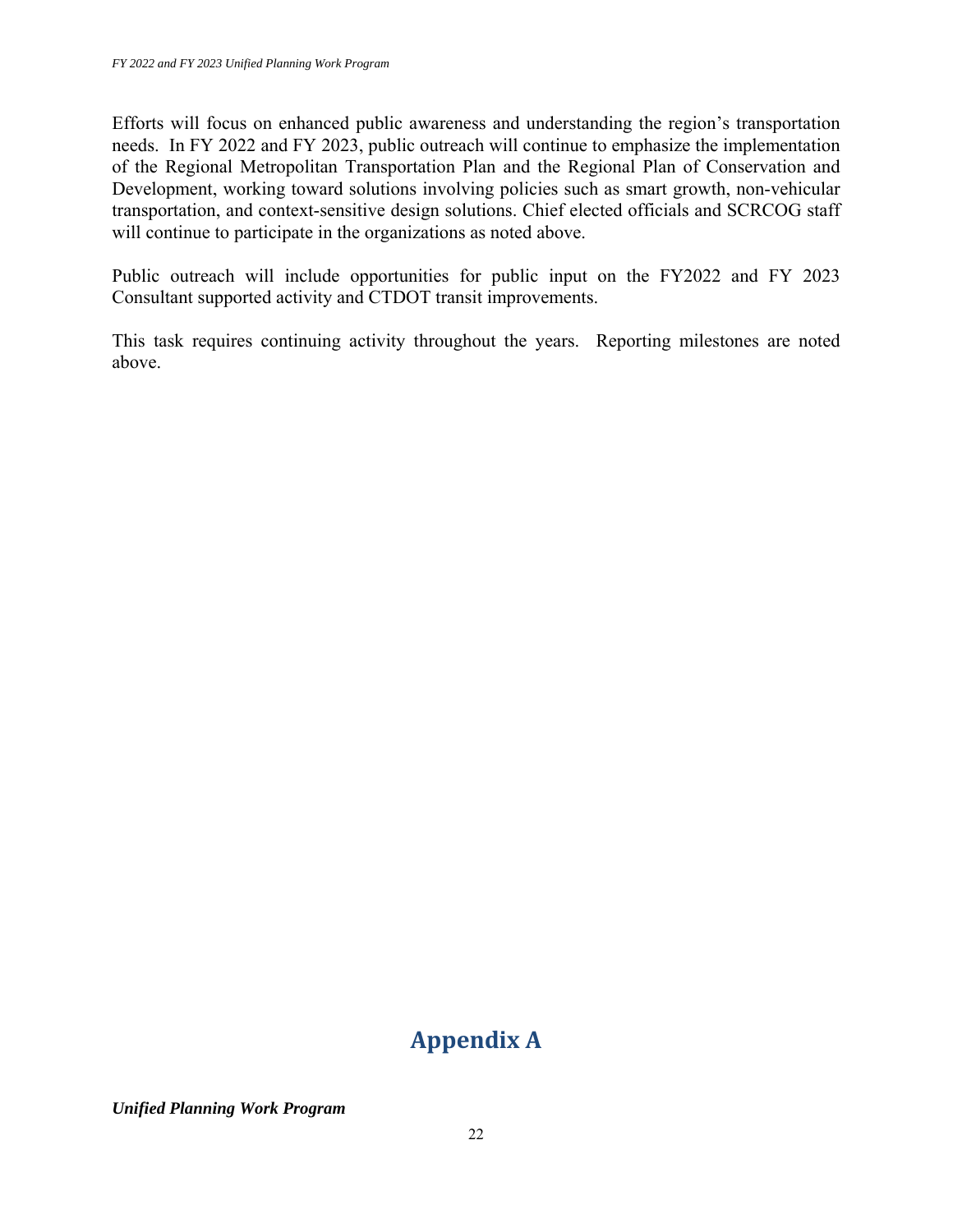#### *Financial Tables – Fiscal Years 22 and 23\**

*\*All FY 23 activities subject to the confirmation of funding and the approval of the SCRCOG FY 23 budget.* 

#### *Table 1*

#### *Fiscal Year 2022 - Anticipated Revenues*

| Federal   | <i>State</i> | Local   | Total     |
|-----------|--------------|---------|-----------|
| 1,022,354 | 127,794      | 127,794 | 1,277,942 |
| 20,000    | 2,500        | 2,500   | 25,000    |
|           |              |         |           |
| 1,042,354 | 130,294      | 130,294 | 1,302,942 |
|           |              |         |           |

#### *Table 2 Fiscal Year 2022 - Planning Costs by Task*

|                                           | Federal   | <i>State</i> | Local   | Total     |
|-------------------------------------------|-----------|--------------|---------|-----------|
| Management of the Planning Process        | 61,191    | 7,649        | 7,649   | 76,489    |
| <b>Transportation Planning Activities</b> | 305,423   | 38,178       | 38,178  | 381,779   |
| Data Collection / Analysis                | 14,679    | 1,835        | 1,835   | 18,349    |
| <b>Planning Projects</b>                  | 548,258   | 68,532       | 68,532  | 685,322   |
| <b>Public Participation</b>               | 112,805   | 14,101       | 14,101  | 141,007   |
| <b>Total</b>                              | 1,042,354 | 130,294      | 130,294 | 1,302,942 |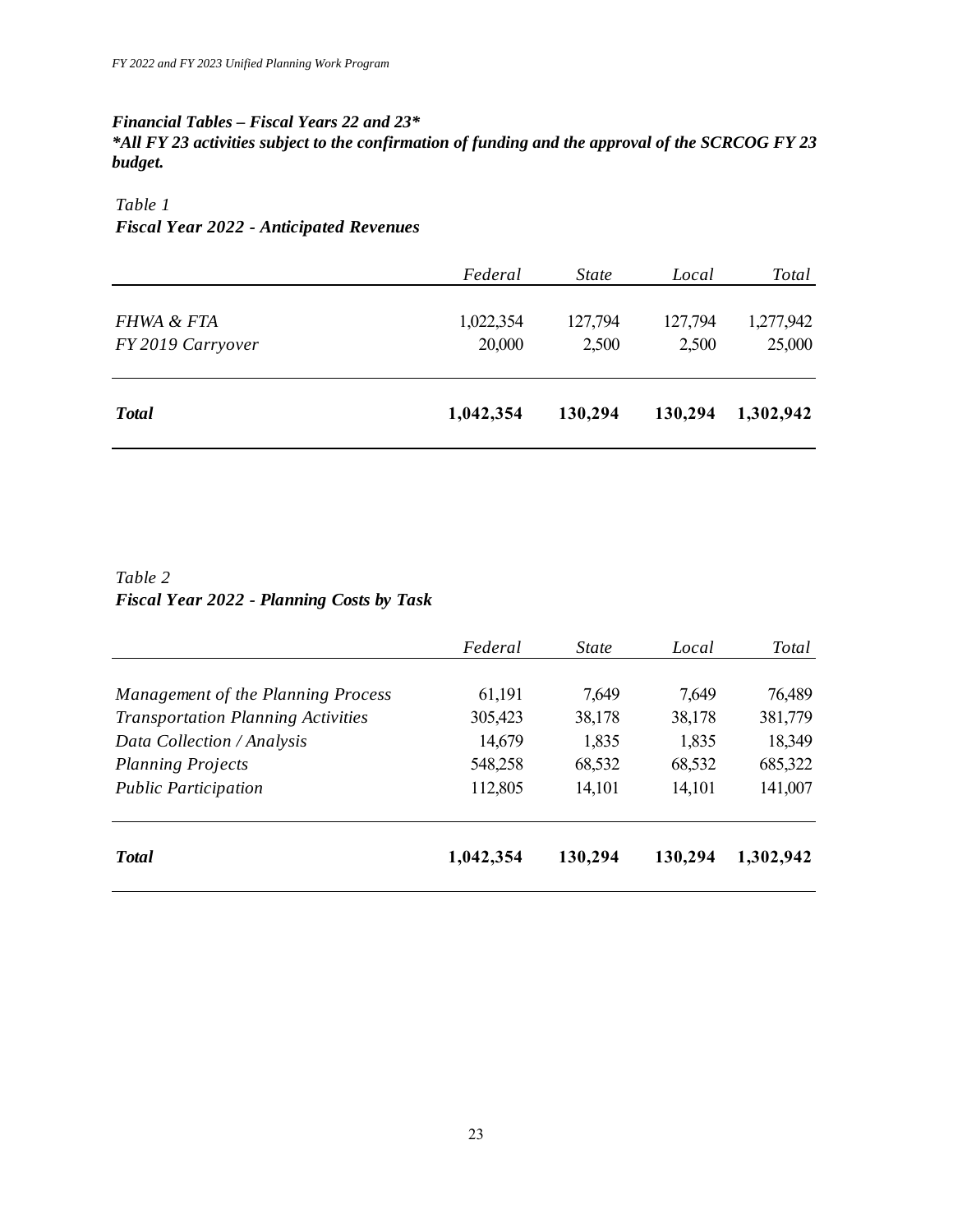| Table 3                                                                              |  |  |
|--------------------------------------------------------------------------------------|--|--|
| Fiscal Year 2022 - Direct Salaries by Task - Hours & Cost (Hourly Rate) <sup>1</sup> |  |  |

|                                           | Personnel Costs by Task |              |              |              |            |         |                |              |            |               |
|-------------------------------------------|-------------------------|--------------|--------------|--------------|------------|---------|----------------|--------------|------------|---------------|
|                                           | $Ex.$ Dir.              |              | Trans. Dir.  |              | Planners   |         | Field          |              | Total      |               |
|                                           | Hrs                     | Cost         | Hrs          | Cost         | <b>Hrs</b> | Cost    | <i>Hrs</i>     | Cost         | <b>Hrs</b> | Cost          |
| Management of the Planning Process        | 300                     | 21,538       | 100          | 5,754        | 100        | 4,869   | $\overline{0}$ | $\theta$     | 500        | 32,161        |
| <b>Transportation Planning Activities</b> | 345                     | 24,768       | 250          | 14,388       | 3,600      | 120,134 | $\overline{0}$ | $\theta$     | 4,195      | 159,290       |
| Data Collection / Analysis                | $\theta$                | $\mathbf{0}$ | $\mathbf{0}$ | $\theta$     | 150        | 6,132   | 50             | 900          | 200        | 7,032         |
| <b>Planning Projects</b>                  | 100                     | 7.179        | 1,050        | 60.431       | 300        | 10,628  | $\mathbf{0}$   | $\mathbf{0}$ | 1,450      | 78,239        |
| <b>Public Participation</b>               | 55                      | 3,949        | 100          | 5,755        | 1,100      | 48,844  | 0              | $\mathbf{0}$ | 1,255      | 58,548        |
| <b>Total</b>                              |                         | 800 57,434   |              | 1,500 86,329 | 5,250      | 190.608 | 50             | 900          |            | 7,600 335,271 |

1 See Table 15 for FY 2022 maximum hourly rates

General Classification duties – Executive Director - Oversees agency operations, administers planning program, financial oversight, oversees status of UPWP, reports to SCRCOG Board on agency operations and progress. Transportation Director administers transportation planning, works with municipalities, FHWA and CTDOT staff to facilitate transportation planning, oversees consultants, prepares necessary planning documents. Planners - duties include financial administration, budget oversight, transportation document preparation, coordination of transportation planning and land use, sustainability, economic vitality, environmental concerns, management and utilization of GIS database for transportation planning, coordination of transportation system integration, management and preservation, data acquisition and utilization. Field - Acquisition of parking occupancy data and other data acquisition.

#### *Table 4*

#### *Fiscal Year 2022 - Total Labor by Task - Salaries & Overhead Applied <sup>1</sup>*

|                                           |              |                | Labor Costs by Task |                |         |
|-------------------------------------------|--------------|----------------|---------------------|----------------|---------|
|                                           | $Ex.$ Dir.   | Trans. Dir.    | Planners            | Field          | Total   |
| Management of the Planning Process        | 50,989       | 13,623         | 11,528              | $\overline{0}$ | 76,139  |
| <b>Transportation Planning Activities</b> | 58,637       | 34,063         | 284,404             | $\theta$       | 377,104 |
| Data Collection / Analysis                | $\mathbf{0}$ | $\overline{0}$ | 14,518              | 2,131          | 16,648  |
| <b>Planning Projects</b>                  | 16,996       | 143,064        | 25,161              | $\overline{0}$ | 185,222 |
| <b>Public Participation</b>               | 9.348        | 13,625         | 115,633             | $\theta$       | 138,607 |
| <b>T</b> otal                             | 135,969      | 204, 375       | 451,244             | 2,131          | 793,720 |

1. Estimated overhead rate @ 1.3674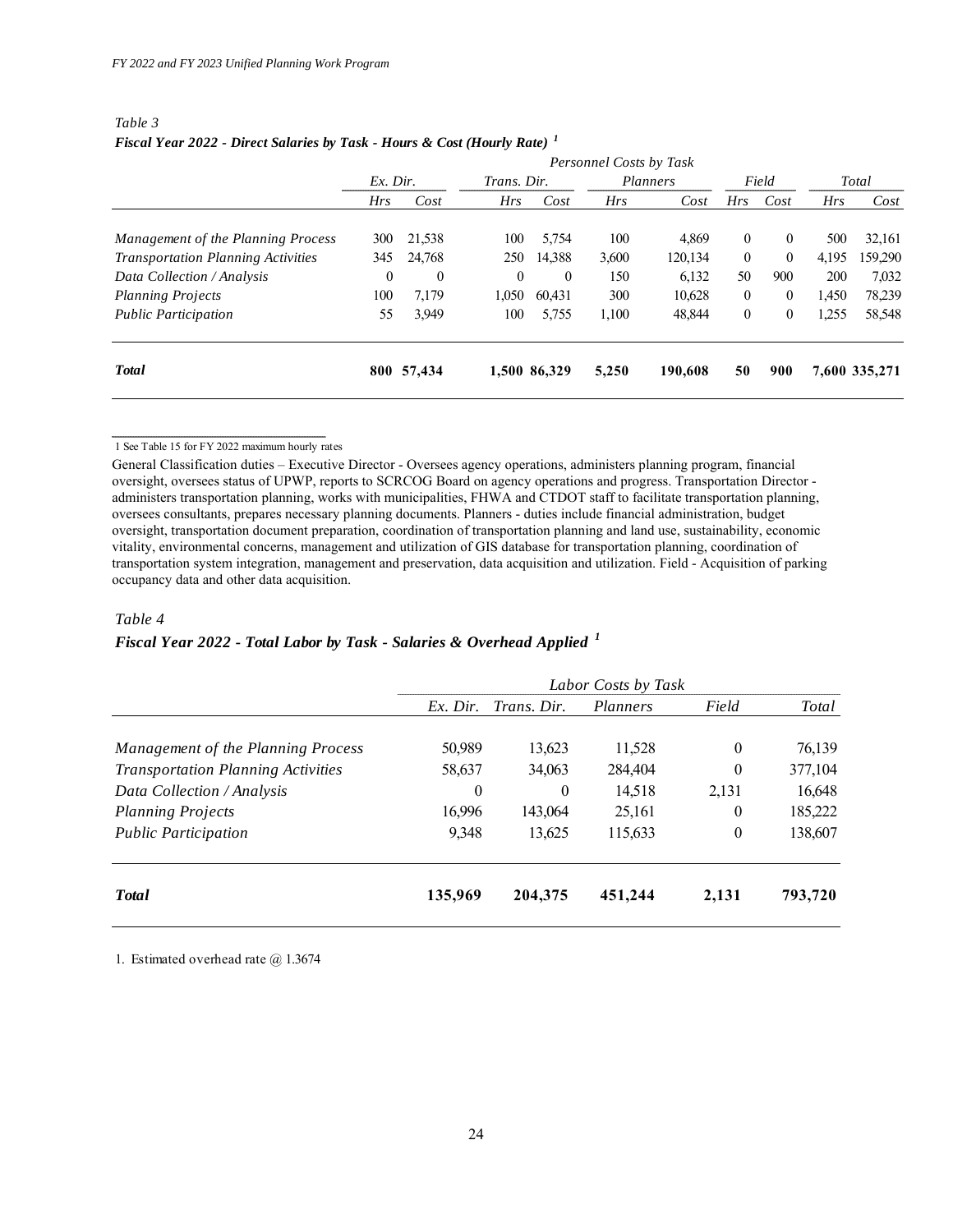### *Table 5 Fiscal Year 2022 - Direct Expenditures by Task*

|                                           | Direct Expenditures by Task |                  |                  |                  |          |         |  |
|-------------------------------------------|-----------------------------|------------------|------------------|------------------|----------|---------|--|
|                                           | Print & Repro               | Travel Data Proc |                  | Consult          | Misc     | Total   |  |
| Management of the Planning Process        | $\theta$                    | 100              | $\theta$         | $\theta$         | 250      | 350     |  |
| <b>Transportation Planning Activities</b> | 775                         | 2,300            | 0                | $\boldsymbol{0}$ | 1,600    | 4,675   |  |
| Data Collection / Analysis                | $\theta$                    | 200              | 1,500            | $\overline{0}$   | $\theta$ | 1,700   |  |
| <b>Planning Projects</b>                  | $\boldsymbol{0}$            | 200              | $\theta$         | 498,000          | 1,900    | 500,100 |  |
| <b>Public Participation</b>               | 500                         | 100              | $\boldsymbol{0}$ | $\overline{0}$   | 1,800    | 2,400   |  |
| <b>T</b> otal                             | 1,275                       | 2,900            | 1,500            | 498,000          | 5,550    | 509,225 |  |

1. Miscellaneous expenses include technical training & support, technical publications, and advertising expenses.

#### *Table 6 Fiscal Year 2022 - Planning Projects with Consultant Assistance*

| FY 22 Funds                                     |         | FY 19 Carryover Funds                     |        |
|-------------------------------------------------|---------|-------------------------------------------|--------|
|                                                 | Cost    |                                           | Cost   |
| Region-wide Pavement Management System Training | 23,000  | <b>GIS</b> Viewer Maintenance and Hosting | 25,000 |
| West Haven Bicycle-Pedestrian Plan              | 25,000  |                                           |        |
| Wallingford Northrup Road Study                 | 80,000  |                                           |        |
| Hamden Canal Trail Crossings Evaluations        | 70,000  |                                           |        |
| Milford Feasibility Study                       | 67,000  |                                           |        |
| Meriden CT Loop Trail Connection Study          | 108,000 |                                           |        |
| <b>Travel and Tourism Enhancement</b>           | 25,000  |                                           |        |
| Woodbridge Business Connectivity Study          | 25,000  |                                           |        |
| New Haven Continuation of Fountain St. Study    | 50,000  |                                           |        |
| <b>Total</b>                                    | 473,000 | Total                                     | 25,000 |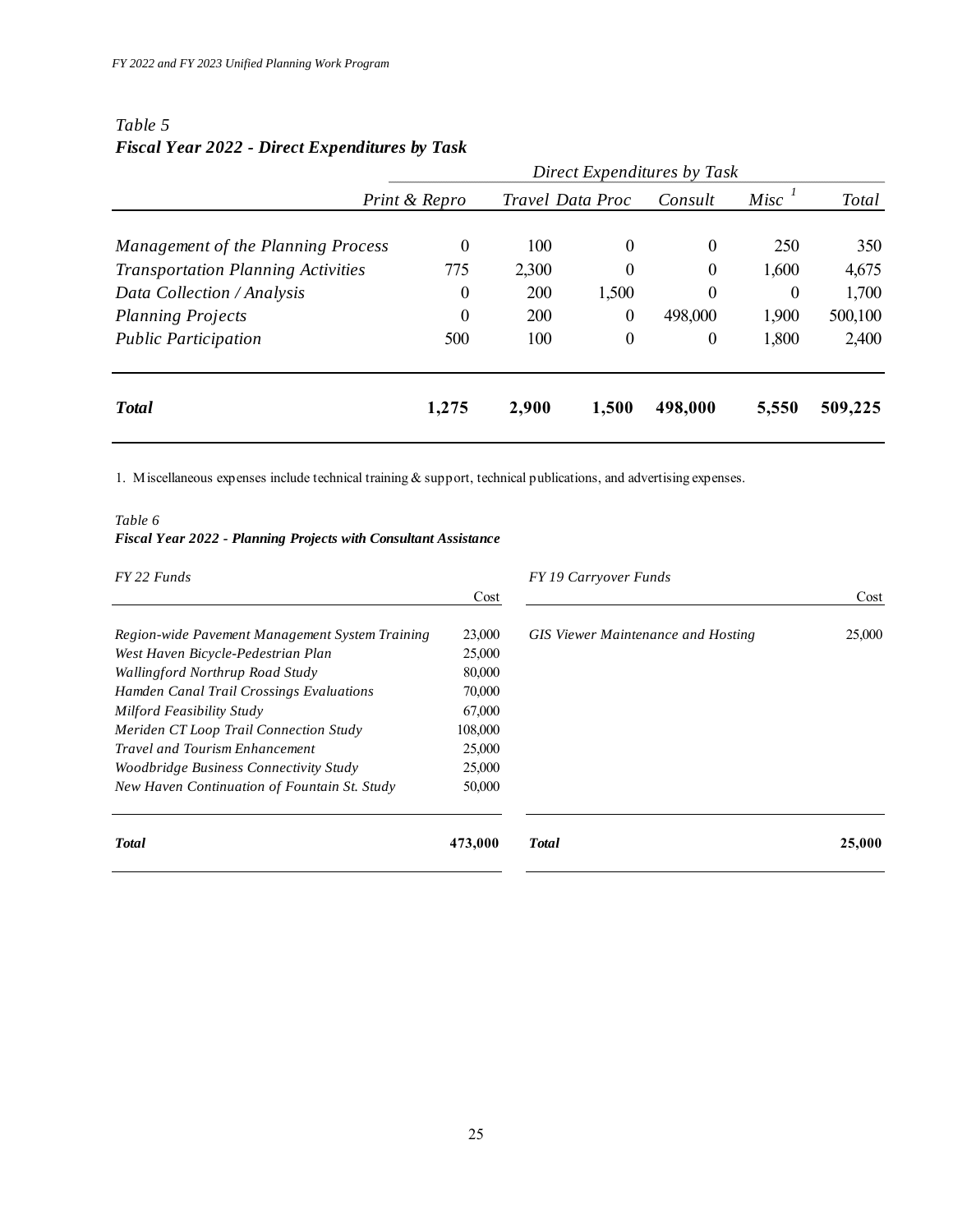## *Table 7 Fiscal Year 2022 - Total UPWP Program Cost*

|                                      | Cost    |
|--------------------------------------|---------|
|                                      |         |
| <b>SCRCOG</b> Salaries               | 335,271 |
| Overhead - Indirect Applied (1.3674) | 458,449 |
| <b>Print &amp; Reproductions</b>     | 1,275   |
| Travel                               | 2,900   |
| Data Processing                      | 1,500   |
| Consultants - FY 22 Funds            | 473,000 |
| Consultants - FY 19 Carryover Funds  | 25,000  |
| <b>Miscellaneous</b>                 | 5,550   |
|                                      |         |

*Total* **1,302,942**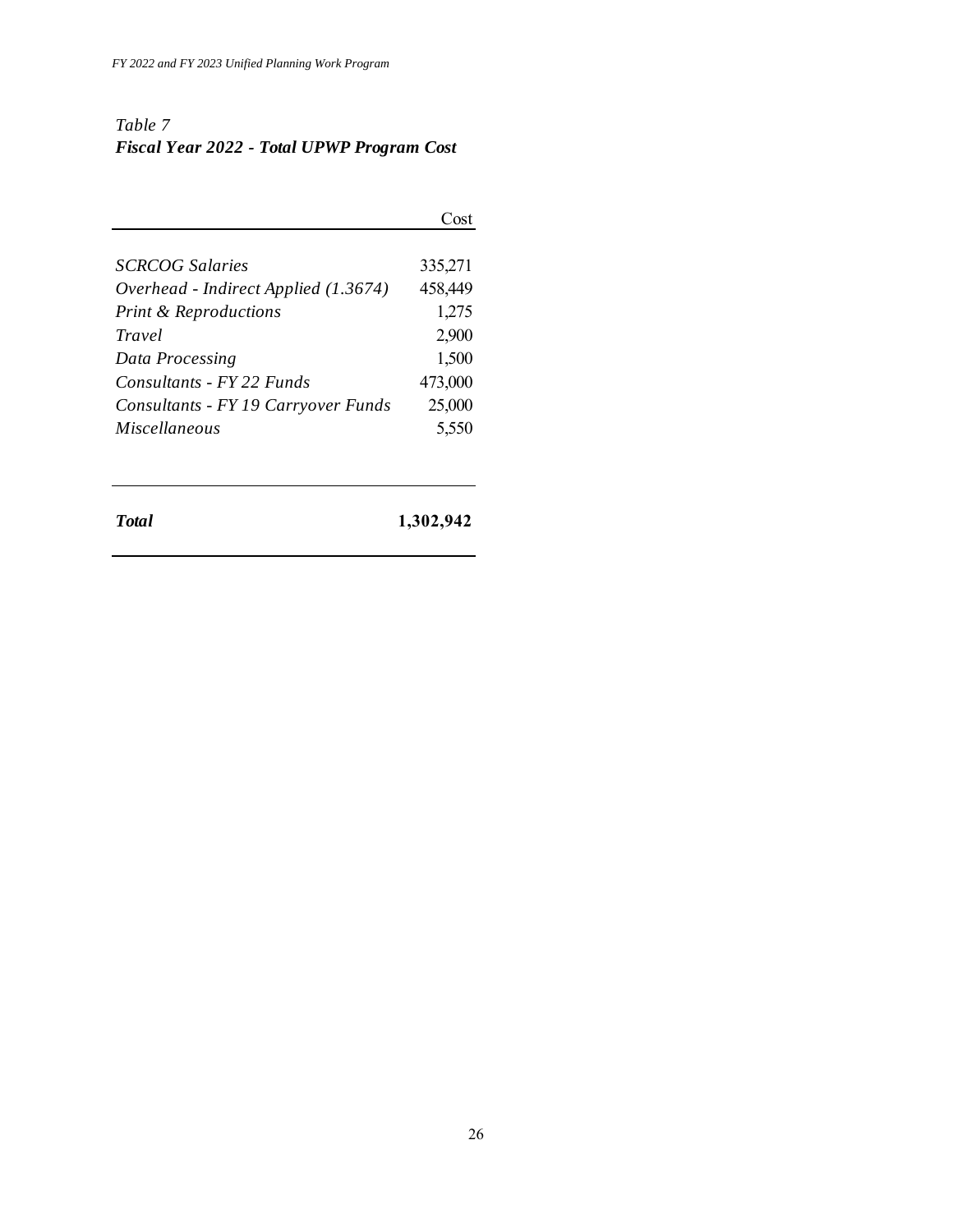### *Table 8 Fiscal Year 2023 - Anticipated Revenues*

|                   | Federal   | <i>State</i> | Local   | <b>Total</b> |
|-------------------|-----------|--------------|---------|--------------|
| FHWA & FTA        | 1,022,354 | 127,794      | 127,794 | 1,277,943    |
| FY 2019 Carryover | 270,000   | 33,750       | 33,750  | 337,500      |
|                   |           |              |         |              |
| <b>Total</b>      | 1,292,354 | 161,544      | 161,544 | 1,615,442    |

## *Table 9 Fiscal Year 2023 - Planning Costs by Task*

|                                           | Federal   | <i>State</i> | Local   | Total     |
|-------------------------------------------|-----------|--------------|---------|-----------|
| Management of the Planning Process        | 64,196    | 8,024        | 8,024   | 80,244    |
| <b>Transportation Planning Activities</b> | 321,148   | 40,144       | 40,143  | 401,435   |
| Data Collection / Analysis                | 15,453    | 1,932        | 1,932   | 19,317    |
| <b>Planning Projects</b>                  | 773,062   | 96,633       | 96,633  | 966,328   |
| <b>Public Participation</b>               | 118,493   | 14,812       | 14,812  | 148,117   |
| <b>T</b> otal                             | 1,292,354 | 161,544      | 161,544 | 1,615,442 |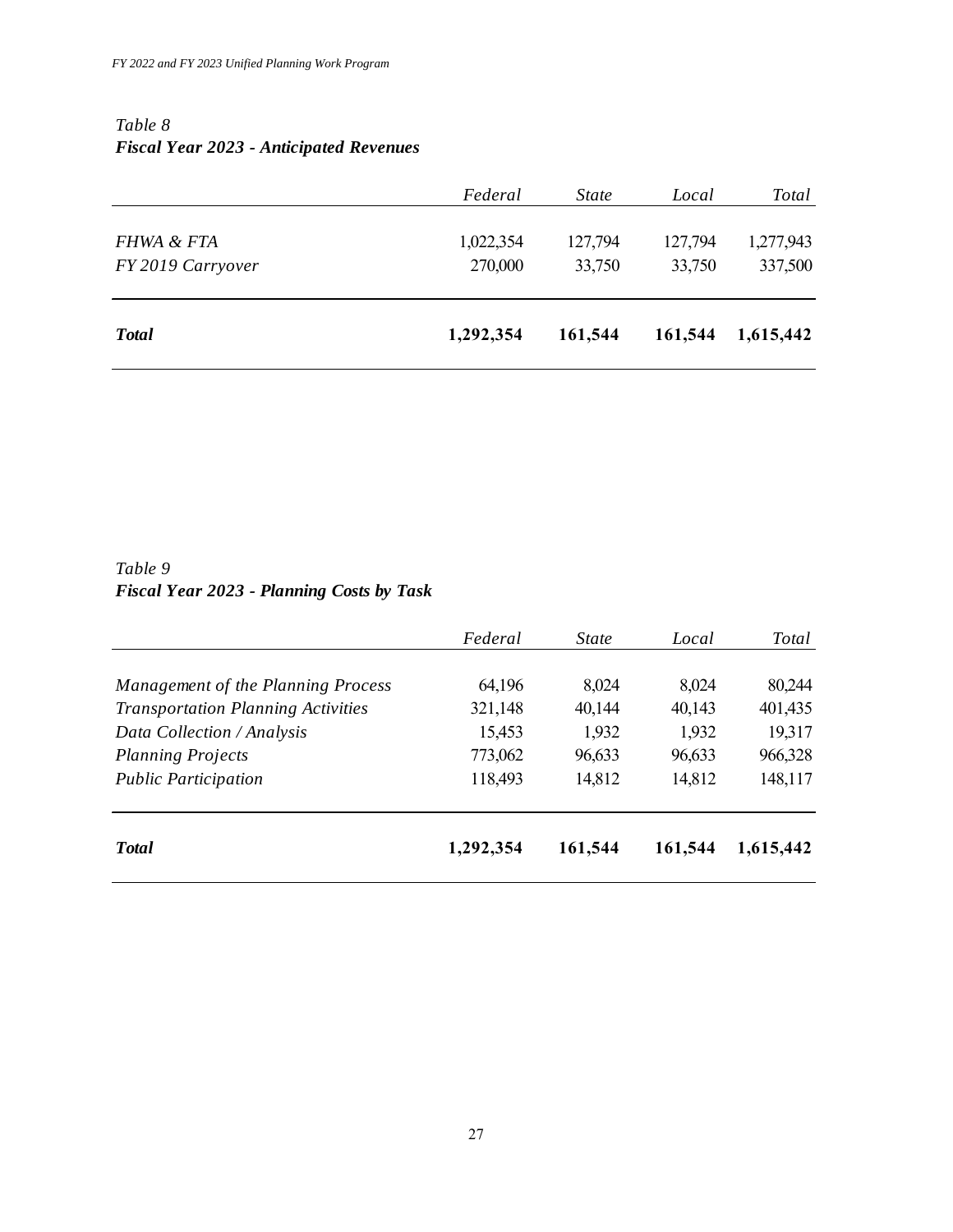#### *Table 10 Fiscal Year 2023 - Direct Salaries by Task - Hours & Cost (Hourly Rate) <sup>1</sup>*

|                                           | Personnel Costs by Task |            |             |              |       |          |          |                    |       |               |
|-------------------------------------------|-------------------------|------------|-------------|--------------|-------|----------|----------|--------------------|-------|---------------|
|                                           | $Ex.$ Dir.              |            | Trans. Dir. |              |       | Planners |          | Field              |       | Total         |
|                                           | Hrs                     | Cost       | Hrs         | Cost         | Hrs   | Cost     | Hrs      | Cost               | Hrs   | Cost          |
| Management of the Planning Process        | 307                     | 22.591     | 102         | 6.017        | 102   | 5,090    | $\theta$ | $\theta$           | 511   | 33,698        |
| <b>Transportation Planning Activities</b> | 353                     | 25,976     | 256         | 15,102       | 3,689 | 126,193  | $\theta$ | $\theta$           | 4,298 | 167,271       |
| Data Collection / Analysis                | $\Omega$                | $\theta$   | $\Omega$    | $\left($     | 153   | 6.411    | 51       | 941                | 204   | 7,352         |
| <b>Planning Projects</b>                  | 102                     | 7.506      | 1.076       | 63.476       | 307   | 11.143   | $\theta$ | $\theta$           | 1,485 | 82,125        |
| <b>Public Participation</b>               | 56                      | 4,121      | 102         | 6,017        | 1,127 | 51,296   | $\theta$ | $\left( 0 \right)$ | 1,285 | 61,435        |
| <b>T</b> otal                             |                         | 818 60,194 |             | 1,536 90,612 | 5,378 | 200,134  | 51       | 941                |       | 7,783 351,881 |

1 See Table 16 for FY 2023 maximum hourly rates

General Classification duties – Executive Director - Oversees agency operations, administers planning program, financial oversight, oversees status of UPWP, reports to SCRCOG Board on agency operations and progress. Transportation Director administers transportation planning, works with municipalities, FHWA and CTDOT staff to facilitate transportation planning, oversees consultants, prepares necessary planning documents. Planners - duties include financial administration, budget oversight, transportation document preparation, coordination of transportation planning and land use, sustainability, economic vitality, environmental concerns, management and utilization of GIS database for transportation planning, coordination of transportation system integration, management and preservation, data acquisition and utilization. Field - Acquisition of parking occupancy data and other data acquisition.

#### *Table 11*

#### *Fiscal Year 2023 - Total Labor by Task - Salaries & Overhead Applied <sup>1</sup>*

|                                           |            |             | Labor Costs by Task |          |         |
|-------------------------------------------|------------|-------------|---------------------|----------|---------|
|                                           | $Ex.$ Dir. | Trans. Dir. | Planners            | Field    | Total   |
| Management of the Planning Process        | 53,483     | 14.245      | 12,050              | $\theta$ | 79,777  |
| <b>Transportation Planning Activities</b> | 61,496     | 35,752      | 298,749             | $\theta$ | 395,997 |
| Data Collection / Analysis                | $\bf{0}$   | $\theta$    | 15,178              | 2,228    | 17,406  |
| <b>Planning Projects</b>                  | 17,769     | 150,272     | 26,381              | $\theta$ | 194,422 |
| <b>Public Participation</b>               | 9.756      | 14.245      | 121,439             | $\theta$ | 145,440 |
| <b>T</b> otal                             | 142,504    | 214,515     | 473,796             | 2,228    | 833,043 |

1. Estimated overhead rate @ 1.3674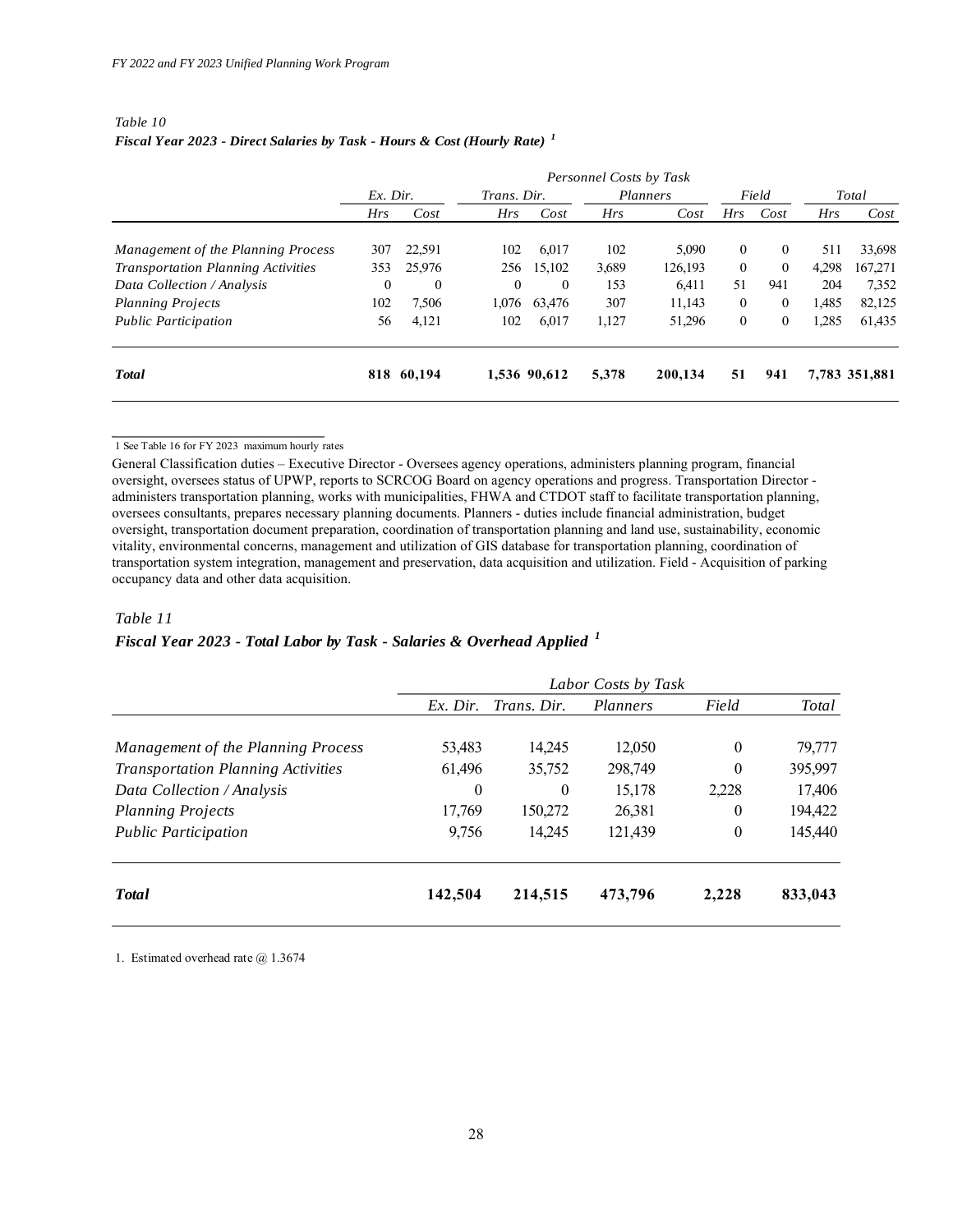|                                           | Direct Expenditures by Task |       |                  |                  |          |         |
|-------------------------------------------|-----------------------------|-------|------------------|------------------|----------|---------|
|                                           | Print & Repro               |       | Travel Data Proc | Consult          | Misc     | Total   |
| Management of the Planning Process        | 0                           | 105   | $\theta$         | $\theta$         | 363      | 468     |
| <b>Transportation Planning Activities</b> | 831                         | 2,415 | $\theta$         | $\theta$         | 2,192    | 5,438   |
| Data Collection / Analysis                | 0                           | 210   | 1,700            | $\theta$         | $\theta$ | 1,910   |
| <b>Planning Projects</b>                  | $\boldsymbol{0}$            | 210   | 0                | 769,500          | 2,195    | 771,905 |
| <b>Public Participation</b>               | 525                         | 105   | $\boldsymbol{0}$ | $\boldsymbol{0}$ | 2,046    | 2,676   |
| <b>Total</b>                              | 1,356                       | 3,045 | 1,700            | 769,500          | 6,796    | 782,396 |

#### *Table 12 Fiscal Year 2023 - Direct Expenditures by Task*

1. Miscellaneous expenses include technical training & support, technical publications, and advertising expenses.

#### *Table 13 Fiscal Year 2023 - Planning Projects with Consultant Assistance*

| FY 23 Funds                                                                                                                                                                                                                     |                                                 | FY 19 Carryover Funds                                                                                                                                                                                          |                                                |
|---------------------------------------------------------------------------------------------------------------------------------------------------------------------------------------------------------------------------------|-------------------------------------------------|----------------------------------------------------------------------------------------------------------------------------------------------------------------------------------------------------------------|------------------------------------------------|
|                                                                                                                                                                                                                                 | Cost                                            |                                                                                                                                                                                                                | Cost                                           |
| New Haven 1-Way 2-Way Conversion Study<br>Hamden Complete Streets Route 10 Study<br>Madison Bicycle-Ped. Safety Improvements Study<br>New Haven Port Transp. and Freight Security Study<br><b>Congestion Management Process</b> | 222,000<br>55,000<br>40,000<br>50,000<br>65,000 | <b>Travel and Tourism Enhancement</b><br>Hamden Dixwell Ave. and Whitney Ave. Intersect<br>Branford Walkability/Sidewalk Study<br>Woodbridge Business Connectivity Study<br>West Haven Bicycle-Pedestrian Plan | 50,000<br>50,000<br>75,000<br>25,000<br>25,000 |
|                                                                                                                                                                                                                                 |                                                 | <b>GIS Viewer Maintenance and Hosting</b><br>New Haven Conditional Eval. of Existing Structu                                                                                                                   | 25,000<br>87,500                               |
| <b>Total</b>                                                                                                                                                                                                                    | 432,000                                         | <b>T</b> otal                                                                                                                                                                                                  | 337,500                                        |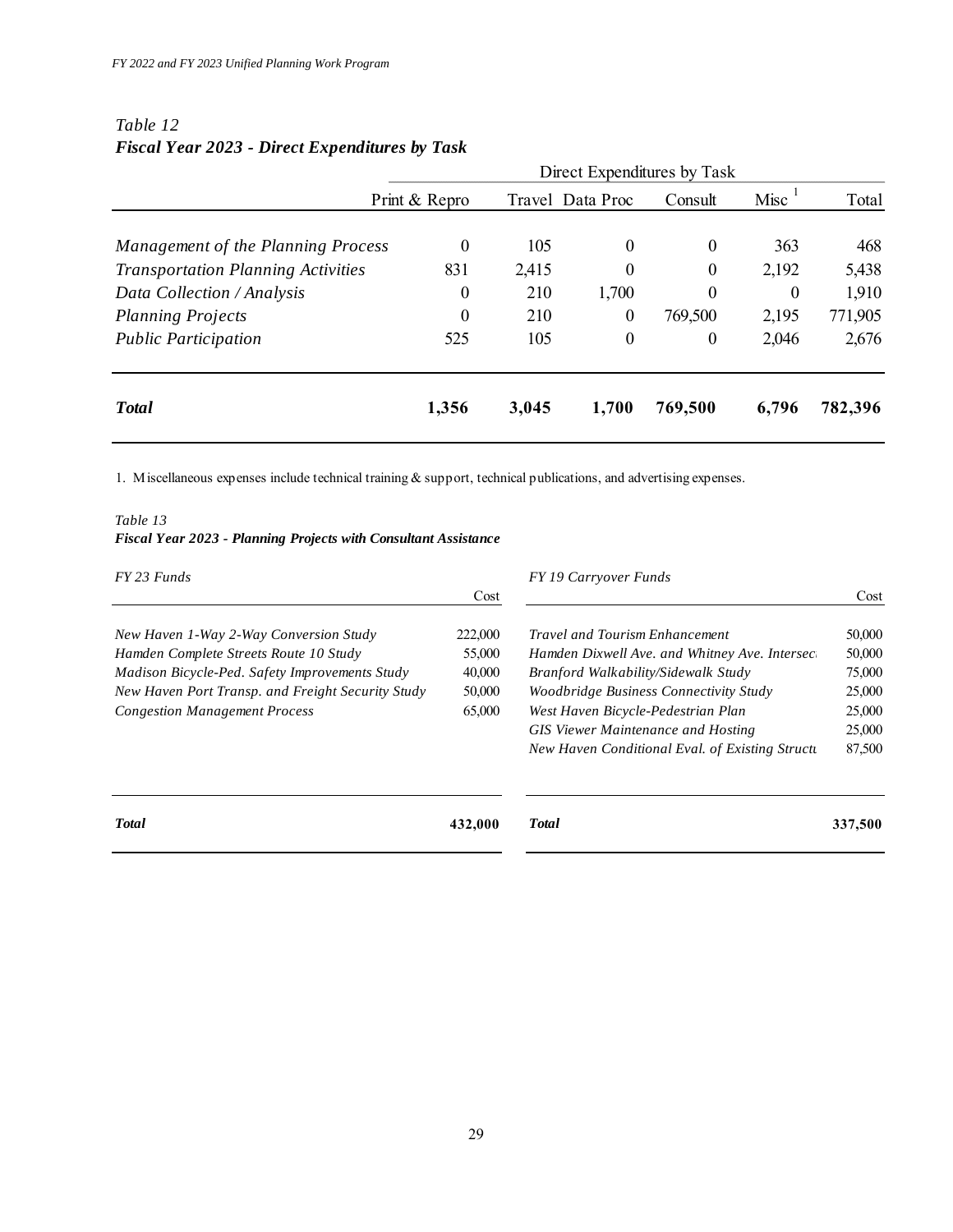## *Table 14 Fiscal Year 2023 - Total UPWP Program Cost*

|                                      | Cost    |
|--------------------------------------|---------|
| <b>SCRCOG</b> Salaries               | 351,881 |
| Overhead - Indirect Applied (1.3674) | 481,165 |
| <b>Print &amp; Reproductions</b>     | 1,356   |
| Travel                               | 3,045   |
| Data Processing                      | 1,700   |
| Consultants - FY 23 Funds            | 432,000 |
| Consultants - FY 19 Carryover Funds  | 337,500 |
| <i>Miscellaneous</i>                 | 6,796   |

*Total* **1,615,442**

`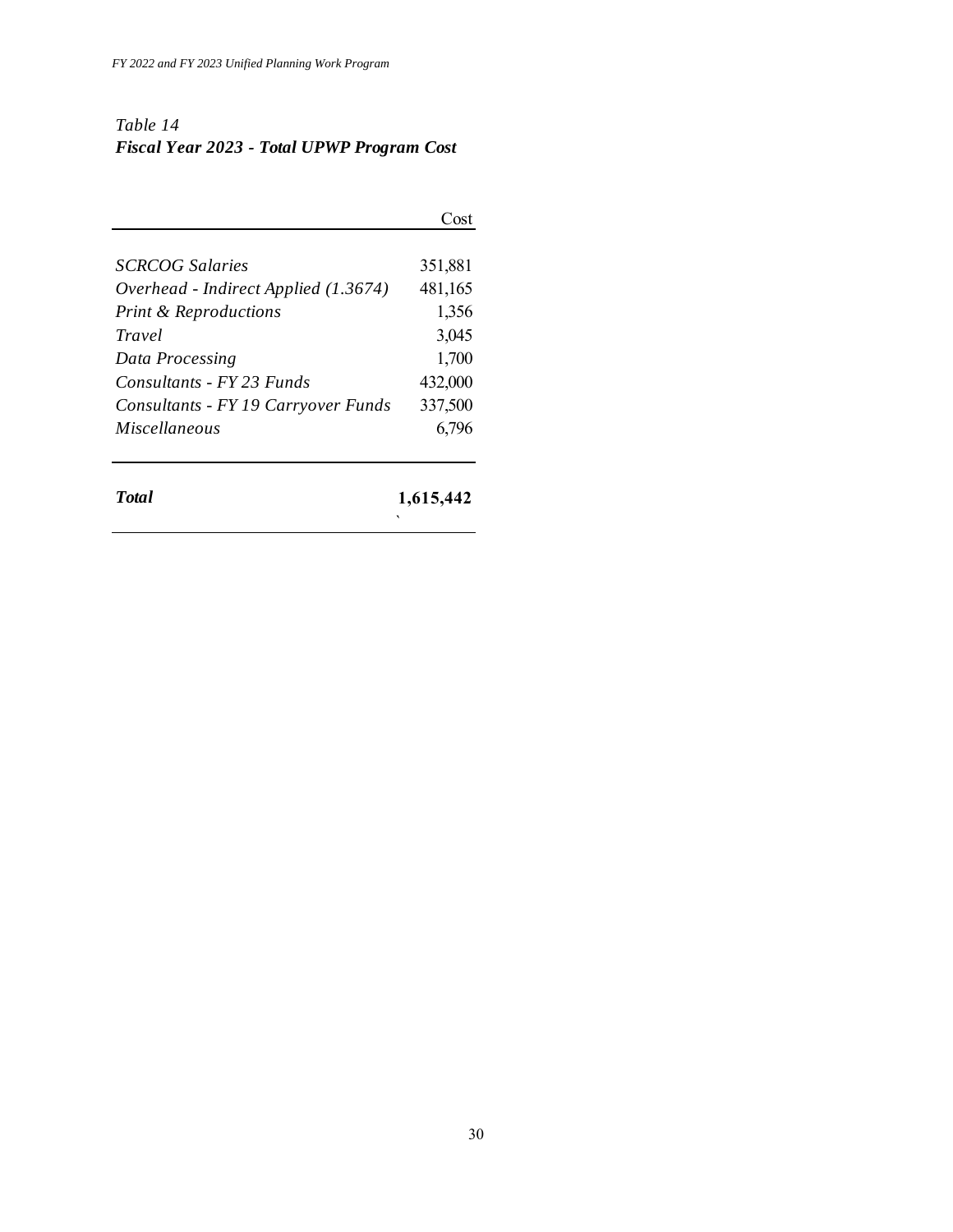### *Table 15 Fiscal Year 2022 - Job Titles and Maximum Hourly Rates*

| Job Title                      | <b>Maximum Hourly Rate</b> |
|--------------------------------|----------------------------|
| <i>Executive Director</i>      | \$ 75.00                   |
| <b>Transportation Director</b> | \$60.00                    |
| Planner                        | \$50.00                    |
| Field Personnel                | \$18.00                    |

*Table 16 Fiscal Year 2023 - Job Titles and Maximum Hourly Rates*

| Job Title                      | <b>Maximum Hourly Rate</b> |
|--------------------------------|----------------------------|
| <i>Executive Director</i>      | \$ 75.00                   |
| <b>Transportation Director</b> | \$60.00                    |
| Planner                        | \$55.00                    |
| Field Personnel                | \$18.00                    |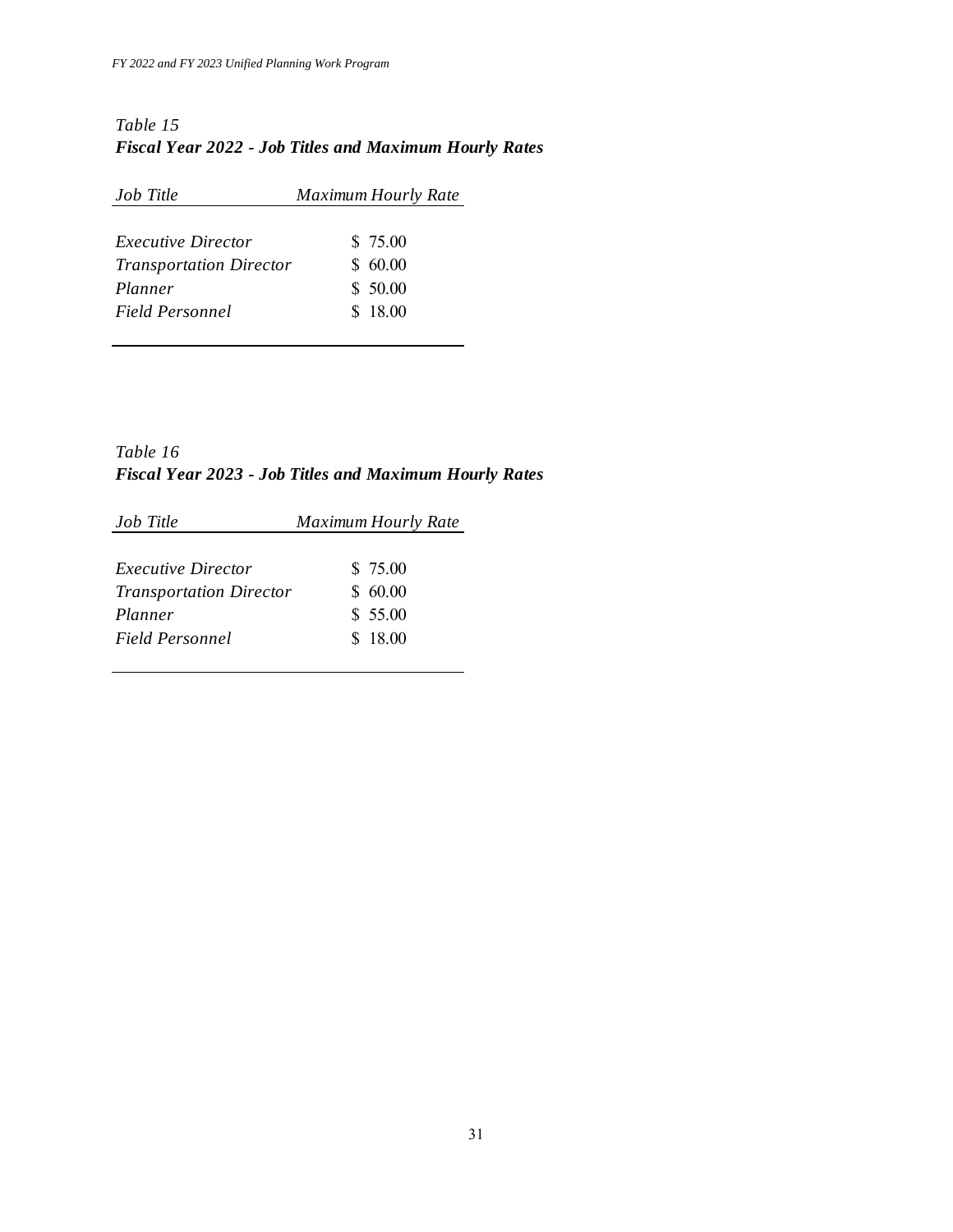# **Appendix B**

## **Statement of Cooperative MPO/State/Transit Operators Planning Roles & Responsibilities**

### **Purpose**

The purpose of this statement is to outline the roles and responsibilities of the State, the South Central Regional Council of Governments (SCRCOG) and appropriate providers of public transportation as required by 23 CFR Sec. 450.314(a), (h)"Metropolitan Planning Agreements".

### **General Roles & Responsibilities**

SCRCOG will perform the transportation planning process for their region and develop procedures to coordinate transportation planning activities in accordance with applicable federal regulations and guidance. The transportation process will, at a minimum, consist of:

- 1. Preparation of a two-year Unified Planning Work Program that lists and describes all transportation planning studies and tasks to be completed during this two-year period.
- 2. Preparation and update of a long range, multi-modal metropolitan transportation plan.
- 3. Preparation and maintenance of a short-range transportation improvement program (TIP).
- 4. Financial planning to ensure plan and program are financially constrained and within anticipated funding levels.
- 5. Conduct planning studies and system performance monitoring, including highway corridor and intersection studies, transit system studies, application of advanced computer techniques, and transportation data collection and archiving.
- 6. Public outreach, including survey of affected populations, electronic dissemination of reports and information (website), and consideration of public comments.
- 7. Ensuring the transportation planning process evaluates the benefits and burdens of transportation projects and/or investments to ensure significant or disproportionate impacts on low income and minority populations are avoided and/or mitigated. This will be accomplished using traditional and non-traditional outreach to Title VI populations, including outreach to LEP populations.
- 8. Development and implementation of a Congestion Management Process as appropriate.
- 9. Ensuring plans, projects and programs are consistent with and conform to air quality goals of reducing transportation-related emissions and attaining National Ambient Air Quality Standards.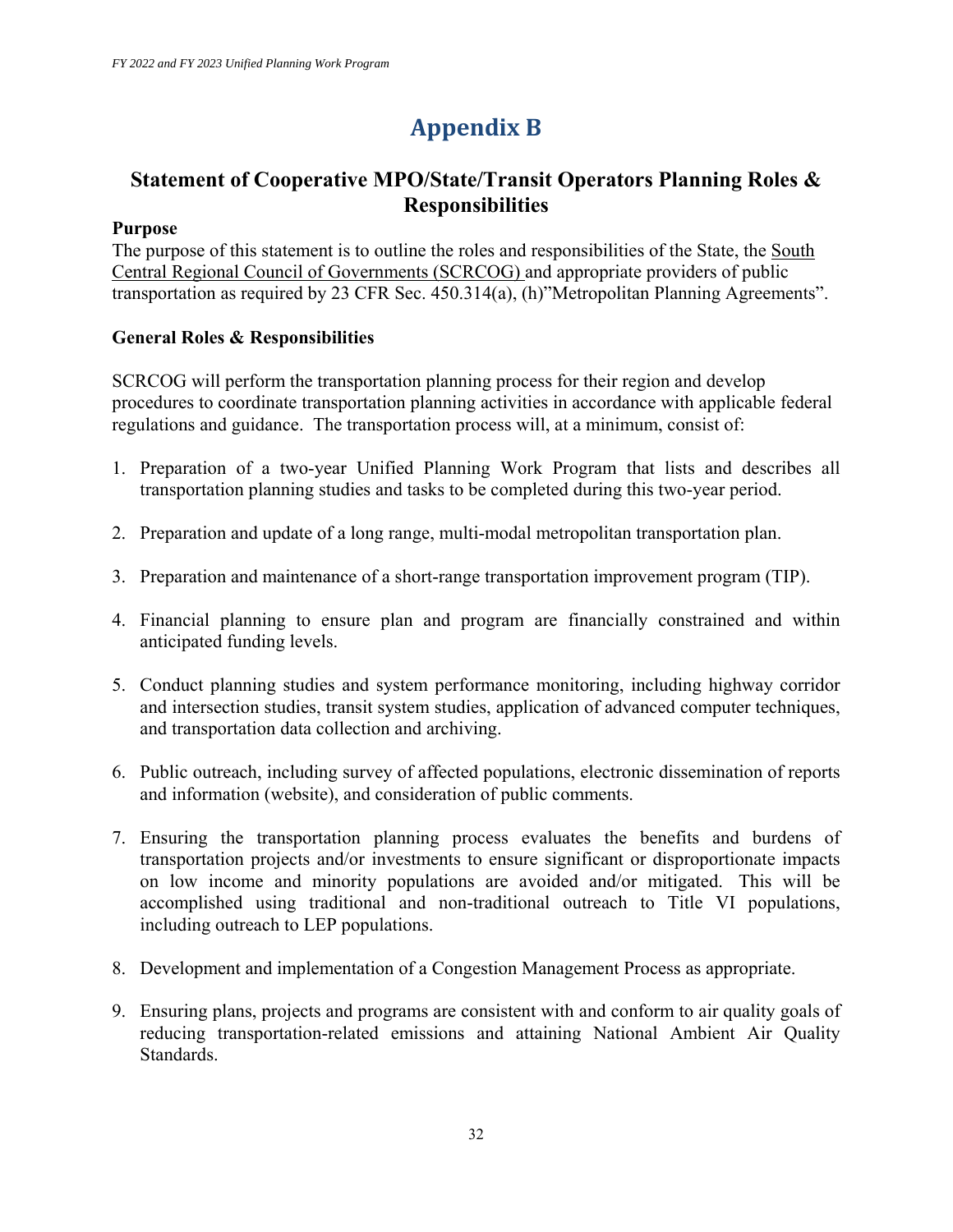#### **Metropolitan Transportation Plan**

- 1. SCRCOG will be responsible for preparing and developing the (20-25 years) metropolitan transportation plans for their respective region.
- 2. SCRCOG may develop a consolidated transportation plan summary report for the planning region that includes the key issues facing the area and priority programs and projects.
- 3. CTDOT will provide the following information and data in support of developing the transportation plan:
	- a. Financial information estimate of anticipated federal funds over the 20-25 year time frame of the plan for the highway and transit programs.
	- b. Trip tables for each analysis year, including base year and the horizon year of the plan by trip purpose and mode. *(CTDOT will provide this only if requested since* SCRCOG may *maintain their own travel forecast model.)*
	- c. Traffic count data for state roads in the SCRCOG region, and transit statistics as available.
	- d. List of projects of statewide significance by mode, with descriptions, so that they can be incorporated into the long range metropolitan transportation plans.
	- e. Assess air quality impacts and conduct the regional emissions assessment of the plan. Will provide the results of the assessment in a timely manner to allow inclusion in the plan and to be made available to the public at public information meetings. (Refer to air quality tasks.)
- 4. SCRCOG may conduct transportation modeling for the area.
- 5. SCRCOG will consult with the appropriate providers of public transportation on local bus capital projects to include in the transportation plan, and will work together to develop local bus improvements for the plan from the 10-year capital program. Through consultation, they will identify future local bus needs and services, including new routes, service expansion, rolling stock needs beyond replacement, and operating financial needs.

#### **Transportation Improvement Program (TIP)**

- 1. The selection of projects in the TIP and the development of the TIP will occur through a consultative process between CTDOT, SCRCOG, and the appropriate provider(s) of public transportation.
- 2. CTDOT will send a draft proposed 5-year Capital Plan to SCRCOG for review and comment. The draft list will reflect input that CTDOT received from SCRCOG during the consultation process on the previous year's plan.
- 3. CTDOT will prepare an initial list of projects to include in the new TIP. This list will be based on the current TIP that is about to expire and the 5- year Capital Plan.
- 4. CTDOT will consult with and solicit comments from SCRCOG and transit providers on the TIP and incorporate where practicable.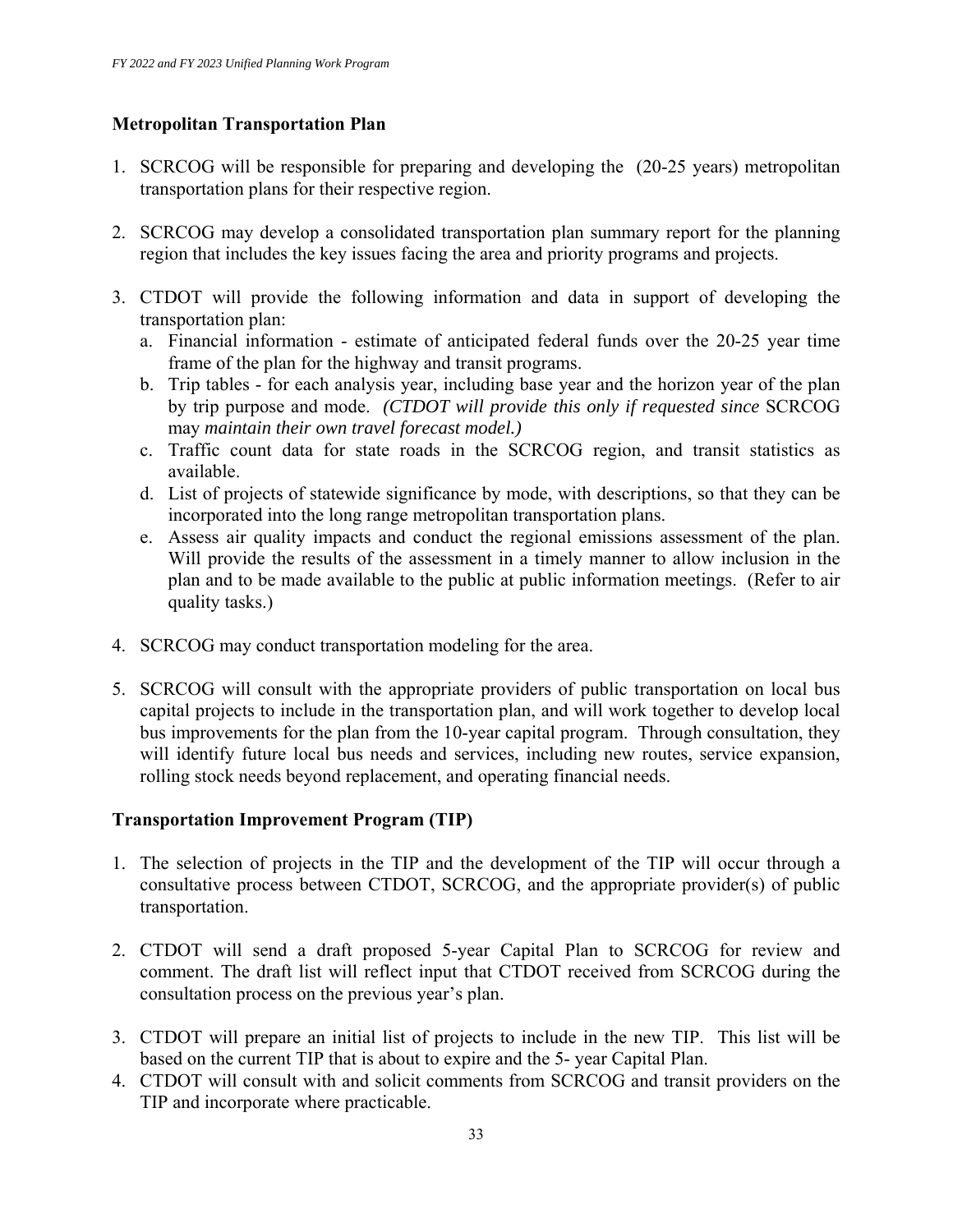- 5. CTDOT will provide detailed project descriptions, cost estimates and program schedules. The project descriptions will provide sufficient detail to allow SCRCOG to explain the projects to the policy board and the general public.
- 6. CTDOT will provide a list of projects obligated during each of the federal fiscal years covered by the expiring TIP/STIP. The annual listing of obligated projects should include both highway and transit projects.
- 7. SCRCOG will compile the TIP for the Region, including preparing a narrative. Projects will be categorized by federal aid program and listed in summary tables. The TIP will be converted into a format that will allow it to be downloaded to the Region's website. SCRCOG will maintain the TIP by tracking amendments and changes to projects (schedule, scope and cost) made through the TIP/STIP Administrative Action/Amendment/Notification process.
- 8. CTDOT will develop the STIP based on the MPOs' TIPs and projects located in the rural regions of the State.
- 9. CTDOT will include one STIP entry each for the Bridge program and the Highway Safety Improvement program. This entry will list the total funds needed for these programs for each fiscal year. All Regions will receive back up lists in the form of the Bridge Report and the Safety Report monthly. The one-line entry will reduce the number of entries needed in the STIP. Any projects listed in the Bridge and or Safety Report that are over \$5m and on the NHS, will be transferred directly into the STIP as its own entry per the TIP/STIP Administrative Action/Amendment/Notification process.
- 10. CTDOT will provide proposed amendments to SCRCOG for consideration. The amendment will include a project description that provides sufficient detail to allow SCRCOG to explain the proposed changes to the SCRCOG board and project management contact information. It will also provide a clear reason and justification for the amendment. If it involves a new project, CTDOT will provide a clear explanation of the reasons and rationale for adding it to the TIP/STIP.
- 11. When an amendment to the TIP/STIP is being proposed by SCRCOG, the project sponsor will consult with CTDOT to obtain concurrence with the proposed amendment, to obtain Air Quality review and consistency with Air Quality Conformity regulations and ensure financial consistency.
- 12. CTDOT will provide a financial assessment of the STIP with each update. SCRCOG should prepare a TIP summary table listing all projects by funding program sorted by year based on CTDOT's financial assessment.

### **Air Quality Planning**

1. CTDOT and SCRCOG should meet at least once per year to discuss the air quality conformity process, the regional emissions analysis and air quality modeling.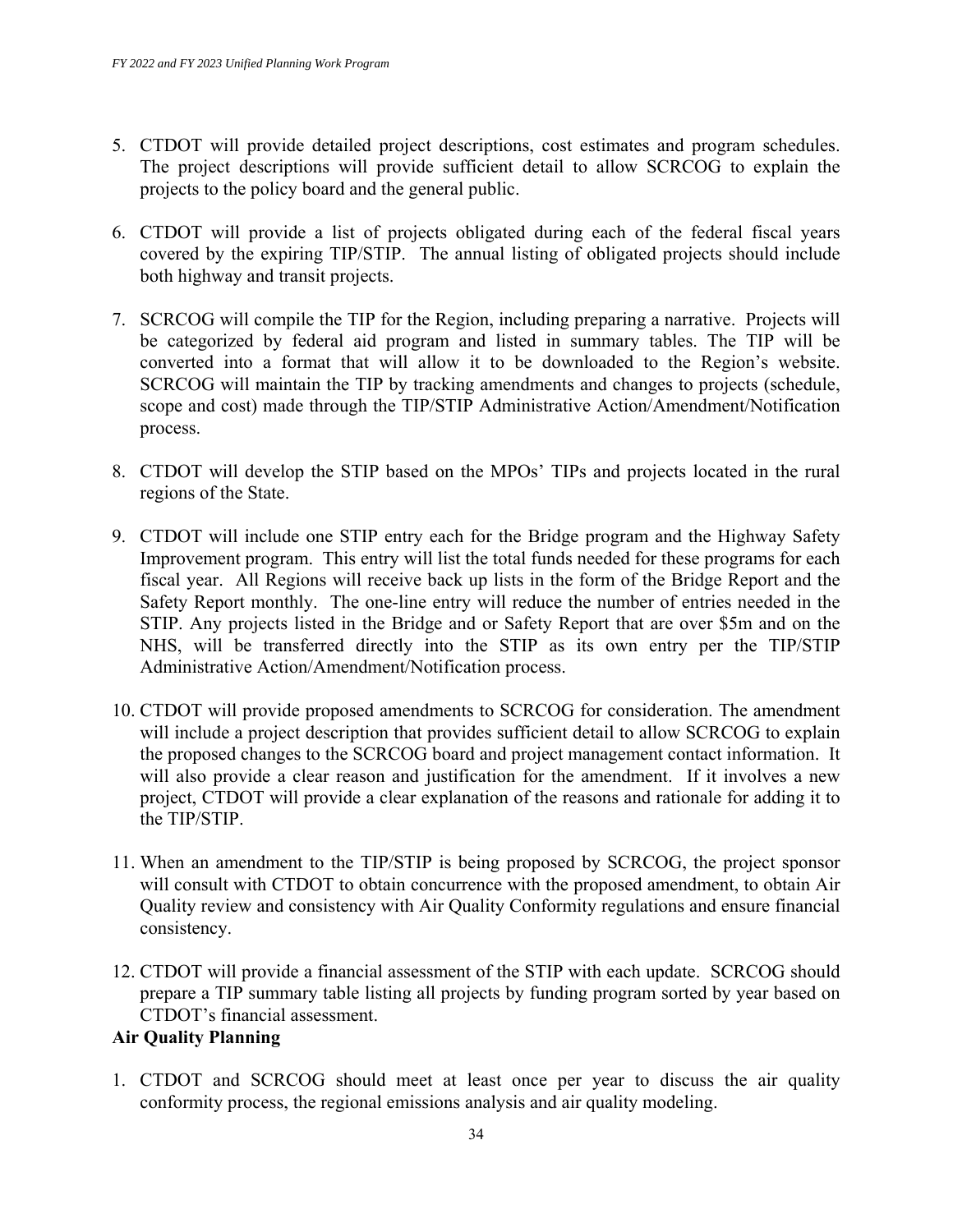- 2. CTDOT will conduct the regional emissions analysis, which includes the SCRCOG area and provide the results to SCRCOG. The regional emissions analyses for the build or future years will include the proposed transportation improvements included in the regional longrange metropolitan transportation plans and TIP.
- 3. SCRCOG will prepare a summary report of the conformity process and regional emissions analysis for the Region. It will contain a table showing the estimated emissions from the transportation system for each criteria pollutant and analysis year.
- 4. The summary report on the regional emissions analyses will be inserted into the long-range transportation plan and TIP.
- 5. SCRCOG will make the regional emissions analysis available to the public.

#### **Public Participation Program**

- 1. SCRCOG will annually review and evaluate their public participation program.
- 2. SCRCOG will update and prepare a list of neighborhood and local organizations and groups that will receive notices of MPO plans, programs and projects.
- 3. SCRCOG will work to ensure that low-income, minority and transit dependent individuals are afforded an adequate opportunity to participate in the transportation planning process, receive a fair share of the transportation improvement benefits and do not endure a disproportionate transportation burden, SCRCOG will comply with federal legislation on these issues.
- 4. SCRCOG's process for developing plans, projects, and programs will include consultation with state and local agencies responsible for land use and growth management, natural resources, environmental protection, conservation and historic preservation.
- 5. SCRCOG will maintain their website to provide clear and concise information on the transportation planning process and provide an opportunity to download reports and documents. This will include developing project and study summaries, converting reports into a pdf or text format, and maintaining a list of available documents. The website will provide links to other associated organizations and agencies.

#### **Public Transportation Planning**

1. SCRCOG will allow for, to the extent feasible, the participation of transit providers at all transportation committee and policy board meetings to provide advice, information and consultation on transportation programs within the planning region.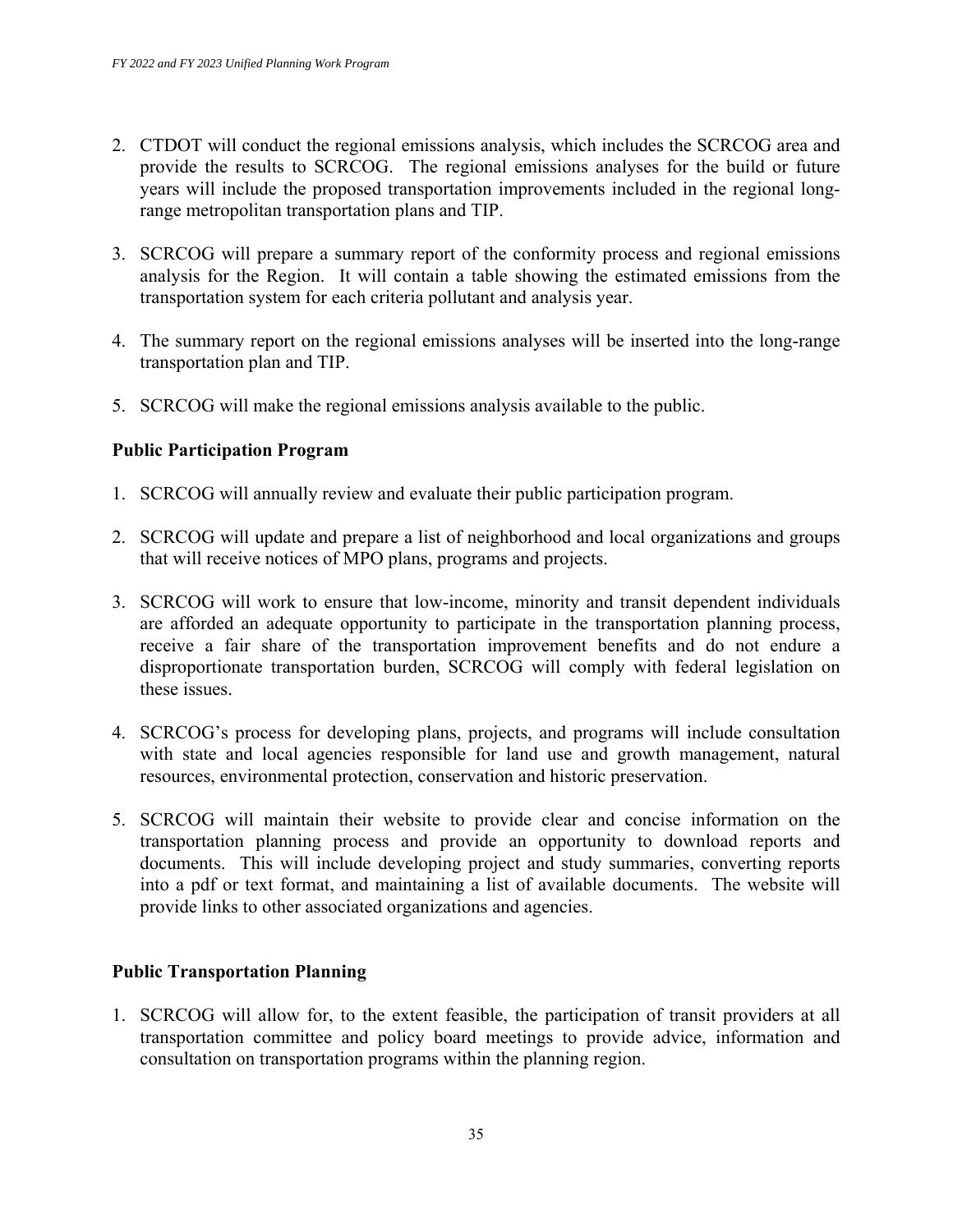- 2. SCRCOG will provide the opportunity for the transit provider(s) to review and comment on planning products relating to transit issues within the region.
- 3. SCRCOG will allow for transit provider(s) to participate in UPWP, long-range plan, and TIP development to ensure the consideration of any appropriate comments.
- 4. SCRCOG and CTDOT will assist the transit provider(s), to the extent feasible, with planning for transit-related activities.

### **Fiscal/Financial Planning**

- 1. CTDOT will provide SCRCOG with up-to-date fiscal and financial information on the statewide and regional transportation improvement programs to the extent practicable. This will include:
	- a. Anticipated federal funding resources by federal aid category and state funding resources for the upcoming federal fiscal year, as shown in the TIP financial chart.
	- b. Will hold annual meetings to discuss authorized funds for the STP-Urban and LOTCIP accounts.
	- c. Annual authorized/programmed funds for the FTA Section 5307 Program as contained in the STIP and the annual UZA split agreements.
	- d. Monthly updates of STP-Urban Program showing current estimated cost & scheduled obligation dates.
- 2. CTDOT will notify SCRCOG when the anticipated cost of a project, regardless of funding category, has changed in accordance with the agreed upon TIP/STIP Administrative Action/Amendment/Notification process.
- 3. SCRCOG will prepare summary tables and charts that display financial information for presentation to the policy board.

### **Congestion Management Process (CMP) Program**

- 1. SCRCOG, as part of a TMA, will conduct a highway performance monitoring program that includes the gathering of available traffic counts and travel time information and determination of travel speeds and delay.
- 2. SCRCOG will conduct congestion strategies studies for critical corridors and identify possible improvements to reduce congestion and delay.
- 3. SCRCOG will work with CTDOT on programming possible congestion-reducing projects.
- 4. SCRCOG will, upon implementation of a congestion reduction improvement, assess postimprovement operations and determine level of congestion relief.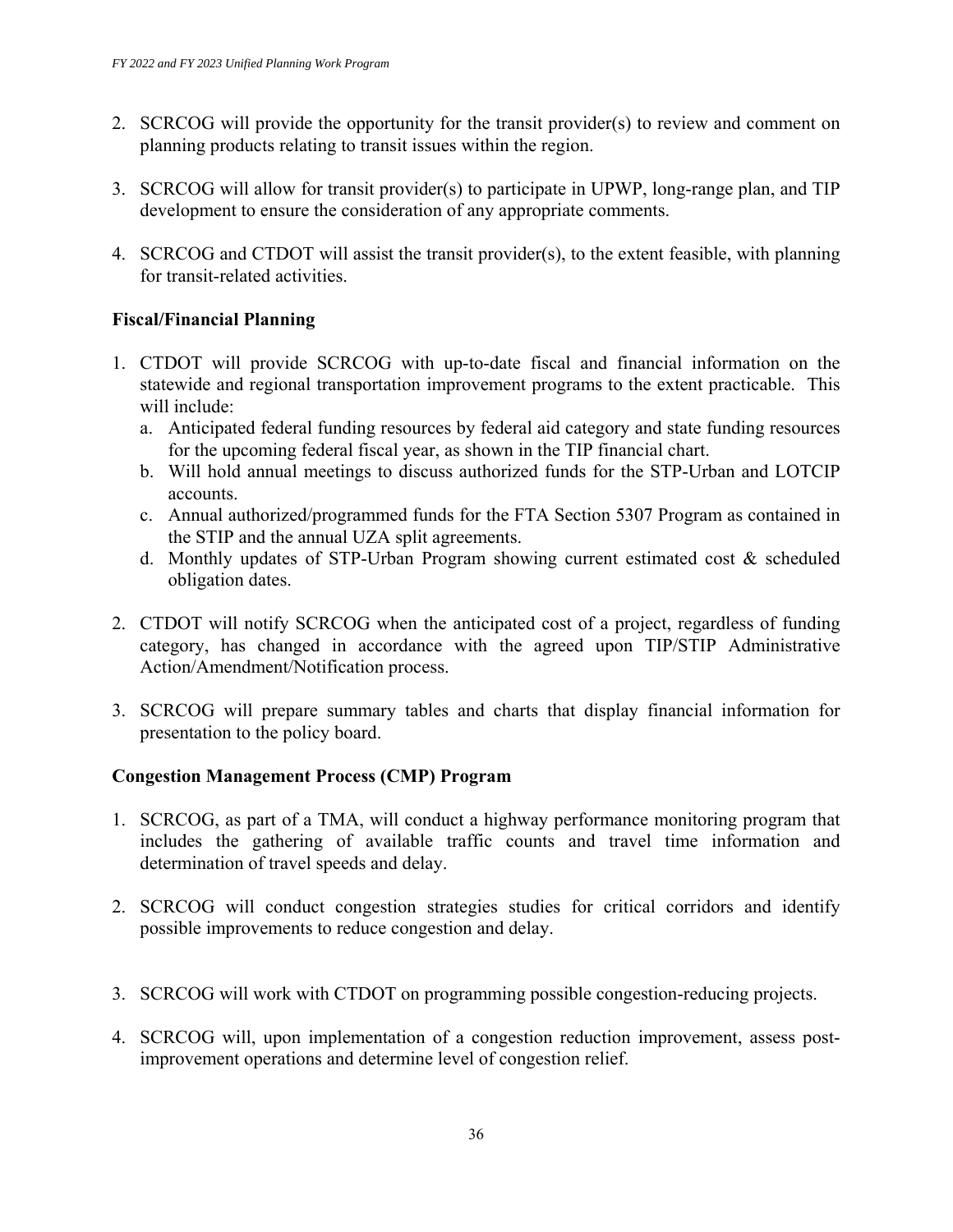### **Intelligent Transportation Systems (ITS) Program**

- 1. CTDOT will maintain the statewide ITS architecture and ensure consistency with the Regional ITS Architecture for SCRCOG.
- 2. SCRCOG will maintain and update the Regional ITS Architecture for SCRCOG, where appropriate.

#### **Performance Based Planning and Programming**

#### **(I) Collection of Performance Data**

- 1. All data collected for performance measure goals will be collected by CTDOT and will meet the MAP21/FAST ACT provisions and requirements.
- 2. All data collected for goals for Federal Transit Administration's (FTA's) State of Good Repair performance measures will include data provided by the Transit Districts through CTDOT, in accordance with the Transit Asset Management Rule.
- 3. CTDOT will make the compiled data collected for each performance measure available on the CTDOT MAP21 website.
- 4. CTDOT will develop a Measures and Deliverables tracking spreadsheet outlining each Performance Measure, the deliverables required, the submittal dates and CTDOT contact and provide to SCRCOG.

#### **(II) Selection of Performance Targets**

CTDOT will draft statewide performance targets for each of the FAST Act performance measures and coordinate with the MPOs and Transit Representatives, as required by 23 CFR Parts 450 and 771, as well as 49 CFR Part 613 as outlined below:

- 1. CTDOT will discuss performance measures at each of the regularly scheduled monthly meetings (via teleconference or in person meeting).
- 2. CTDOT will present data collected for each performance measure and collaborate with SCRCOG and Transit Representatives on assumptions.
- 3. CTDOT will provide SCRCOG and Transit Representative with 30 days to provide feedback on the data received and the assumptions provided.
- 4. The feedback received will be discussed at the next scheduled monthly meeting.
- 5. CTDOT will set targets for each performance measure based on feedback received.

#### **(II) Reporting of Performance Targets**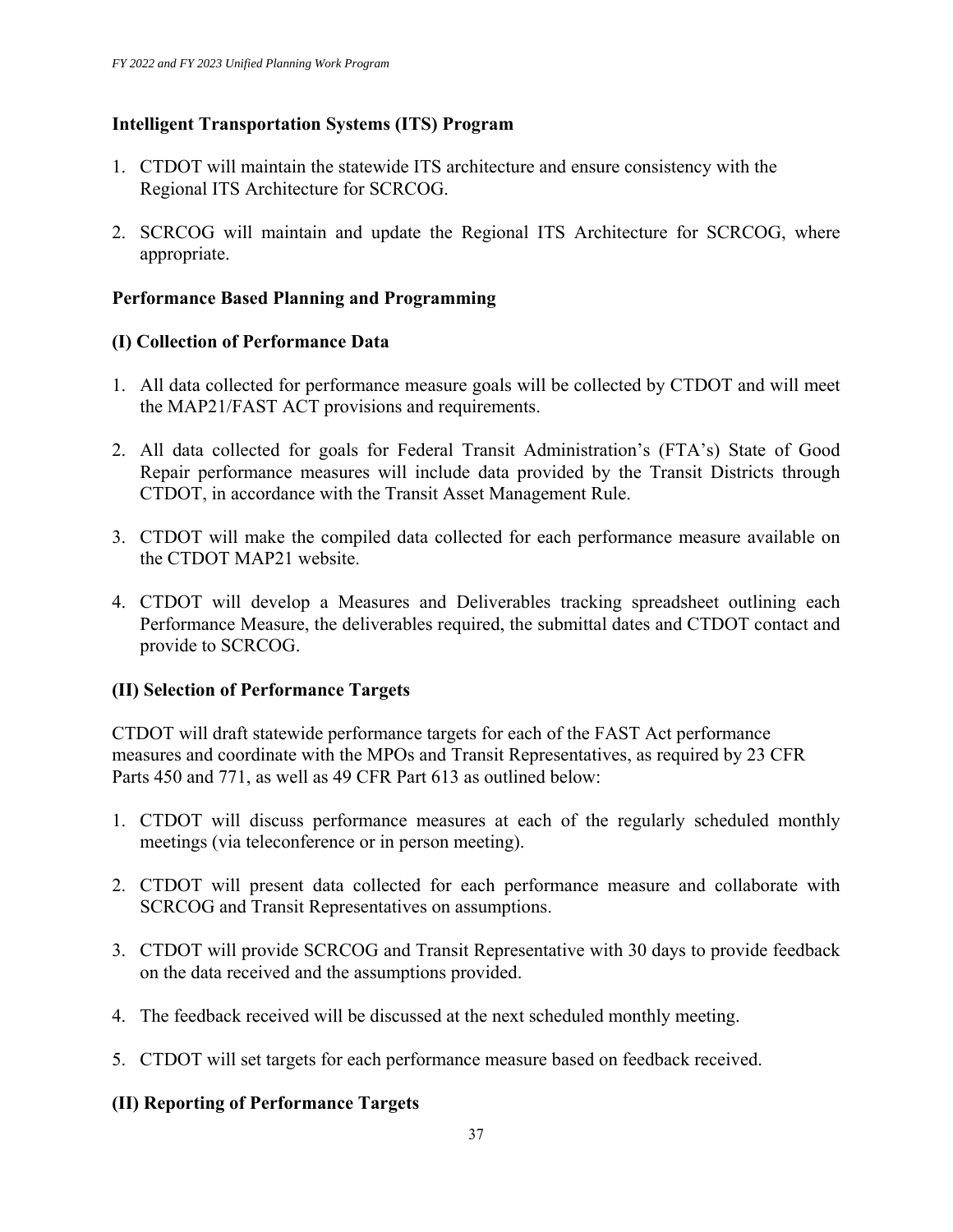- 1. CTDOT will notify SCRCOG and Transit Representatives by email when final statewide targets are established.
- 2. CTDOT will send the targets that have been set, the backup information and a PowerPoint presentation to SCRCOG for their use in educating the MPO Policy Board. CTDOT will provide region level data summaries, if available.
- 3. SCRCOG has 180 days after CTDOT establishes their targets to establish their own targets or endorse the State's targets and agree to plan and program projects so that they contribute toward the accomplishment of the performance targets.
- 4. If SCRCOG is establishing their own targets, SCRCOG will report those targets to CTDOT by email no later than the 180 day timeframe.
- 5. SCRCOG will share this information with the Policy Board and will require Policy Board resolution to support the targets set by CTDOT or endorse their own targets.
- 6. SCRCOG will forward the Policy Board resolution to the Performance Measures Unit at CTDOT before the 180 day limitation for FHWA performance measures.
- 7. For FTA performance measures, it is noted that SCRCOG provided a resolution of support for the initial transit State of Good Repair (SGR) performance targets on July 1, 2017. Thereafter, in accordance with FTA, transit providers will continue to share their targets annually with SCRCOG. However, SCRCOG targets are not required to be updated annually, only revisited whenever SCRCOG updates their MTP and/or TIP on or after October 1, 2018.
- 8. SCRCOG set initial SGR targets as required by FTA on 7/1/17. Thereafter, SCRCOG needs to set SGR targets for the first time when the TIP or MTP is amended or updated on or after October 1, 2018. Following this date, targets should be updated upon the development of future TIPs and MTPs.

#### **(IV) Reporting of progress toward achieving goal**

- 1. CTDOT will document progress towards achieving statewide performance targets and report that information to SCRCOG and transit representatives in the Long Range Transportation Plan, the Statewide Transportation Improvement Program, the CTDOT TAM Plans and the FTA Annual report by email after the required reports are issued to Federal Agencies.
- 2. CTDOT will share the TAM Plans with SCRCOG in a timely manner, and the MPOs will incorporate them into their planning process.
- 3. SCRCOG will document progress towards achieving performance targets and report that information to CTDOT in the Metropolitan Transportation Plan and the Transportation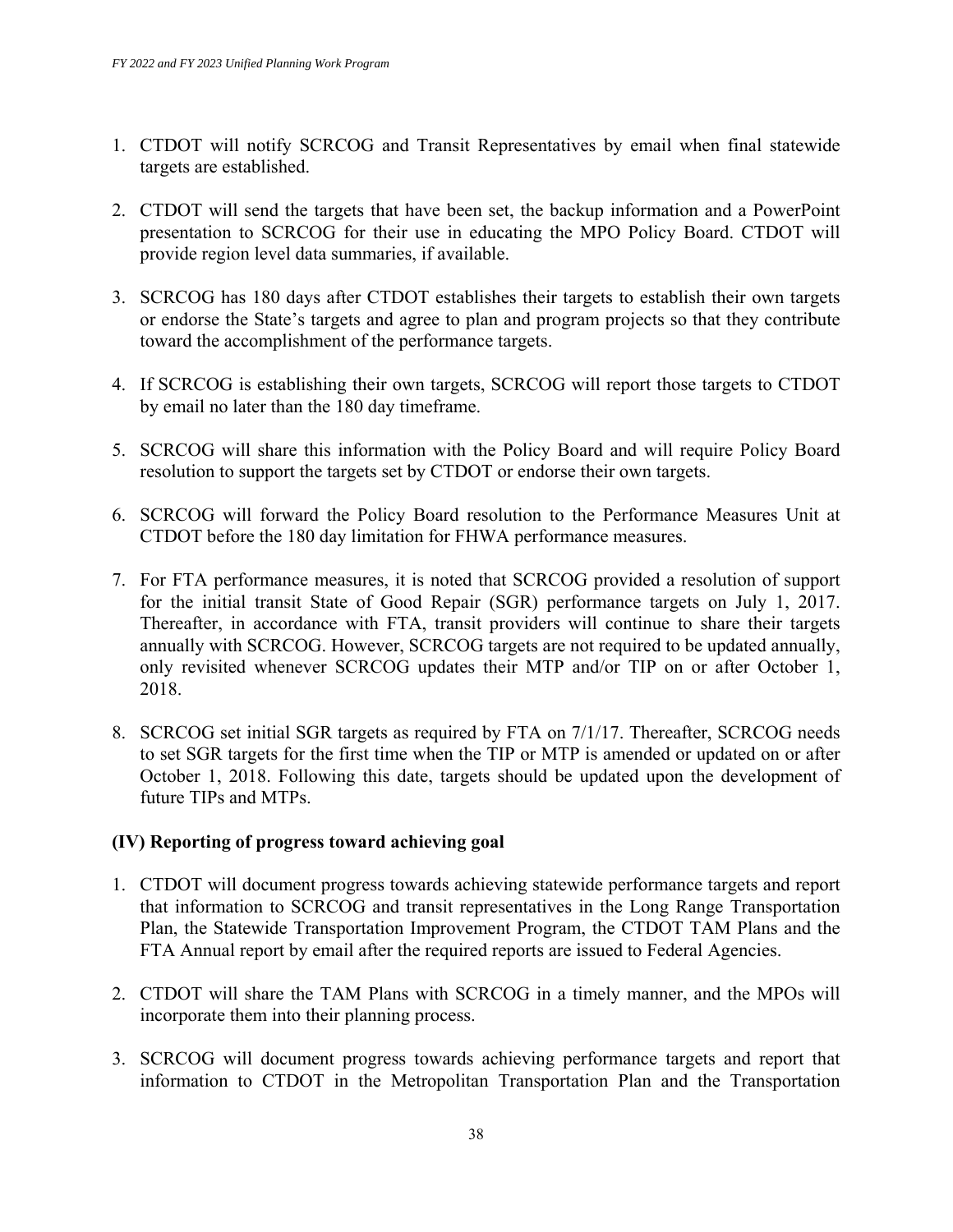Improvement Plan as outlined in the Measures and Deliverables tracking spreadsheet vial email. CTDOT will collect this information and file until requested from FHWA.

## **(V) The collection of data for the State asset management plan for the NHS**

1. CTDOT will collect all asset management data required for all NHS routes, regardless of ownership.

| <b>Highway Safety</b>      | Number of Fatalities - 5-Year Rolling Average       |
|----------------------------|-----------------------------------------------------|
| <b>Highway Safety</b>      | Rate of Fatalities per 100 million VMT - 5-Year     |
|                            | <b>Rolling Average</b>                              |
| <b>Highway Safety</b>      | Number of Serious Injuries - 5-Year Rolling Average |
| <b>Highway Safety</b>      | Rate of Serious Injuries per 100 million VMT - 5-   |
|                            | Year Rolling Average                                |
| <b>Highway Safety</b>      | Number of Non-Motorized Fatalities and Non-         |
|                            | Motorized Serious Injuries - 5-Year Rolling Average |
| Bridges & Pavements        | Percentage of Pavements of the Interstate System in |
|                            | Good Condition                                      |
| Bridges & Pavements        | Percentage of Pavements of the Interstate System in |
|                            | in Poor Condition                                   |
| Bridges & Pavements        | Percentage of Pavements of the Non-Interstate NHS   |
|                            | in Good Condition                                   |
| Bridges & Pavements        | Percentage of Pavements of the Non-Interstate NHS   |
|                            | in Poor Condition                                   |
| Bridges & Pavements        | Percentage of NHS Bridges classified in Good        |
|                            | Condition (by deck area)                            |
| Bridges & Pavements        | Percentage of NHS Bridges classified in Poor        |
|                            | Condition (by deck area)                            |
| <b>System Performance</b>  | Percent of the Person-Miles Traveled on the         |
|                            | Interstate That Are Reliable                        |
| <b>System Performance</b>  | Percent of the Person-Miles Traveled on the Non-    |
|                            | Interstate NHS That Are Reliable                    |
| Freight                    | Percent of the Interstate System mileage providing  |
|                            | for reliable truck travel times                     |
| Congestion and Air Quality | Annual Hours of Peak-Hour Excessive Delay           |
|                            | (PHED)                                              |

#### *23 Performance Measures*

| Congestion and Air Quality      | Percent of Non-SOV Travel                          |
|---------------------------------|----------------------------------------------------|
| Congestion and Air Quality      | <b>Total Emissions Reduction</b>                   |
| Transit Asset Management        | Percentage of Service (non-revenue) Vehicles that  |
|                                 | have met or exceeded their Useful Life Benchmark   |
|                                 | (ULB)                                              |
| <b>Transit Asset Management</b> | Percentage of Facilities with an asset class rated |
|                                 | below condition 3 on the TERM scale.               |